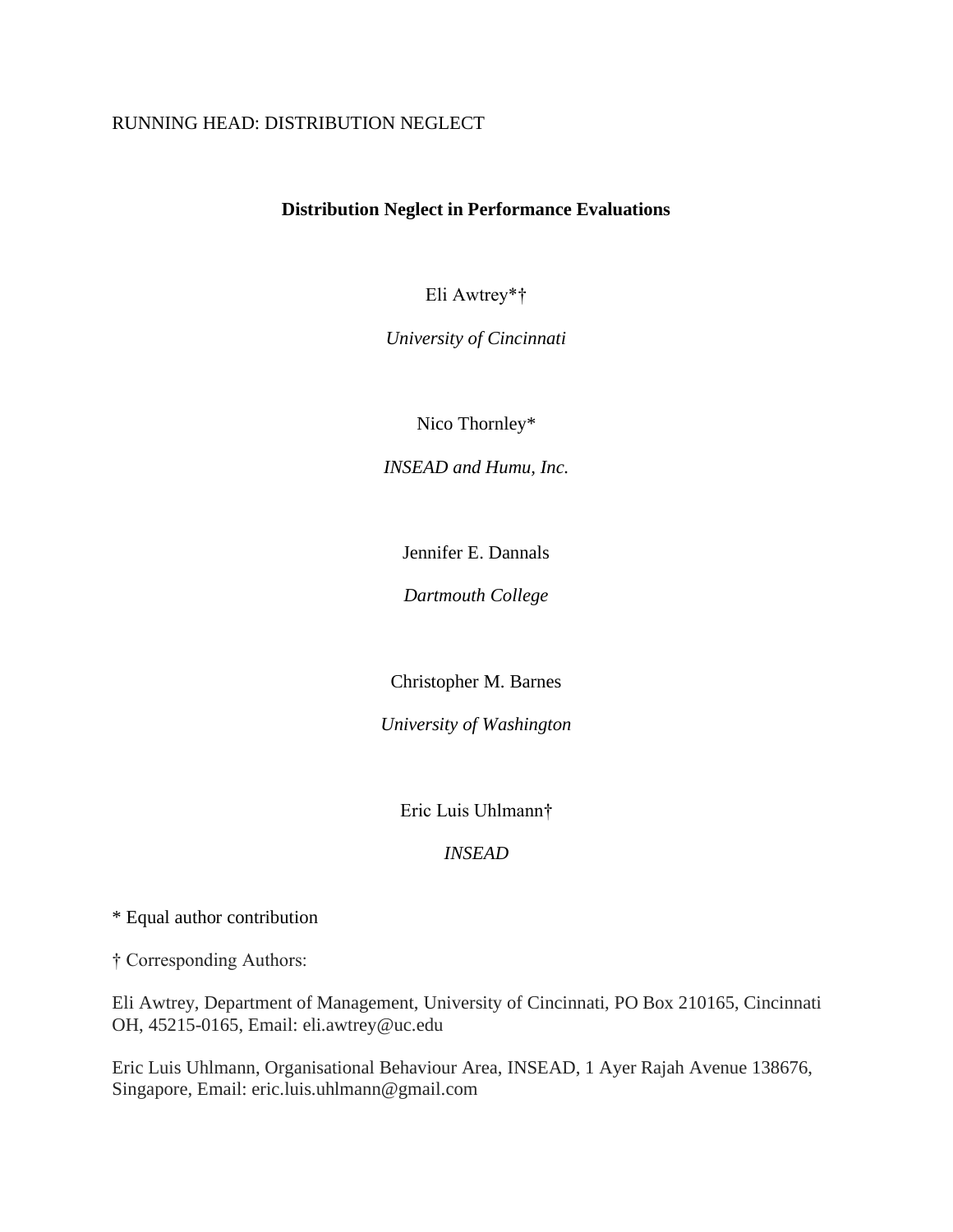## **CRediT authorship contribution statement**

**Eli Awtrey**: Conceptualization, Methodology, Formal analysis, Investigation, Writing original draft, Writing - review & editing. **Nico Thornley**: Conceptualization, Methodology, Formal analysis, Investigation, Writing - original draft, Writing - review & editing. **Jennifer E. Dannals:** Conceptualization, Methodology, Formal analysis, Investigation, Writing - original draft, Writing - review & editing. **Christopher M. Barnes:** Conceptualization, Methodology, Formal analysis, Investigation, Writing - original draft, Writing - review & editing. **Eric Luis Uhlmann:** Conceptualization, Methodology, Writing - original draft, Writing - review & editing.

#### **Funding Acknowledgments**

Eric Luis Uhlmann is grateful for an R&D grant from INSEAD in support of this research.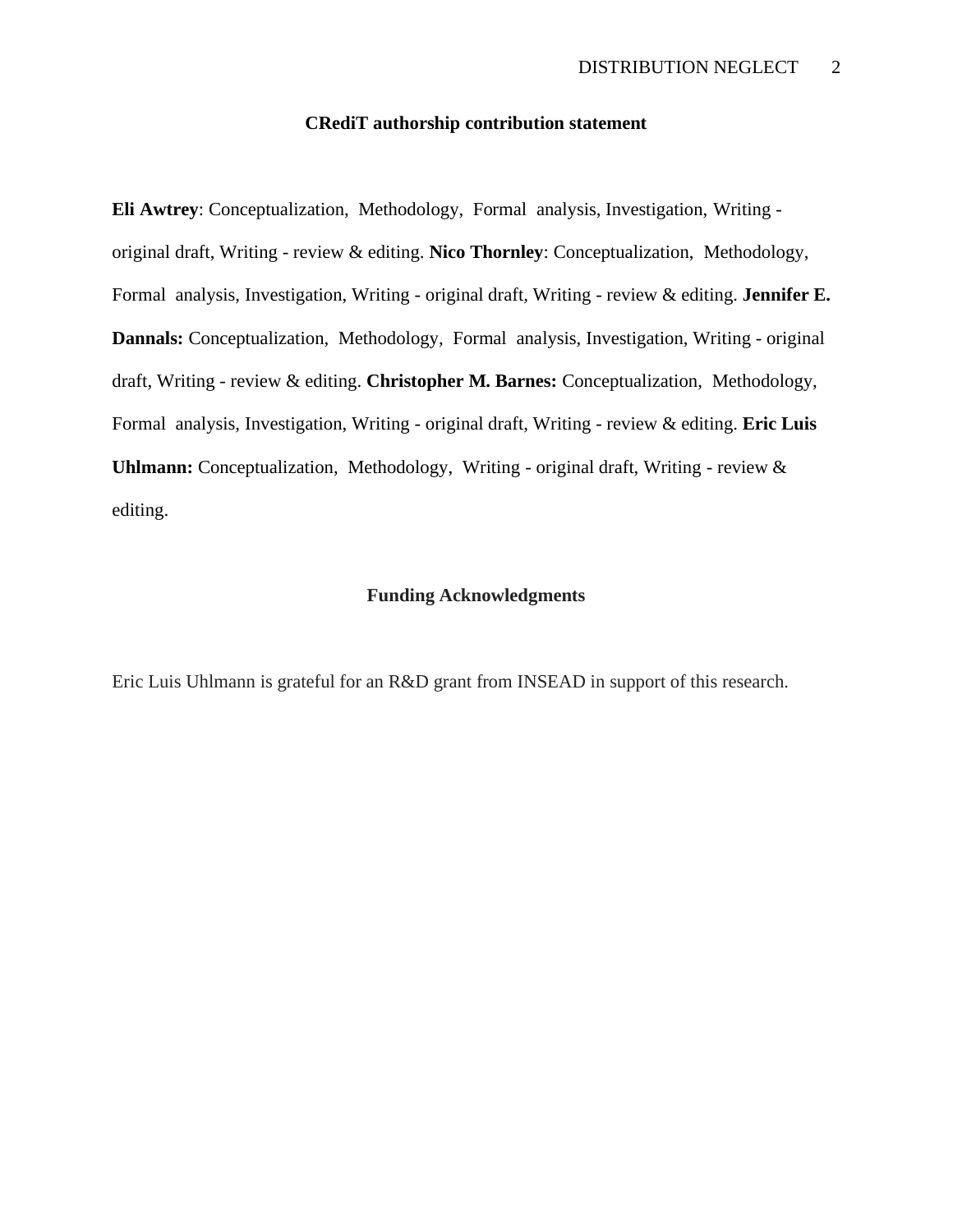#### **Abstract**

Five empirical studies, including both laboratory experiments and an archival investigation, provide evidence that decision makers often fail to consider variability and skew when making judgments about performance. We term this *distribution neglect*. Participants' spontaneous explanations for group differences in elite achievement overwhelmingly invoked mean differences rather than group differences in variability, even when the complete distribution and summary statistics were provided (Study 1). A longitudinal examination indicates that NBA teams overweight average performance and underweight consistency of performance when deciding players' contracts (Study 2), providing evidence that neglecting variance information leads to suboptimal judgments. In a manufacturing scenario involving monitoring assembly line workers, participants were more accurate at identifying top (high mean) performers than consistent (low variability) performers (Study 3). In a hiring simulation, decision makers were more likely to factor in variance when performance data was presented visually as a histogram (Study 4). Finally, participants' spontaneous explanations for others' self-assessments of ability assumed egocentric bias, when a skewed performance distribution was also a plausible contributor (Study 5). Individual differences (need for cognition) and task differences (such as style of information display) were associated with increased distribution-based reasoning in multiple studies, suggesting potential boundary conditions for further investigation. Organizational implications, and additional potential remedies for distribution neglect, are discussed.

**Keywords**: Performance evaluations; selection decisions; compensation; intuitive statistics; decision heuristics; distribution; dispersion; variance; skew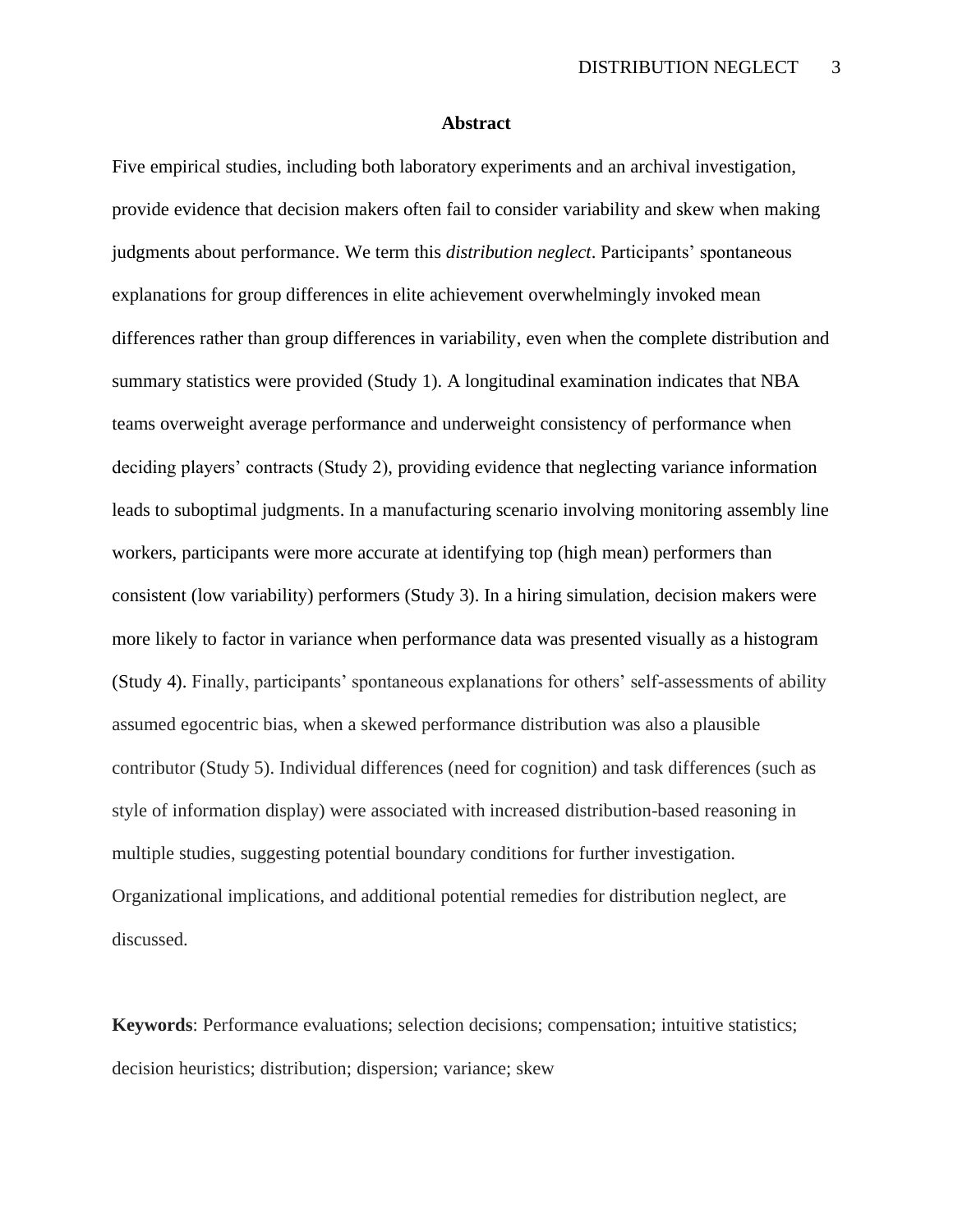Statistical intuitions are often systematically biased (Ayton & Fischer, 2004; Clotfelter & Cook, 1993; Croson & Sundali, 2005; Kahneman & Tversky, 1979; Peterson & Beach, 1967; Sunstein, 2002; Tversky & Kahneman, 1974). People prefer to conserve cognitive resources (Fiske & Taylor, 1991). Thus, instead of complicated mathematical calculations, individuals rely on heuristic approximations that are accurate in many but not all instances (Gigerenzer, 2008; Kahneman, 2011). A number of these biases reflect, at least in part, intuitive misunderstandings about variance. Failure to account for regression to the mean suggests that people often account for mean differences but not natural and expected variations in data, a mistake made by trained researchers (Halliday, Thomas, Siu, & Allison, 2018) and experienced organizational decision makers (Paola & Scoppa, 2012). Similarly, even psychology students and trained researchers can misunderstand variance in confidence intervals (Hoekstra, Morey, Rouder, & Wagenmakers, 2014). In addition, people neglect variation in social groups, particularly when stereotyping outgroups as homogeneous (Quattrone & Jones, 1980) and may attend to the valence of discrepant scientific findings but not their extremity (Fisher & Keil, 2018). Variance and asymmetry can provide critical information about a population, yet there are many examples of people discounting these statistics even when they are directly relevant. How and when do people use distributional information in data-based decision-making?

Improving data-based decision-making is a critical societal goal, particularly in the realm of performance evaluation, where decisions are often biased. Managers do not sufficiently discriminate between areas upon which an employee is judged and instead tend to give a global rating to the employee and apply it to each evaluation, demonstrating a halo effect bias (Holzbach, 1978). This bias is a dominant predictor of variance of performance ratings (Klimoski & London, 1974; Prien & Liske, 1962). Managers also often relying on the typical or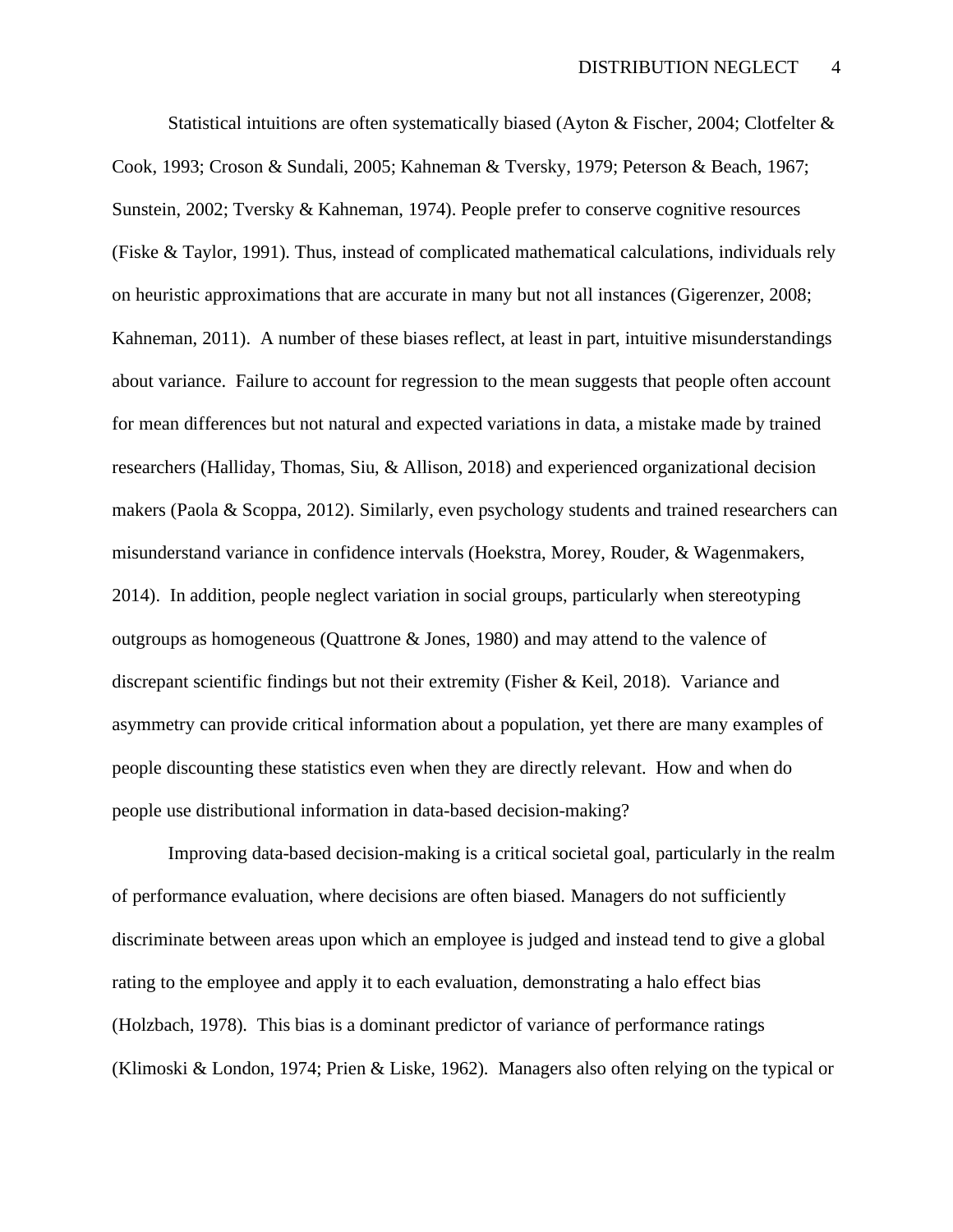modal employee performance (Barnes & Morgeson, 2007; Dubois, Sackett, Zedeck, & Fogli, 1993; Lecerf, Ghisletta, & Jouffray, 2004; Sackett, Zedeck, & Fogli, 1988) and may be biased by performance trends, overweighing recent performances and performance trajectories when it comes to deciding compensation (Barnes, Reb, & Ang, 2012; Ferris, Reb, Lian, Sim, & Ang, 2018).

#### **Distribution Neglect**

We propose a general cognitive tendency that can distort performance evaluations: *distribution neglect*, defined as the tendency to misestimate and underutilize distribution information. We argue that this arises from an overreliance on mean information. Underutilizing variance and skew and instead relying more on statistical means can prove an efficient heuristic, but we propose it can lead to systematically suboptimal judgments. We do not suggest that distribution information is more important than mean information or that it is entirely ignored, but rather that it is comparatively neglected and thus may lead to systematic failures in data-based decisions.

A probability distribution is a mathematical function that describes the probability of future events based on a given data generating process (Parzen, 1962). In a normal probability distribution, prediction relies on the mean because the probability of a future event from the same data generating process is greatest at the mean. This is not only because the mean outcome has the highest probability of occurrence for normal distributions, but also because mean-based predictions will often have relatively low expected error. Therefore, means are generally good predictors of future events.

Normal distributions are so common that many statistical techniques assume normality even when the shape of the distribution is unknown (Casella & Berger, 2001). Nonetheless, even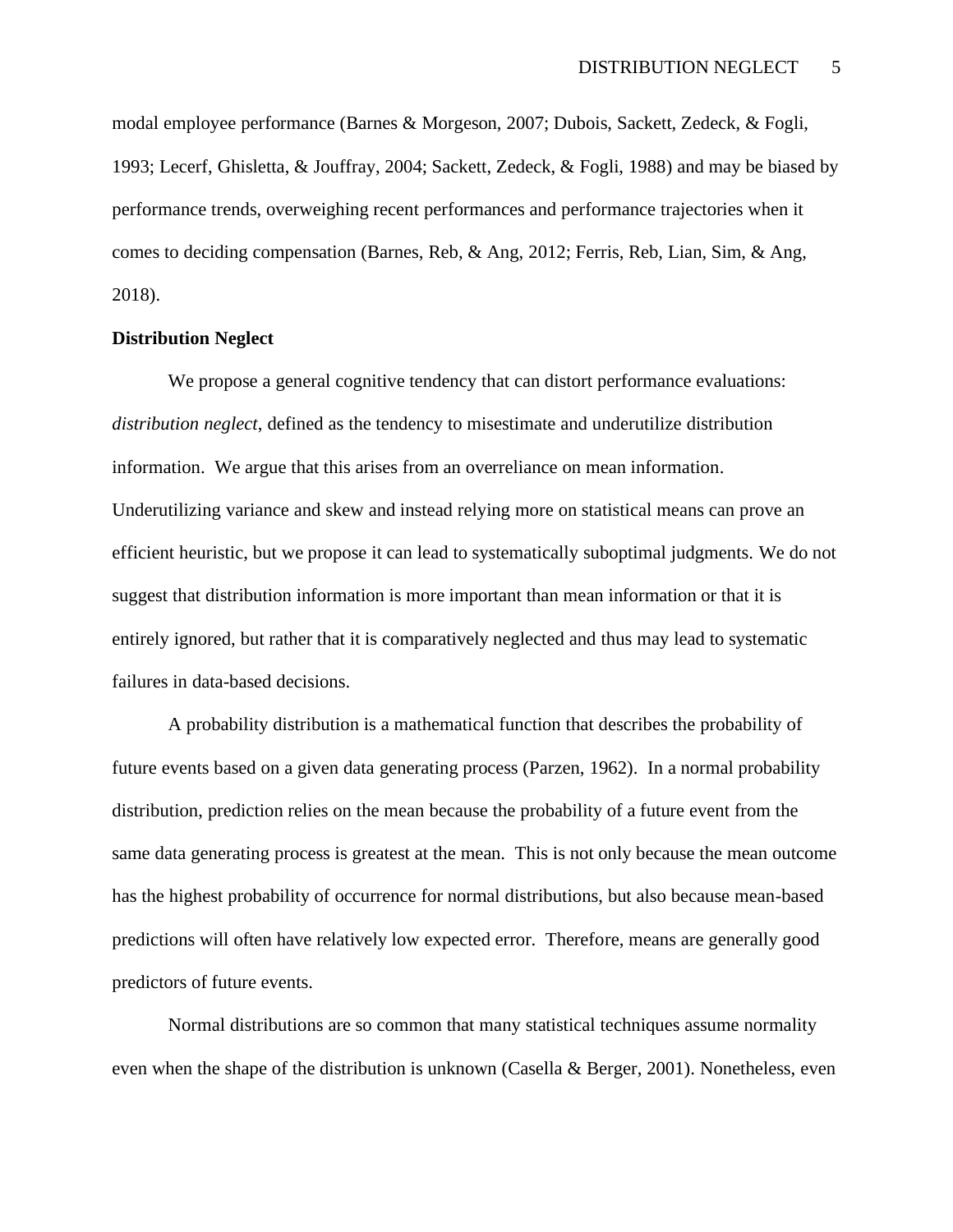in highly skewed distributions (e.g., power law distributions), mean-based predictions naturally balance (a) making a prediction that represents the highest probability outcome with (b) minimizing the expected error in the prediction. For example, if a loaded die were to land on "6" for 70% of rolls but was otherwise uniformly distributed across the other 5 numbers, then the average expected outcome would be 5.1. Therefore, a prediction of 5.1 (or 5 if an integer is necessary) for future rolls would both keep predicted outcomes close to actual outcomes and also minimize error distance. Like many heuristics, a mean heuristic may be a poor predictor in less common circumstances. For example, the mean would not be as useful for predicting future outcomes of certain multimodal distributions, though they still outperform medians in a bimodal distribution (Mosteller & Tukey, 1977). However, bimodal distributions are uncommon in nature, with unimodal distributions (e.g., normal or power law distributions) more common (Casella & Berger, 2001; Gabaix, 2016), again reinforcing the utility of mean-based predictions.

Additionally, the utility of mean predictions is robust to sample size. With a single observation, the mean (i.e., the single observation) is still the best estimate of the population mean because, without more data, one has no additional information about how much the data generating process might deviate or in which direction. As the sample size increases, the sample mean adjusts to become a more reliable indicator of the underlying population mean and therefore generally becomes a more useful predictor of future events.

Using the mean outcome for prediction thus improves accuracy, reduces error, and avoids complex considerations of variance information. This does not imply that means are the ideal method for estimating future events produced by the same data generating process, only that the benefits of using mean-based predictions (e.g., accuracy, reduced complexity) make them relatively efficient and effective. Consequently, a mean heuristic could be a reasonable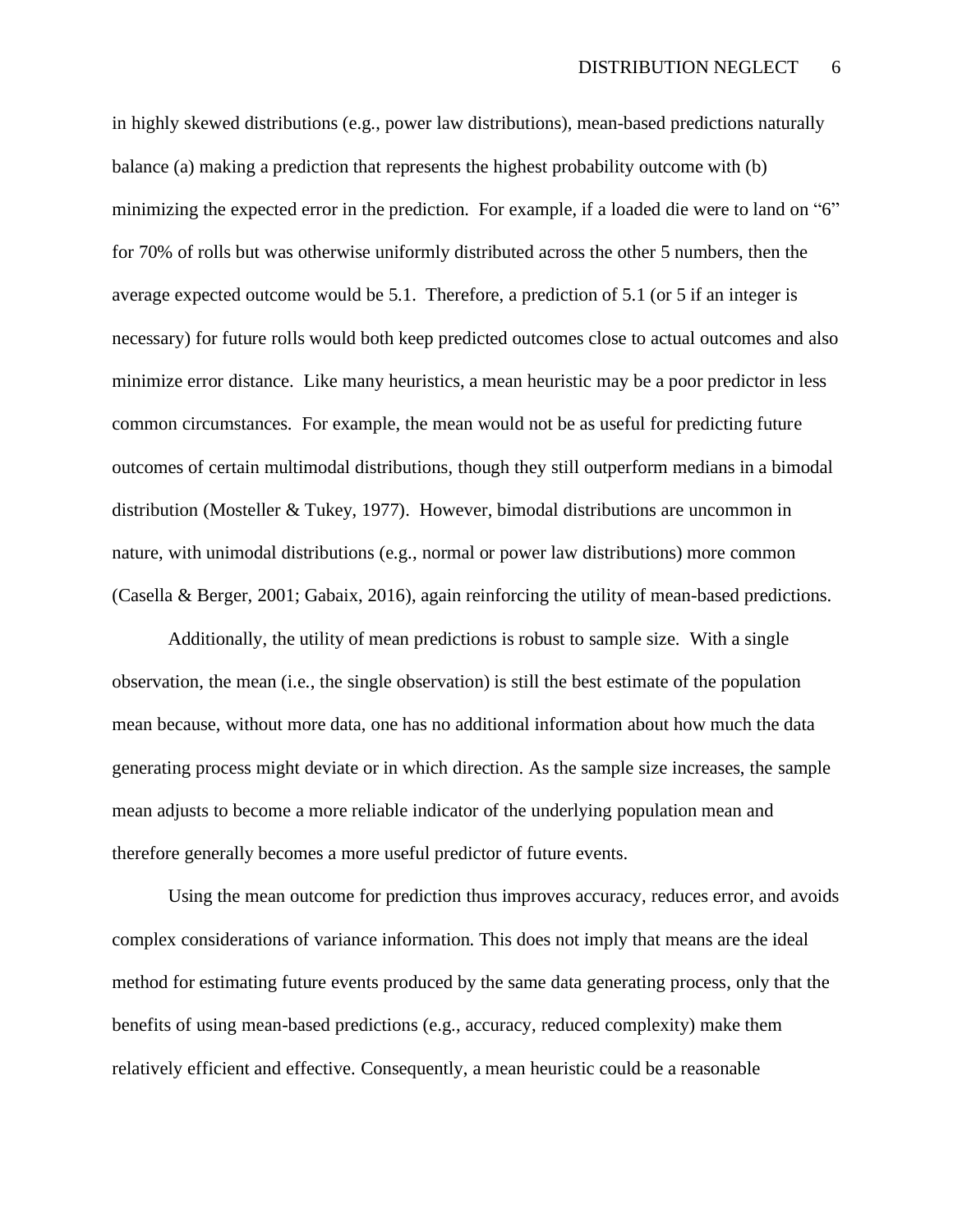approximation of future events across a variety of statistical situations. People may also prefer means because they are computationally easy to estimate, can be adjusted incrementally after new observations, and reduce the need to have a complete memory of previous events thereby reducing demands on memory. However, these features of means also suggest that individuals may become overly reliant on means and thereby underutilize other distributional information in judgment, similar to many other observed cognitive tendencies that reduce cognitive demand but sacrifice some accuracy (Gigerenzer, 2008; Kahneman, 2011). Because of a focus on means during intuitive processing of performance information, other information about the distribution may tend to be neglected. Under cognitive demands, where heuristics are most likely to be in use, this means that individuals would focus more on the mean, and less on other statistics (e.g., standard deviation, skew). Though potentially effective in some cases for the reasons outlined above, we suggest it this tendency may also lead to predictable errors.

More deliberate analyses of distribution information will remain challenging for the same reason that an intuitive understanding of distributions may be underdeveloped in humans: computational difficulty. We therefore expect that even when decision makers are directly told to attend to and calculate distributions, they will do a better job estimating means than they do estimating variances. People cannot be equally good at every computational task, and for human beings, calculating means may be less complex and more intuitive than calculating variances.

At the same time, there are other computationally simple methods for understanding distribution information. Providing a full distribution of performance scores and/or summary statistics like standard deviation should prompt distribution-based reasoning, relative to observing subsets of the distribution. Further, visualizing a distribution (for example with a histogram) could make it easier to imagine how the variance could change or fluctuate. This task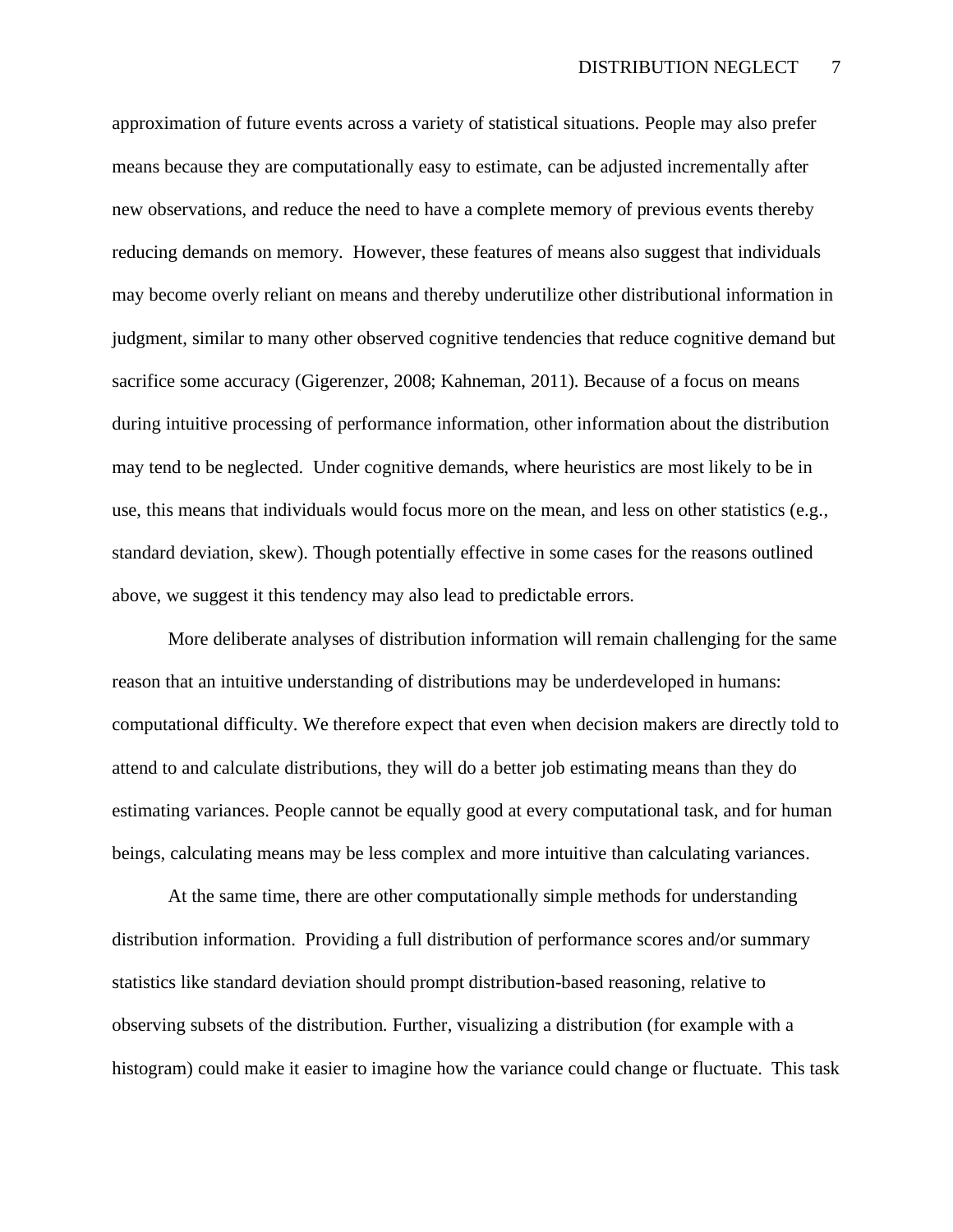becomes easier by engaging more robust visual processing resources that do not require tedious and complex mathematical computations, such as calculating variance or standard deviation (Resnick, 1987; Scribner, 1984; Wheatley, 1991). Moreover, a visual representation of a distribution provides information more intuitively by representing the entire distribution in a single snapshot, displaying complex information in an image that can be digested almost instantaneously (Thorpe, Fize, & Marlot, 1996).

To summarize, we hypothesize the following:

*Hypothesis 1:* Mean information will be used more than distribution information (variance and skew) when attempting to explain differences in performance.

*Hypothesis 2:* Distribution information is underutilized relative to the normative benchmark of what would maximize the accuracy of judgments.

*Hypothesis 3:* Individuals will estimate distributions less accurately than averages.

*Hypothesis 4:* Increasing the completeness and salience of distribution information will increase its use in explaining differences in performance.

Beyond these four hypotheses, our empirical studies also collectively propose and test a taxonomy for reasoning about distributions, with some forms of variability hypothesized to be intuitively easier to grasp than others. We suggest that people first tend to intuitively explain the world in terms of means rather than in terms of variance. Although variance is far from completely ignored, it is systematically underweighted relative to mean information and also relative to what would maximize judgmental accuracy. When people are motivated to think about the full distribution, we further anticipate they tend to implicitly assume data is normally distributed rather than skewed. Individuals acting as intuitive statisticians may make the same assumption that many statistical tests do (Casella & Berger, 2001) when reasoning in everyday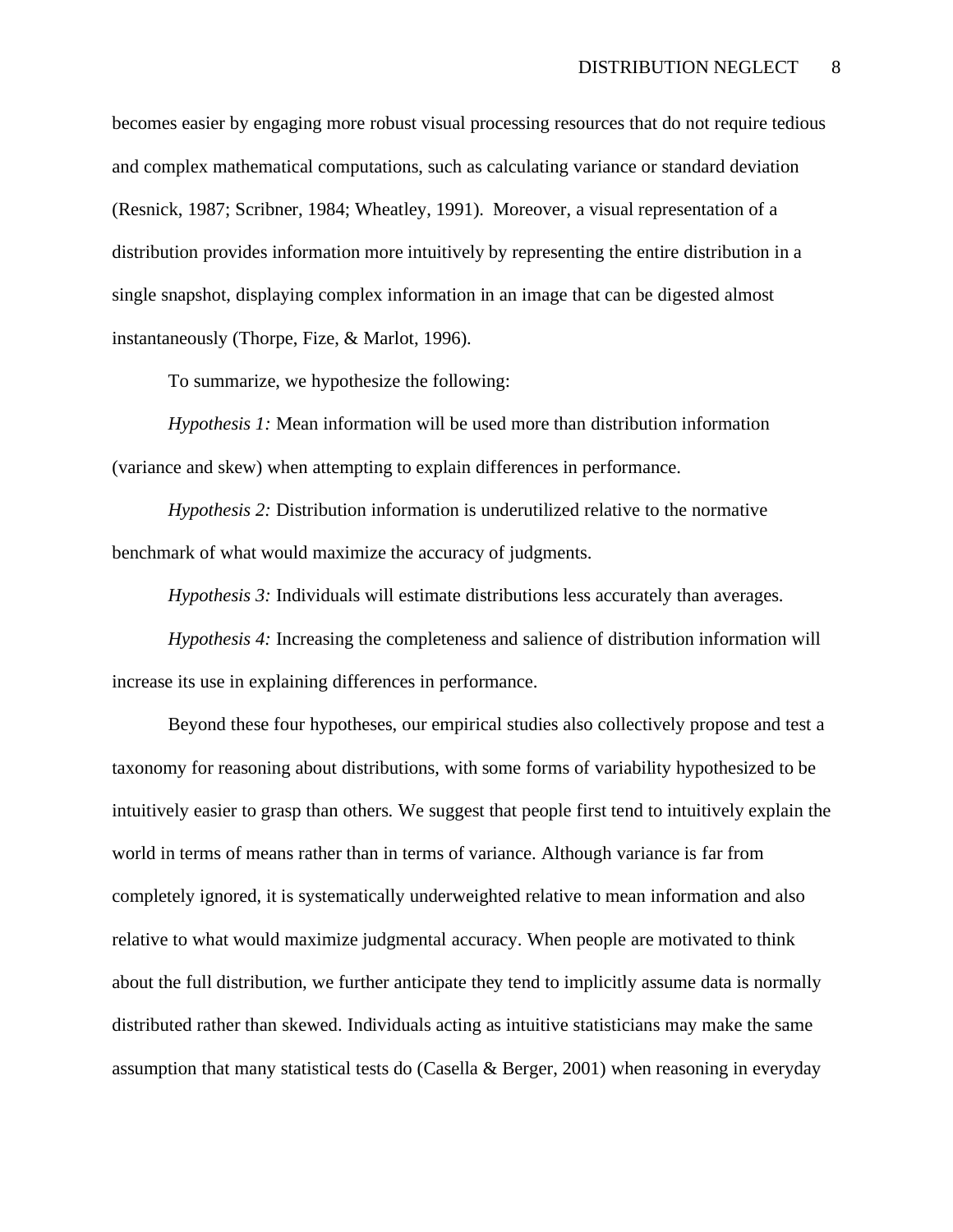life. This assumption would be adaptive to the extent than many distributions are in fact normal but would also yield predictable errors when individuals fail to take potential skew into account. Mean, standard deviation, and skew are each in turn less intuitive, and therefore progressively less likely to be factored into everyday decisions. This pattern should be moderated by expertise in the domain, as well as statistical training more generally, both of which make it easier to process progressively more complex and less intuitive forms of dispersion. Contrarily, heuristic processing, whether situational or chronic, should lead decision makers to "devolve" towards simpler ways of reasoning about variance, and in some cases rely solely on means as a heuristic.

#### **Empirical Overview**

Across five studies, we provide converging evidence of distribution neglect using both experimental and archival methods (Barnes, Dang, Leavitt, Guarana, & Uhlmann, 2018) and with both non-expert (Studies 1, 3, 4, and 5) and expert (Study 2) decision-makers to examine whether the effect disappears under conditions of accountability or with greater experience in the domain. Study 1 tests if participants fail to spontaneously consider variance-related causes for group differences in performance, and if providing more complete information can help address this. Study 2 analyzes twenty-five seasons of data from the National Basketball Association (NBA), examining how professional basketball teams weight consistency of performance relative to mean performance when deciding player compensation. Study 3 prompts participants to consider means and variances in a workplace performance evaluation scenario, testing whether individuals are less accurate when identifying differences in variances than differences in means. Study 4 explores whether visual presentation of distributions can attenuate variance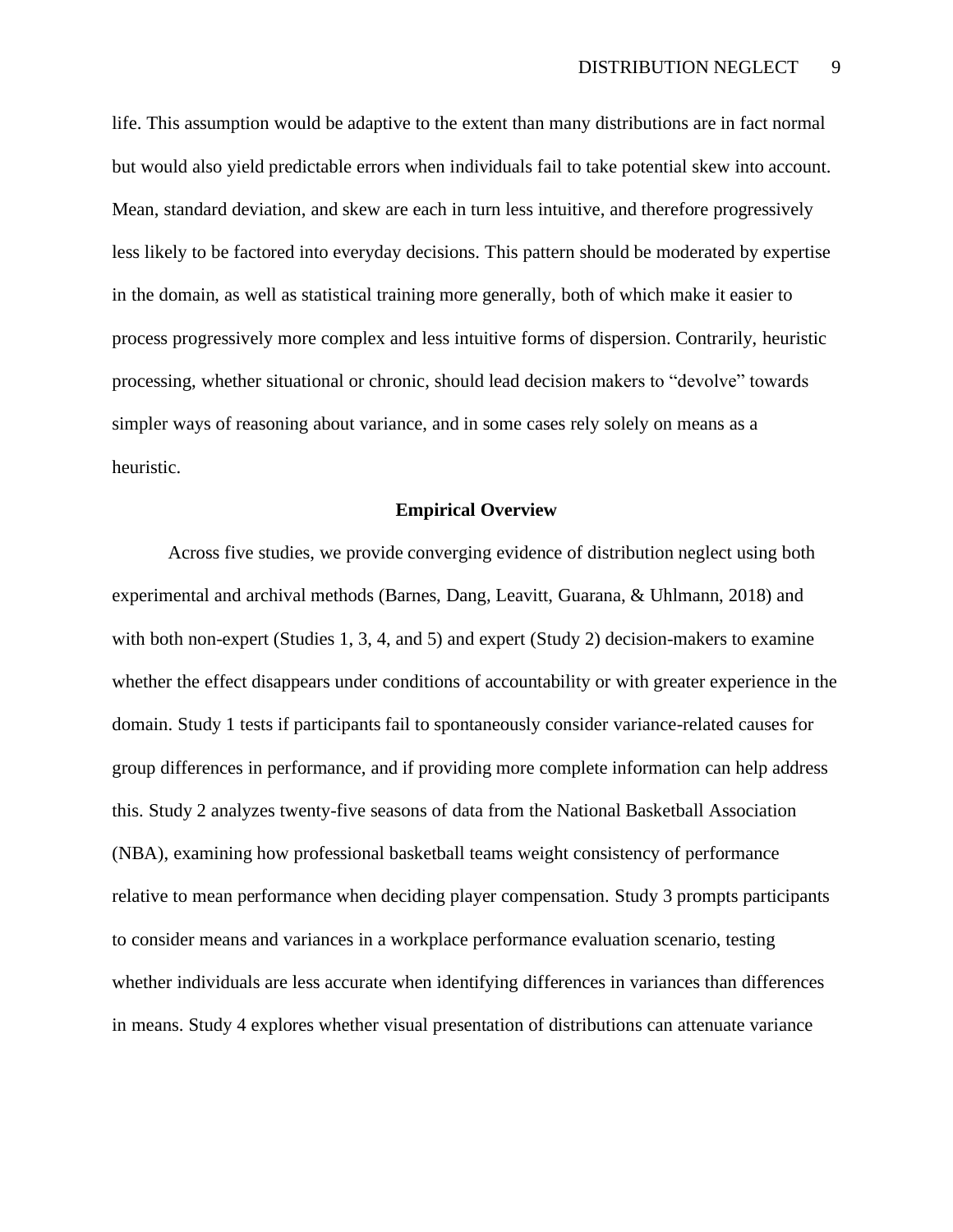neglect. Study 5 tests if participants neglect to think of potential skew-related contributors to assessments of performance, and whether visual presentation is an effective intervention.

These studies represent initial investigations of distribution neglect and our proposed taxonomy. We discuss potential boundary conditions, remaining questions, and future directions in the General Discussion. Increasing the informational value of these experiments, Studies 1, 2, 3, and 5 were pre-registered prior to data collection, and all five studies feature open data and materials. Information on pre-registration plans, survey instruments, anonymized data, analysis code, and pilot studies can be found in the Online Supplements and at https://osf.io/923n6/.

#### **Study 1: Explanations for Group Differences in Performance**

We examined if people generate mean-type responses earlier and more frequently than variance-type responses as explanations for group differences in competitive performance. We also test if quantity of information presented affects the use of variance reasoning by randomly assigning participants to conditions that vary the quantity and type of information presented. We also examined moderation by individual-differences including the Need for Cognition (NFC) or chronic tendency to process information deliberatively (Cacioppo & Petty, 1982), and the number of statistics courses participants had previously completed.

#### **Methods**

Participants. We recruited 600 respondents via Prolific.co, requiring residence in the United States and fluency in English. Participants received \$1.50 for the 10-minute survey. After cleaning the data for inattentive behaviors as outlined in the pre-registration (e.g., failing an attention check), the final sample size was  $N = 553$  (92.2%). The median age of participants was 27 years, and 53% of the sample self-identified as female.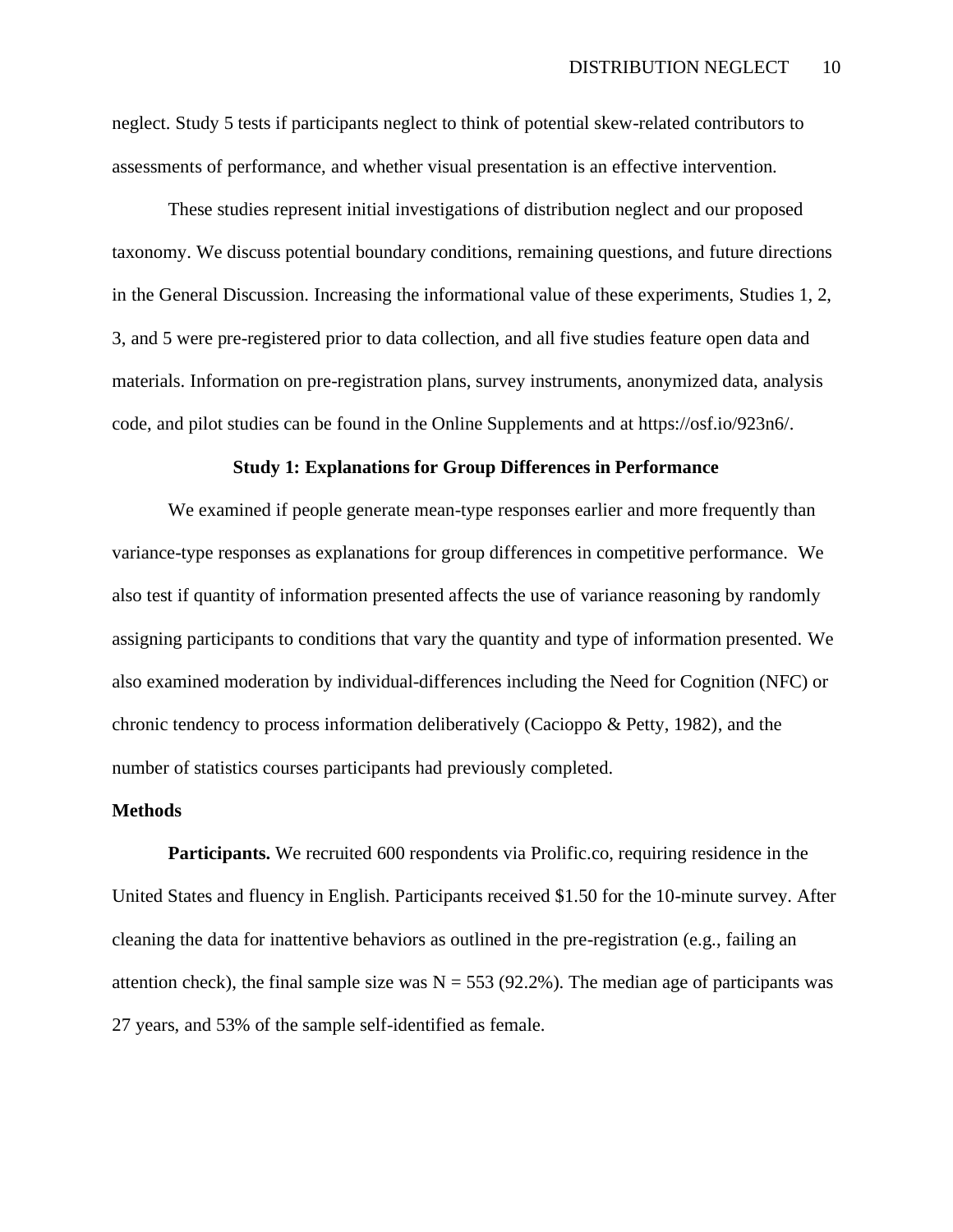**Procedure and conditions.** Participants were presented with a scenario in which a planet with alien life had been discovered with many species of different shapes, sizes, and colors (see Supplement 1) and an experiment had been conducted in which "100 individual aliens were picked at random from the total population of 2 different species," and the selected individuals competed in a 100-yard dash. Participants were then randomly assigned to one of five conditions that represented different display forms of the racing data (see Supplement 1 for a depiction of these displays.) All conditions used the same underlying dataset but presented different parts of it. Both species had the same group mean time (15 seconds) but differed on the standard deviation of race times, such that the species with more top finishers had a higher standard deviation (3.3 vs. 2.4).

*Condition 1: Top 10 places.* Participants were shown the top ten finishers (#1-10) out of 100. (A pilot version of this study featuring only Condition 1 is reported in Supplement 3.)

*Condition 2: Top 10 and bottom 10 places.* Participants were shown the top ten finishers and the bottom ten (#91-100) finishers.

*Condition 3: Full distribution.* All 100 finishers were presented to participants.

*Condition 4: Full distribution with summary statistics (mean then SD).* In addition to race times, participants also received summary statistics for each species, mean and standard deviation, with mean presented first.

*Condition 5: Full distribution with summary statistics (SD then mean).* In addition to race times, participants also received summary statistics for each species, mean and standard deviation, with standard deviation first.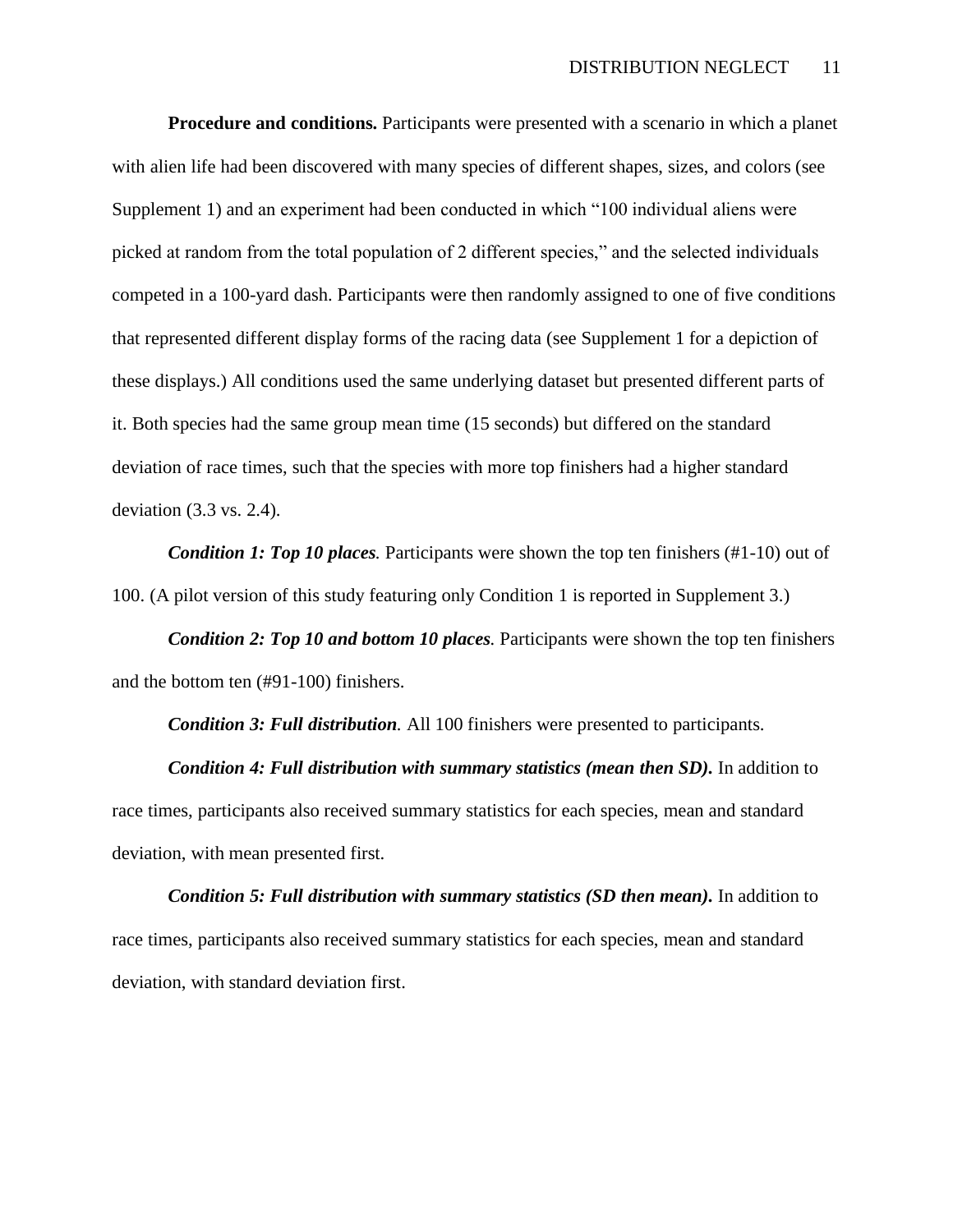#### **Measures**

*Explanation type and order.* Participants were asked to list reasons that would be likely to produce the results that were shown, in the order in which the explanations came to mind. Independent raters blind to condition and hypotheses used a pre-registered coding scheme to categorize the open-ended responses into reasoning based on (1) differences in group means, (2) differences in group variance, or (3) differences in population size. Codes for (4) vague, (5) offtopic and (6) multiple were also included. The last code was used when a statement invoked multiple types of explanation at once. The ordered position of the explanation was also coded, in order to examine the types of explanation that were most likely to come to mind first.

*Mathematical and statistical proficiency.* Participants were asked to self-rate their mathematical and statistical proficiency on a scale from 1-10, with 1 being "extremely low" and 10 being "extremely high."

*Statistical courses.* Participants were asked how many courses on statistics they had taken in their life.

*Need for cognition.* Participants completed the brief 18-item need for cognition scale (Cacioppo, Petty & Kao, 1984). Alpha for this scale was .92.

> ################################################ ### INSERT TABLES 1 AND 2 ABOUT HERE ### ################################################

#### **Results**

**Primary Analyses.** Count and percentage data for the different categories of reasoning are provided in Table 1. Per the preregistered analysis plan, we used an exact binomial test to evaluate the degree to which distributional reasoning was used relative to mean reasoning.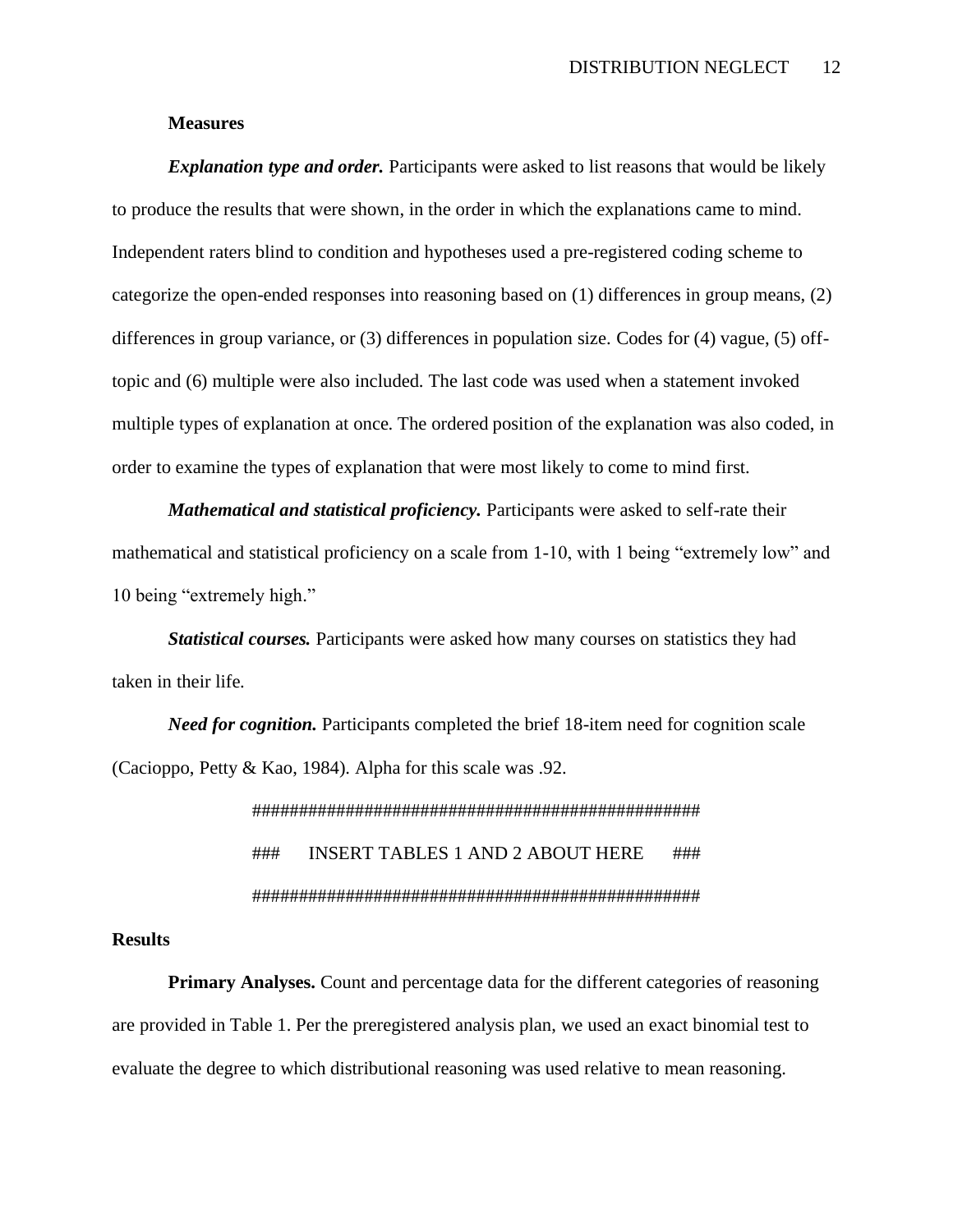When evaluated across all conditions, mean reasoning was used significantly more than all other categories of reasoning  $(0.644, C195\% [0.620, 0.667], p < .001)$  and was also used significantly more than variance reasoning when compared pairwise  $(0.943, C195\%[0.928, 0.956], p < .001)$ . These analyses were also evaluated within each condition with a similar pattern of results (see Table 2). This supports Hypothesis 1, which predicted that distribution information is used less often than mean information when attempting to explain group differences in performance.

#### ################################################

## ### INSERT TABLE 3 ABOUT HERE ### ################################################

To evaluate the effect of information condition on distribution neglect, we pre-registered an ordinary least squares regression model in which the category of the first reason provided ( $0 =$ not variance reasoning, 1 = variance reasoning) was regressed on condition with the *Top 10 places* condition being the base case. (While a logistic regression model is traditionally used with binary outcome variables, an OLS regression is suitable for these kinds of outcomes in experimental data; Gomila, 2020). Results with a logistic regression model yield the same pattern of results and are available in Supplement 2. The model evaluates whether providing increased information to participants is associated with changes in variance reasoning and therefore distribution neglect. Robust standard errors with clustering on the respondent were used to evaluate statistical significance. The results of this model are shown in Table 3. Relative to the base case of *Top 10 places*, variance reasoning was more often used when participants were further provided the bottom of the race results ( $b = 0.06$ ,  $SE = 0.02$ ,  $p < .001$ ), all of the race results ( $b = 0.03$ ,  $SE = 0.01$ ,  $p = .001$ ), all of the race results plus the mean then standard deviation ( $b = 0.06$ ,  $SE = 0.02$ ,  $p < .001$ ), or all of the race results plus the standard deviation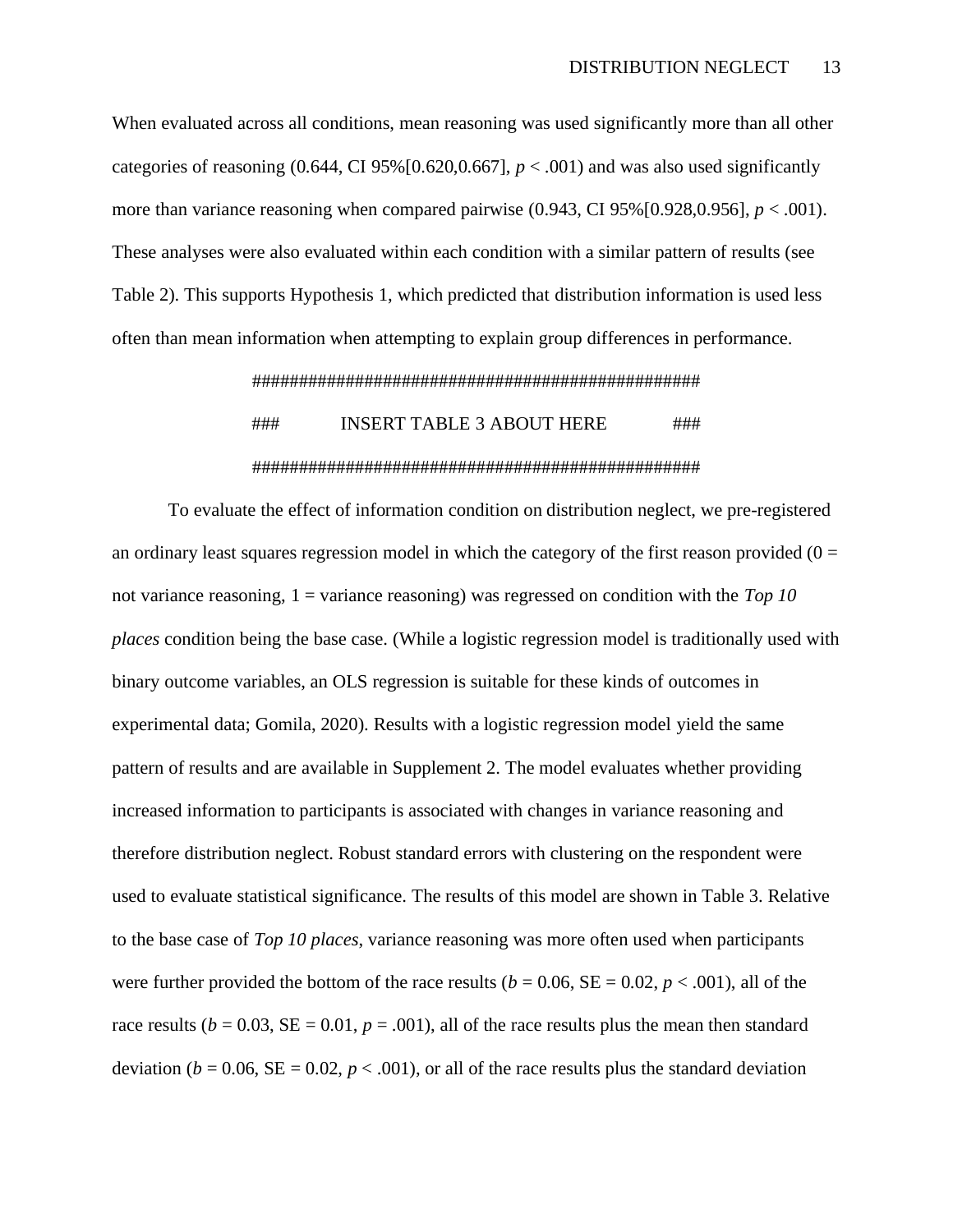then the mean ( $b = 0.04$ ,  $SE = 0.01$ ,  $p = .002$ ). Each information condition reduces distribution neglect relative to only providing the top 10 places, which provides support for Hypothesis 4 that greater information completeness and salience increases reliance on distribution-based reasoning.

**Secondary analyses.** Also as listed in the preregistered analysis plan, as a secondary analysis we investigated the role that various individual differences played in predicting distribution neglect. We tested separate OLS models to evaluate the degree to which each individual difference of interest was associated with the coded categorization of the first reason provided by respondents. When considering all responses, neither need for cognition  $(b = 0.01,$ *SE* = 0.01, *p* = .089), self-rated math reasoning (*b* = 0.01, *SE* = 0.00, *p* = .080), self-rated statistical reasoning ( $b = 0.00$ ,  $SE = 0.00$ ,  $p = .519$ ), nor number of statistical courses taken ( $b =$ 0.00,  $SE = 0.00$ ,  $p = .370$ ) was significantly associated with the use of variance reasoning. However, when considering only the first response, need for cognition was positively and significantly associated with the use of variance reasoning ( $b = 0.03$ ,  $SE = 0.01$ ,  $p = .011$ ), but self-rated math reasoning ( $b = 0.01$ ,  $SE = 0.01$ ,  $p = 0.156$ ), statistical reasoning ( $b = 0.0$ ,  $SE = 0.01$ 0.01,  $p = .517$ ), and number of statistical courses ( $b = 0.00$ ,  $SE = 0.00$ ,  $p = .226$ ) were not significantly associated with the use of variance reasoning.

We also expected in our pre-registration that the *Top 10 and bottom 10 places* condition would generate more population reasoning than other conditions. One intuitive explanation for numerous top and bottom performers, not knowing the middle of the distribution, is that the group in question is simply more numerous. Population reasoning assumes that the reason for overrepresentation of one species in the race results is due to a different quantity of racers from the two species, which represents a different form of distribution neglect than is represented by a reliance on mean reasoning. Using an OLS regression model with robust standard errors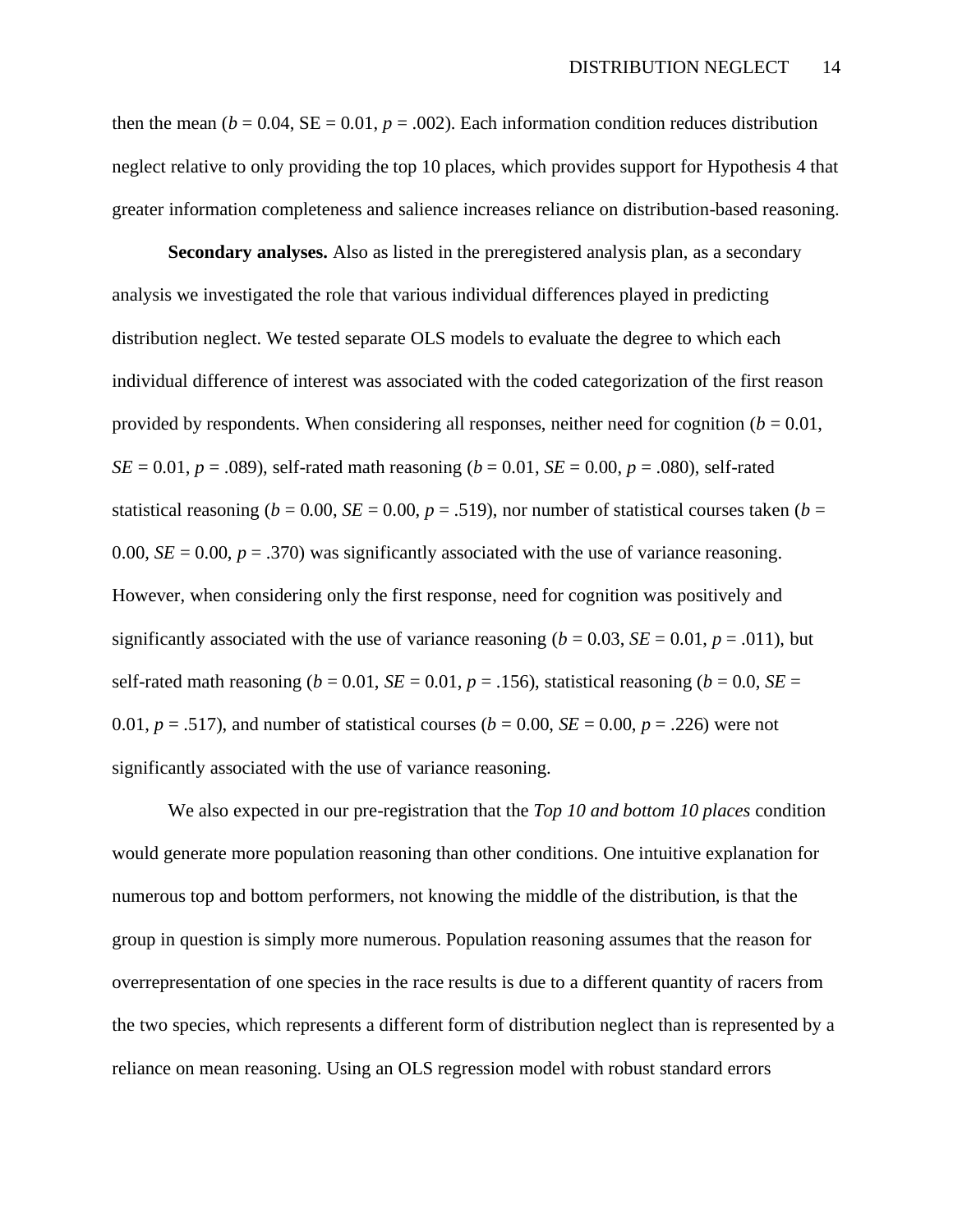clustered on the respondent, we tested each condition against the *Top 10 and bottom 10 places* condition as a base case. As predicted, *Top 10 places* ( $b = -0.12$ ,  $SE = 0.03$ ,  $p < .001$ ), *Full distribution* ( $b = -0.14$ ,  $SE = 0.02$ ,  $p < .001$ ), *Summary statistics with mean then SD* ( $b = -0.15$ ,  $SE = 0.02, p < .001$ , and *Summary statistics with SD then mean* ( $b = -0.14$ ,  $SE = 0.02, p < .001$ ) were all significantly less likely to invoke population differences than the base case.

We also examined potential moderating relationships between individual differences and our experimental conditions. Using an OLS regression (again with standard errors clustered by individual), only a few of the interaction terms were statistically significant at  $p < .05$ , providing little consistent evidence that need for cognition, self-rated math reasoning, self-rated statistical reasoning, or past training in statistics moderates the negative relationship between information availability and distribution neglect. However, NFC did predict the use of variance reasoning in the first response given, regardless of condition. This suggests that individuals high in need for cognition are more likely to take into account variance or standard deviation, regardless of whether a high or low quantity of information is available.

Finally, we pre-registered an analysis of a linear relationship between increasing information condition (as ordered above in the Methods section) and increased distribution reasoning (or decreased distribution neglect). An OLS regression (robust standard errors clustered on participant) with variance reasoning as the dependent variable and ordered condition (ranging from 1-5) as the independent variable showed a positive and significant relationship (*b*   $= 0.01$ , SE  $= 0.00$ ,  $p = .006$ ). This adds additional support for Hypothesis 4, in that distributionbased reasoning increased with information availability and salience.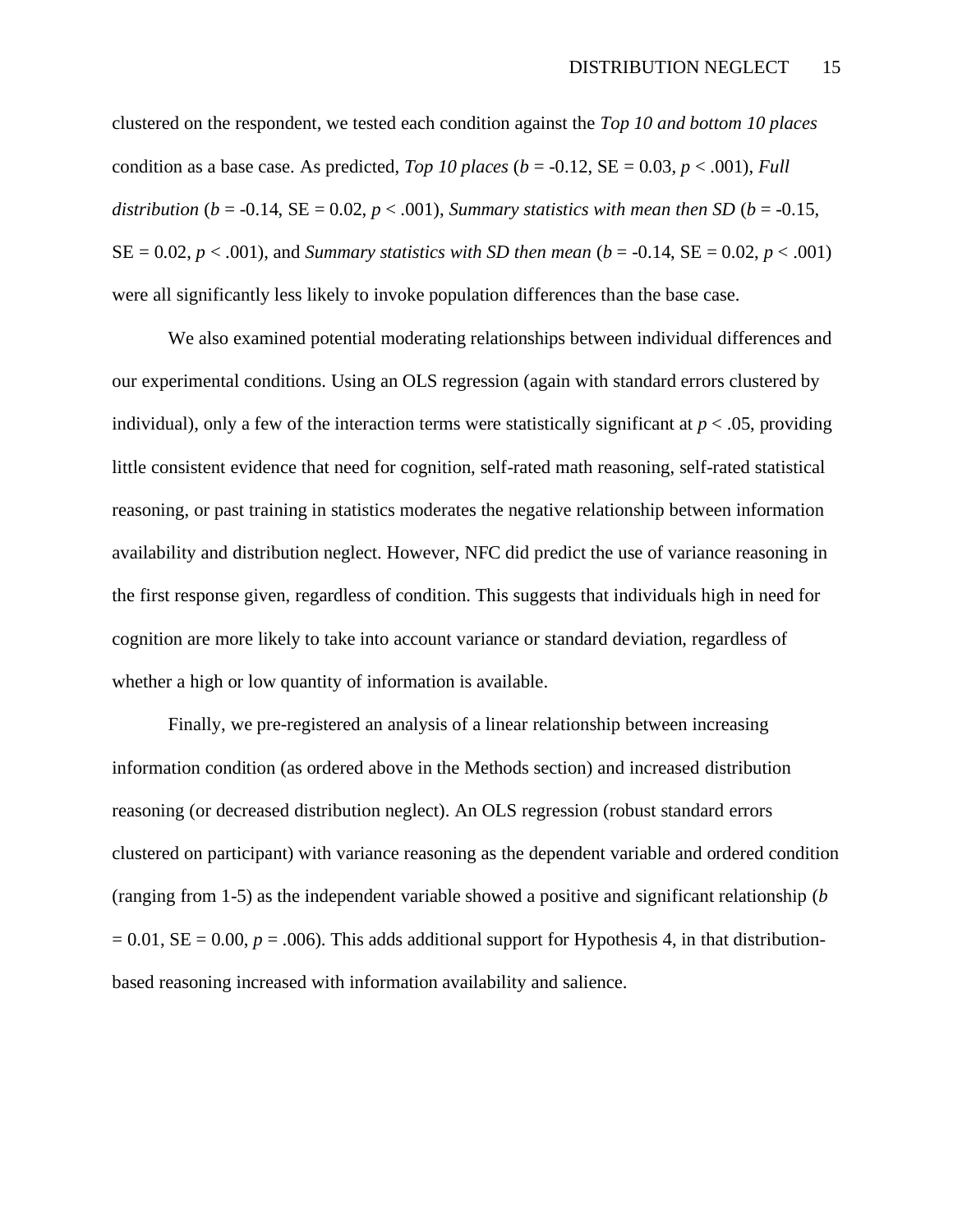DISTRIBUTION NEGLECT 16

#### **Discussion**

In Study 1, people typically failed to spontaneously generate variance-related explanations for performance differences that could be plausibly explained by variance (e.g., higher standard deviation in one population than the other, such that they have more very fast and very slow members), offering evidence for Hypothesis 1. The observed effect is not necessarily a bias— indeed, it is arguably quite reasonable to infer that a group overrepresented among winners is faster, but it is notable that this is a default. As expected, distribution-based reasoning increased when the entire set of scores was visible and standard deviations were explicitly provided, yet never approached the frequency of means-based reasoning. Even when shown the full set of scores and told the standard deviation prior to the mean, 190 explanations for the race results invoked mean differences and only 13 invoked variance differences. The most common explanation used means rather than variance under not only information-poor circumstances (Condition 1) but also information-rich circumstances (Condition 5), an important first step in establishing that mean-thinking dominates considerations of variance or skew. However, Study 1 does not demonstrate underutilization of distribution information relative to optimal use in the real world, which we will examine in Study 2.

The scenario in Study 1 mirrors real-life domains such as athletics and intellectual achievement, in which top performers are most salient, and demographic variables are likewise salient in that performers are grouped psychologically by race or gender (Greenhaus & Parasuraman, 1993). In such situations, observing just the top performers can lead people to attribute differences in variance to group differences in mean. As a result, when there are differences in variance across demographic groups, distribution neglect could contribute to the formation of stereotypes about the typical or average members of social groups. If so, uncovering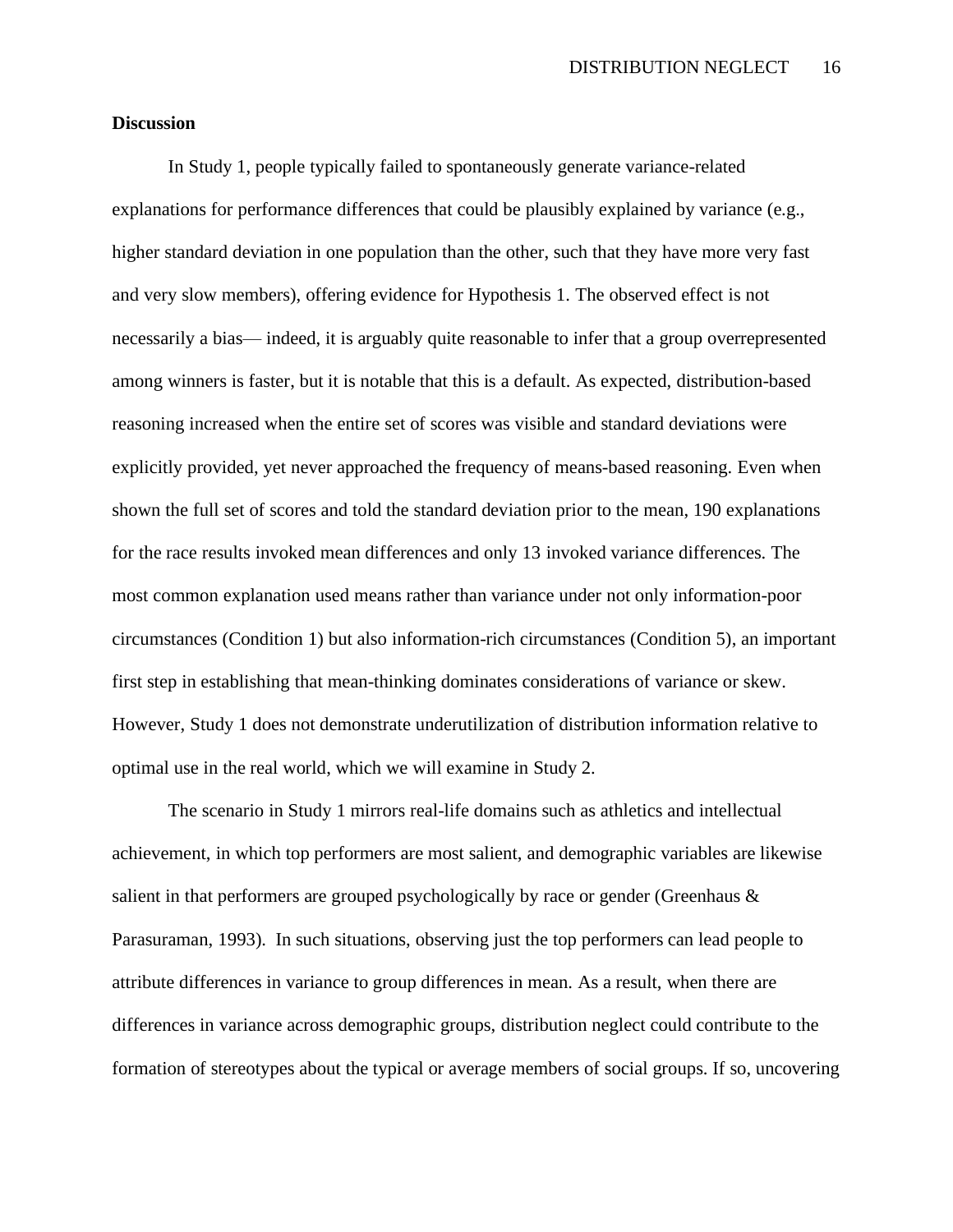factors that reduce distribution neglect may be useful for combating this kind of stereotyping. We return to the topic of interventions to encourage distribution-based reasoning in later studies as well as the General Discussion.

### **Study 2: Underutilization of Variability Information in Setting NBA Salaries**

In this study, we tested Hypothesis 2 in a context in which decision makers would be highly familiar with performance statistics and also accountable for their judgments compensation decisions made by general managers of professional sports organizations. We examined how professional basketball teams in the National Basketball Association (NBA) assess the value of players. Players with higher average performances help their teams to win more games and are therefore better remunerated by the organization (Barnes & Morgeson, 2007; Reb & Cropanzano, 2007; Zhou & Martocchio, 2001). At the same time, in an interdependent task that requires multiple individuals to complete a string of successful actions, performing consistently is important for a team's success (Barnes et al., 2012). Therefore, players that have a lower standard deviation in performance (i.e., greater consistency) should also earn a higher salary (Barnes & Morgeson, 2007). Consequently, in this study, we test if NBA teams display distribution neglect by evaluating if (a) variability of performance receives less weight in determining compensation than it does in determining team performance and (b) performance mean receives more weight in determining compensation than it does in determining team performance. If so, this would highlight the consequences of neglecting dispersion information in evaluations, by suggesting that NBA teams suboptimally underuse distribution information.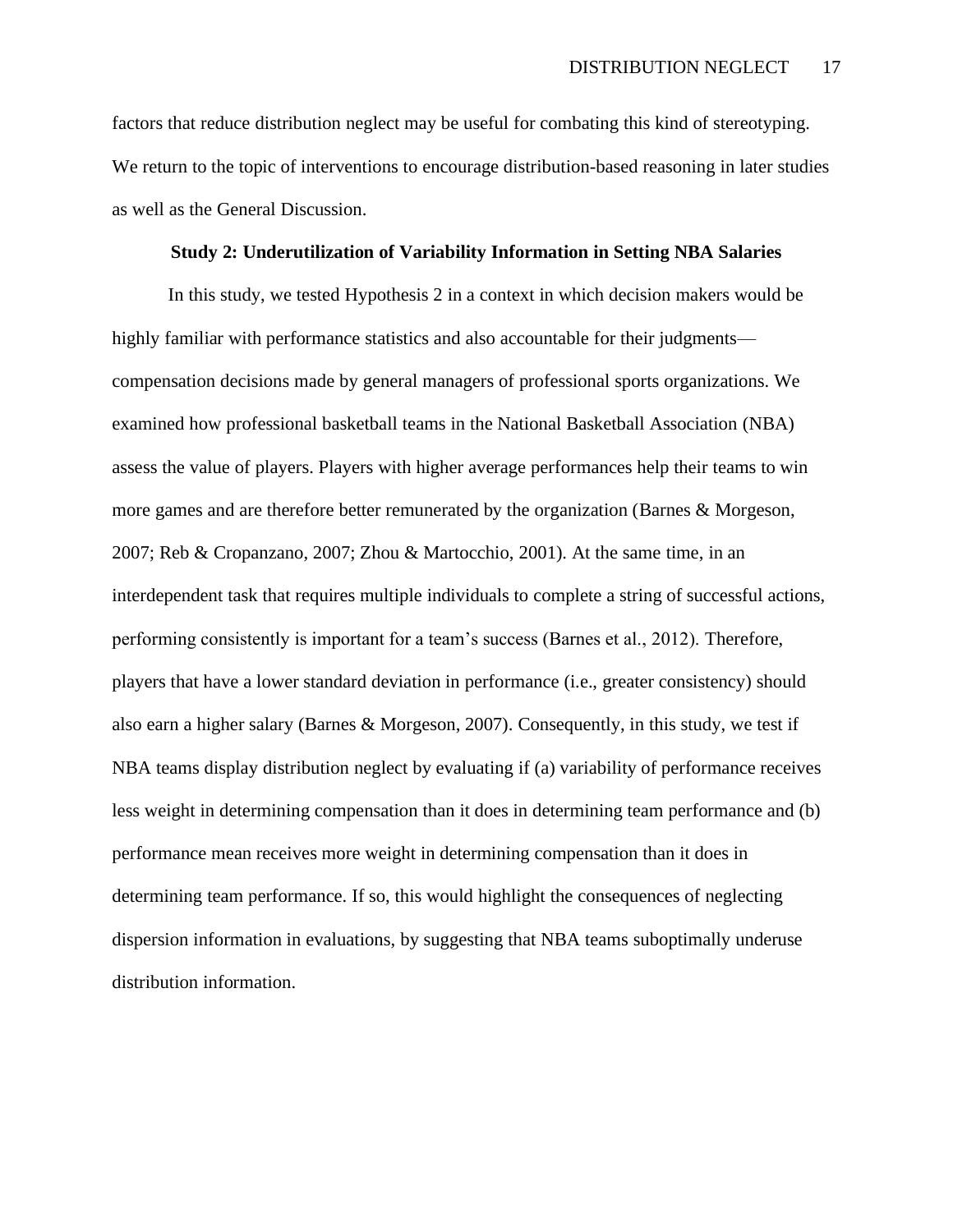#### **Methods**

**Design and sample.** Game and salary data from 25 NBA seasons were collected from the 1995-96 season through the 2019-2020 season (a pilot version of this study including with a smaller sample of seasons is reported in Supplement 4). Data were evaluated at both a player level and at a team level to allow for models that predict player salaries and team wins respectively. For the individual level dataset, we began with a sample that included all 1478 players drafted in the first two rounds of the NBA draft (in which new players to the league are selected by each team) from the summers of 1995-2019. However, for a variety of reasons, many drafted players do not end up playing in the NBA. Further, many of the players that do initially play in the league do not receive a second contract after their initial rookie contract. This is an important distinction, because we wanted to focus on players whose contracts were based on the evaluation of prior performance records. Thus, our sample included only players that played in the NBA long enough to receive a second contract, reducing our sample to 727 players in 43,159 player-game pairings. For the team level dataset, our interest was in evaluating the true effect of player performance means and variability on team outcomes (wins). Thus, we included all games and all players over the 25-year observation window (1995-96 season through 2019-2020 season) for a total of 741 team-season pairings in 29,417 games.

#### **Measures: Individual level.**

*Player salary*. Player salary was evaluated as the salary earned by the player in the first full season after signing the new contract. Signing bonuses were not included in the salary figures used in our analysis because they are uncommon in the NBA. Only 16 out of the top 2000 contracts over our timespan (less than 1%) included signing bonuses, and only 7 of these were worth more than 10% of the contract value (Sportrac.com, 2021).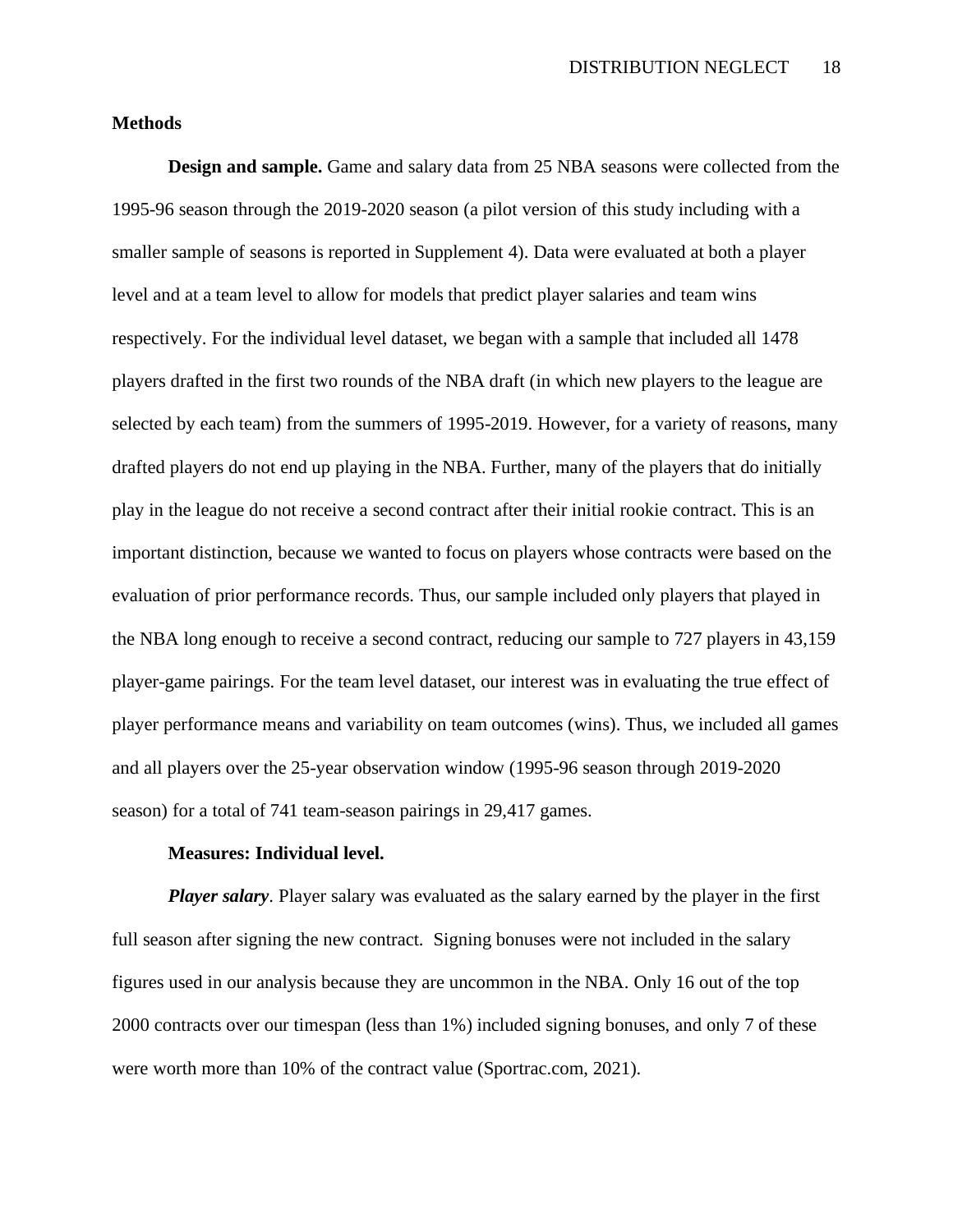*Player performance*. Player performance was evaluated as the season of game statistics he accumulated prior to the contract signing. This "Game Score" metric is widely used for quantifying the quality of a player's game performance and generates a single performance score by weighting a number of recorded in-game actions based on their relative value for the team (Hollinger, 2003, 2005). Specifically, the Game Score is computed with the following equation:

> *Game Score = Points Scored + (0.4\*Field Goals) - (0.7\*Field Goal Attempts) - (0.4\*(Free Throw Attempts-Free Throws)) + (0.7\*Offensive Rebounds) + (0.3\*Defensive Rebounds) + Steals + (0.7\*Assists) + (0.7\*Blocks) - (0.4\*Personal Fouls) - Turnovers*

We computed this for each player for each game, and then computed season-level statistics (mean and standard deviation) for each player (mean number of games = 59.37).

*Control variables*. We controlled for experience by including variables for player age and tenure (in number of NBA games), which have been shown to be significantly related to player salary (Barnes & Morgeson, 2007). To account for categorical differences in salary, we controlled for position (dummy variables for Forward or Center with Guard as a base case) and if the player was a free agent (changed teams in the previous year) (Barnes et al., 2012). To mitigate recency effects, we controlled for the linear trend of the focal player's performance over the course of the season, as this has been shown to predict evaluations of employee performance in prior work (Barnes et al., 2012; Reb & Cropanzano, 2007; Reb & Greguras, 2010). Finally, we controlled for prior player salary and included fixed effects (with dummy variables) for season.

#### **Measures: Team Level.**

*Team performance (wins)*. This was operationalized as the number of wins a team had in each season.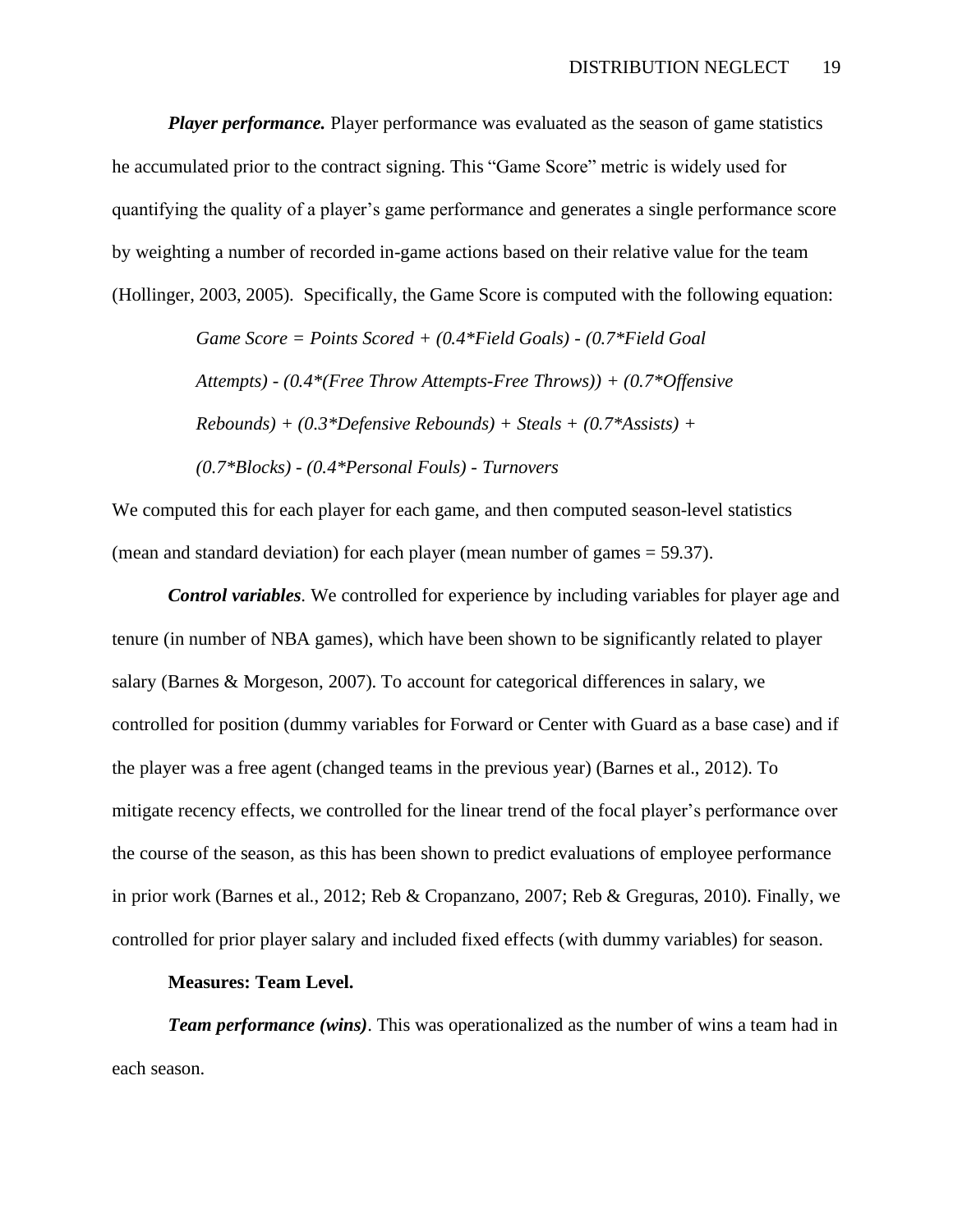*Players' performance mean and standard deviation (team level).* Again, Game Score is used as the metric for player performance, but for team level models this individual player performance is aggregated to the team level. Since the amount of playing time given to different players varies widely, the impact of any one player's performance on team outcomes will also vary. Thus, in these models we have used minute-weighted averages of player performance means and standard deviations as our method of aggregation to account for this differential effect.

*Controls.* As in the individual level models, we include dummy variables for season to control for annual differences (e.g., different distributions of win-loss records, shortened seasons).

#### **Results**

Tables 4 and 5 display the means, standard deviations, and zero-order correlations for variables in the individual and team models respectively, and Tables 6 and 7 show the regression results for these two models.

# ################################################ ### INSERT TABLES 4 AND 5 ABOUT HERE ### ################################################

In the context of this study, player salaries are indicators of predicted future player performance—individuals that are expected to have better future performance should be more highly compensated, controlling for factors such as position scarcity, market conditions by year, and other potentially confounding variables. To this point, we found that player salaries were significantly related to individual player performance means, both in a zero-order correlation  $(r =$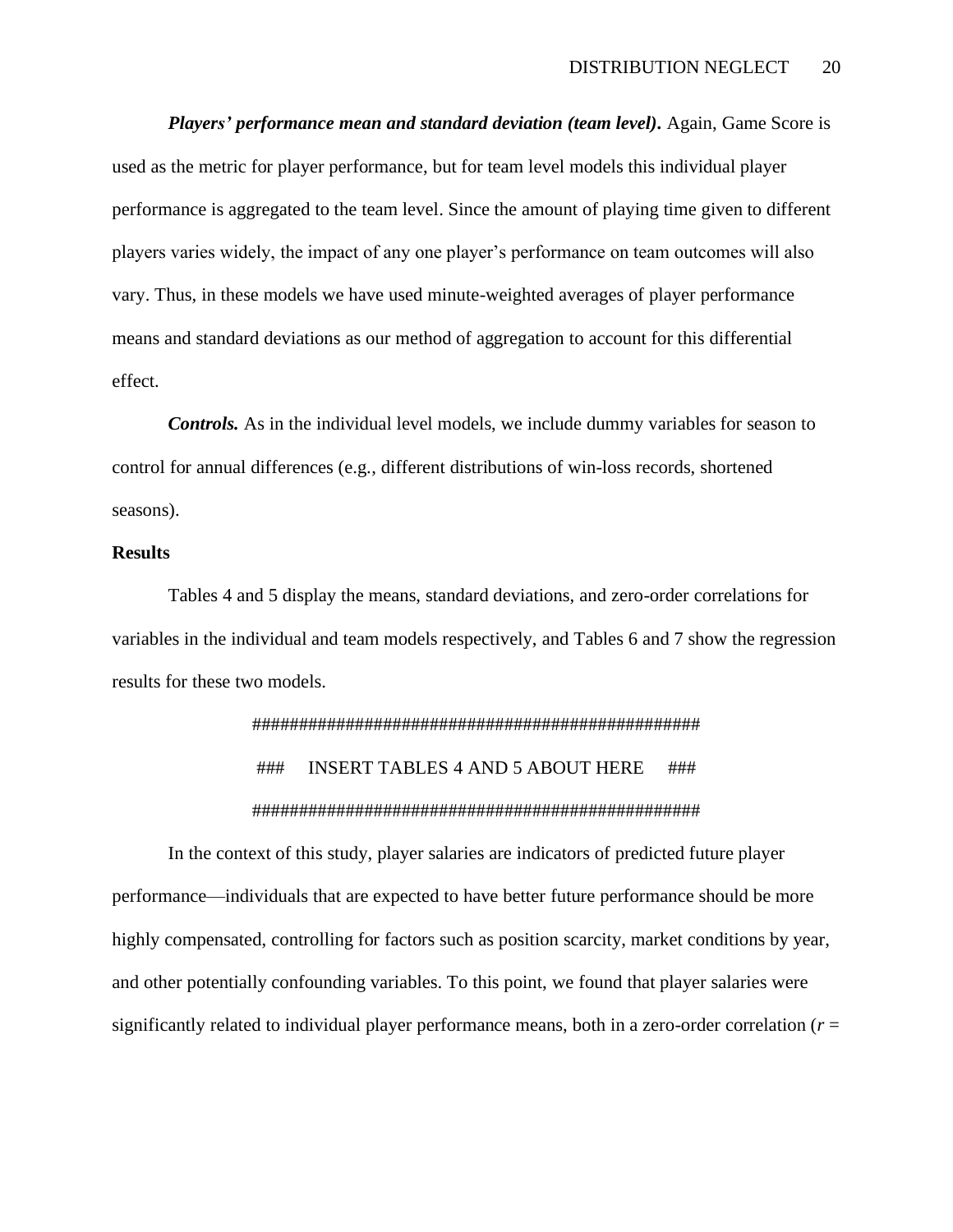.53, *p* < .01) and in regression models (Table 7, Model 3: *b* **=** 321456.31, *SE* = 56470, *p* < .001, β  $= .34$ ).

# ################################################ ### INSERT TABLES 6 AND 7 ABOUT HERE ### ################################################

In order to establish an appropriate utilization of distributional information, we first evaluated the effects of aggregated players' performance (both means and standard deviations) on teams wins. These models (Table 6) indicated that team wins were predicted by players' performance standard deviation (Model 3:  $b = -14.12$ ,  $SE = 1.12$ ,  $p < .001$ ,  $\beta = -.34$ ) in addition to players' performance mean (Model 3:  $b = 10.13$ ,  $SE = 0.36$ ,  $p < .001$ ,  $\beta = .76$ ). It would follow that player salaries would also take both factors into account. However, when predicting player salary (Table 7), individual player performance mean was significantly related to the outcome (Model 3:  $b = 321456.31$ ,  $SE = 56470$ ,  $p < .001$ ) but individual player performance standard deviation was not (Model 3:  $b = 34386.73$ ,  $SE = 148165$ ,  $p = .817$ ) when both are included in the model. Further, a Wald test comparing individual player performance mean and individual player performance standard deviation in the player salary model was non-significant ( $\chi^2 = 2.19$ ,  $p =$ .139), suggesting that dispersion information did not add any explanatory power when predicting player salaries. Conversely, the Wald test comparing team-level players' performance mean and team-level players' performance standard deviation in the team wins model was significant ( $\chi^2$  = 375, *p* < .001), indicating that both team-level players' performance mean and team-level players' performance standard deviation were substantive in predicting team wins. This same pattern is seen in changes in variance explained when adding performance standard deviation to the regression models, which were significant in the team wins model ( $\Delta R^2 = .094$ ,  $p < .001$ ) but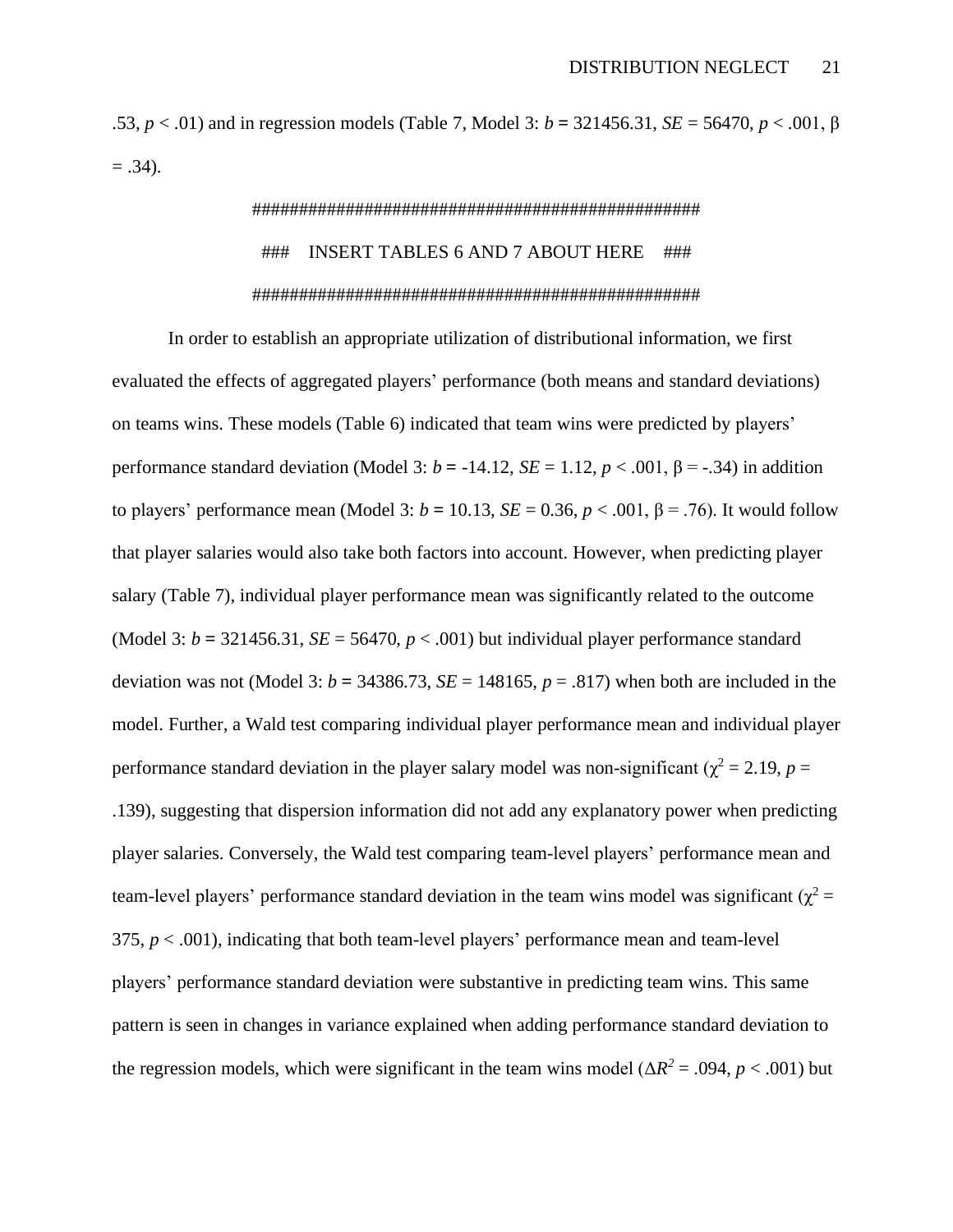not in the player salary model ( $\Delta R^2$  = .000, *p* = .817). Finally, the standardized regression coefficient for team-level players' performance standard deviation in the team wins model (Model 3:  $\beta$  = .34) was much larger than the corresponding individual coefficient in the player salary model (Model 3:  $\beta$  = .01). Put together, these findings provide support for Hypothesis 2, that distribution information is underutilized relative to what would optimize judgmental accuracy.

### **Discussion**

These results underscore how important it is to consider both mean and variance information when making judgments, in that both team member mean performance and consistency significantly predict team success. And yet, NBA teams underweight the importance of variability in performance when estimating the value that players contribute to the team. This provides evidence of distribution neglect in a naturalistic environment among expert decision makers under conditions of high accountability. Variance information is clearly valuable, and the professional sports teams in this sample do not appear to use it as much as they should in light of its impact on team performance. Managers neglect to fully consider variance when setting player compensation, potentially hurting their roster building and team performance. This supports Hypothesis 2, that people systematically underutilize distribution information in their performance judgments, leading to suboptimal results.

Variability is especially relevant in team contexts such as this in which people rely on each other. High variability in team member performance harms predictability, coordination and collaboration. This makes basketball, an interdependent team sport (Swaab et al., 2014), precisely the sort of context in which decision makers should be most closely attuned to variance in performance, providing a conservative test of the hypothesis. If any sports managers should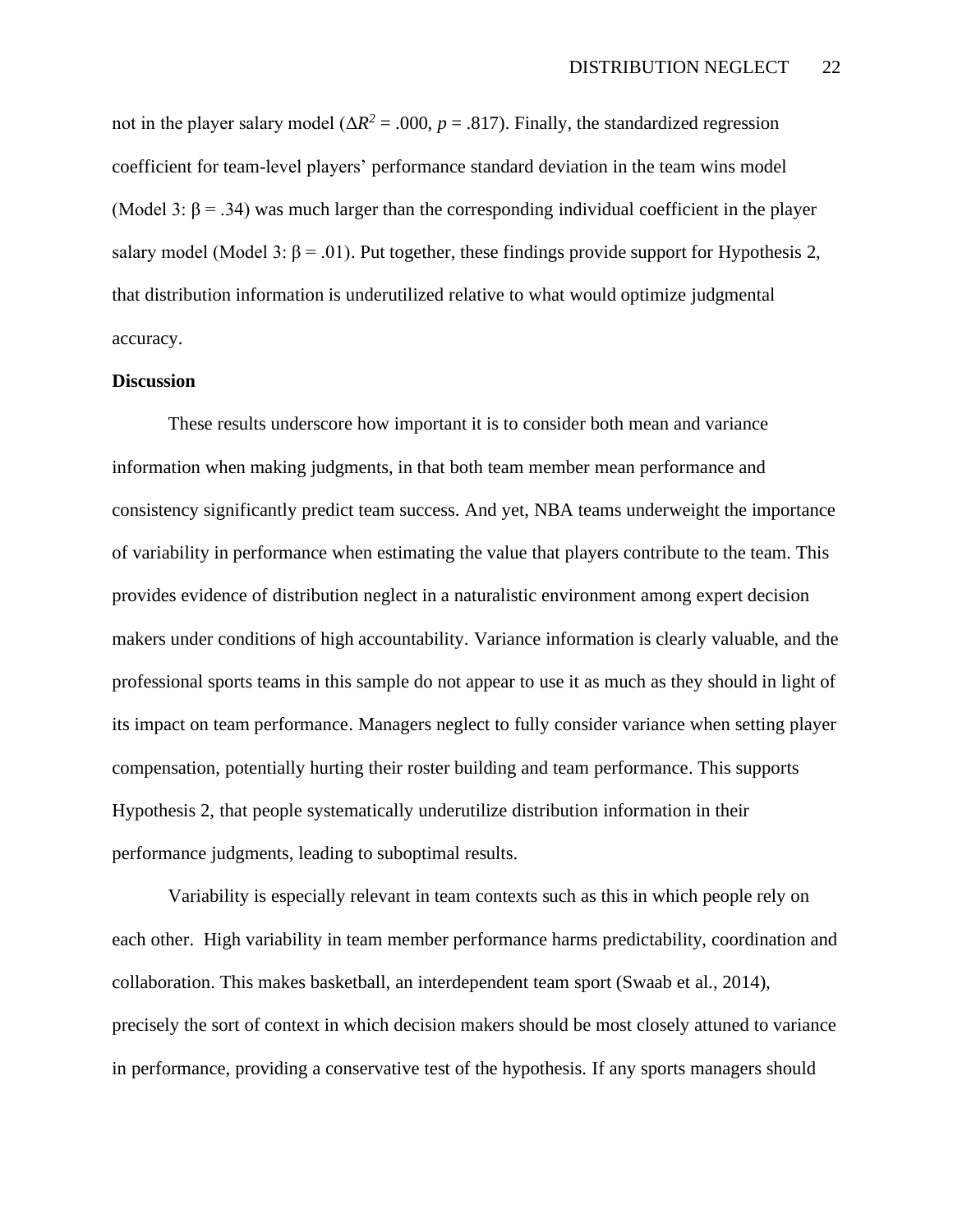appreciate the importance of variability, it should be basketball managers. However, this interdependency complicates our assessment of individual performance and its inconsistencies. For example, interpreting the relationship between performance inconsistency in year 1 and salary offered in year 2 is admittedly tricky in basketball. Future research might examine distribution neglect in comparatively independent sports such as baseball, which provide cleaner individual-level measures of performance, and might also directly compare interdependent and independent sports (Swaab et al., 2014).

It is also worth considering how salary cap constraints might affect our findings. In NBA basketball all teams follow the same salary cap rules each year, such that this system is a constant across teams. Further, we included fixed effects for year, so our findings should be robust to variance due to annual changes in salary cap rules. However, it is worth noting that salary caps put constraints on how managers can allocate compensation, making it even more important to allocate compensation to maximize return on investment. Suboptimal compensation creates high opportunity costs. Notably, this again makes basketball a conservative test of distribution neglect, because those managers should be more motivated than those under lessened financial constraints to pick up on the value of (low) variability.

Two alternative explanations merit additional consideration. First, it is possible managers hope that a volatile player will evolve into a consistent superstar and therefore temporarily discount the variability in performance. In other words, managers may bet that a player with a high standard deviation in his game-to-game performance will ultimately be able to reduce this variance and offer a top contract. Some indirect support for this idea comes from Reeder and Brewer (1979), who show that top performances are seen as more diagnostic of ability than low performances, since a top talent will perform poorly sometimes whereas someone without talent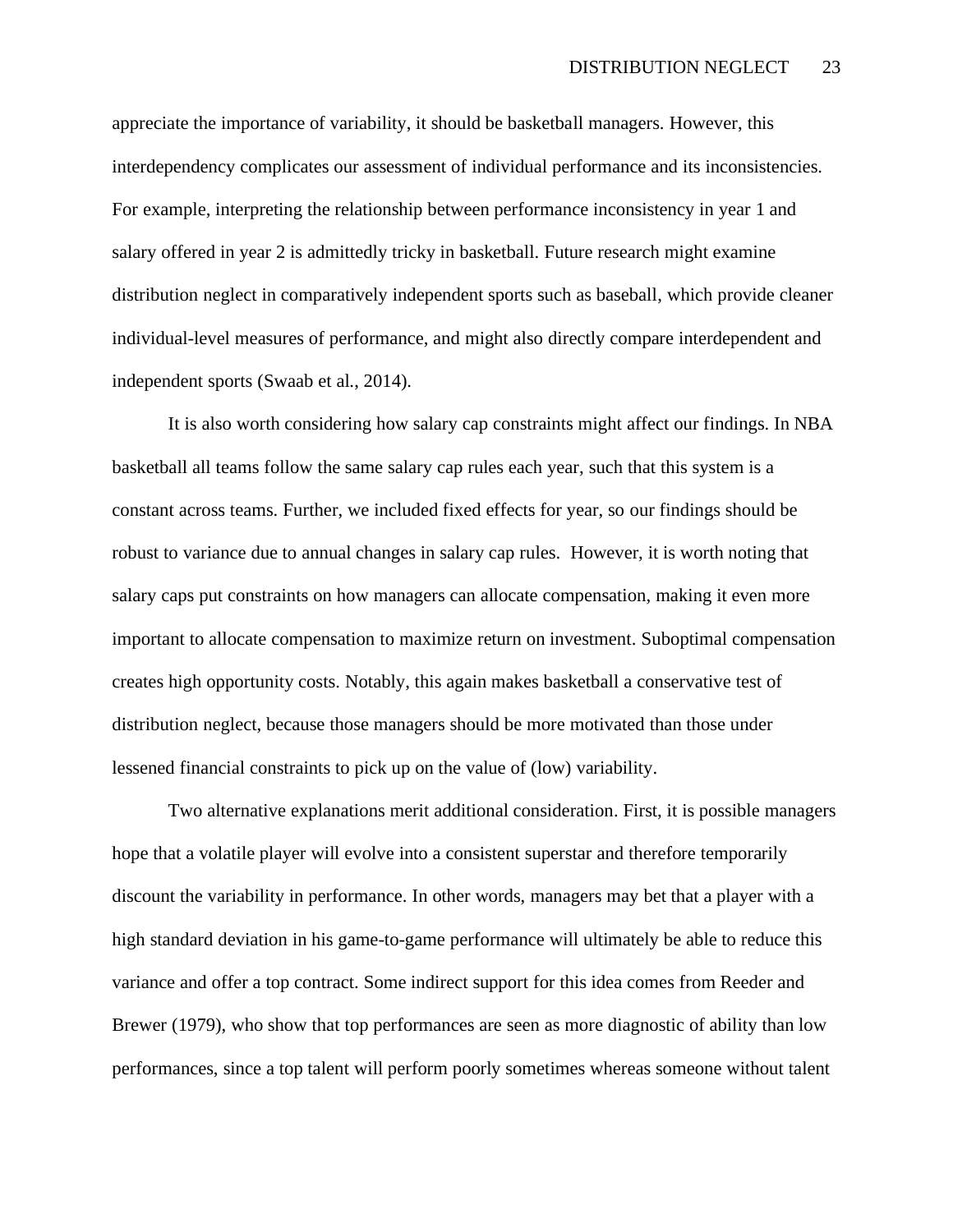will never perform well (see the General Discussion for potential links between schematic models of dispositional attribution and distribution neglect.) Second, high-dispersion players may add unobserved value if a peak or bravura performance could sell merchandise more than a temporary slump in performance hurts along this same dimension. Notably, this would still reflect distribution neglect on the part of fans, albeit not team managers. The relevant data on merchandising revenues per NBA player are not publicly available, so we must leave parsing specifically who is exhibiting distribution neglect (i.e., managers, fans, or perhaps both) to future research. Our experimental studies are less subject to these counter-explanations and thus, the strengths of our experimental and archival studies complement each other and compensate for the weaknesses of each respective methodology (Barnes et al., 2018). Future research should use archival datasets to explore the role of performance variability in predicting performance outcomes as well as selection, promotion, and compensation levels across further industries.

#### **Study 3: Accuracy in Identifying Top Performers vs. Consistent Performers**

Study 1 found that people were less likely to spontaneously identify variance-related causes of performance outcomes than mean-related causes when unprompted, and Study 2 documented suboptimal use of performance variance information relative to what would maximize outcomes in a real-world performance setting. In Study 3 we tested for distribution neglect in a workplace performance scenario in which we specifically prompted participants to look for dispersion differences. We ask participants to compare the real-time quality ratings of two assembly lines to supply employees with feedback on the lines with the higher mean ratings or the greater consistency of ratings. This enables us to test if participants are also less accurate in correctly identifying variance information when specifically directed to look for it. Participants made performance judgments under time constraints, similar to how some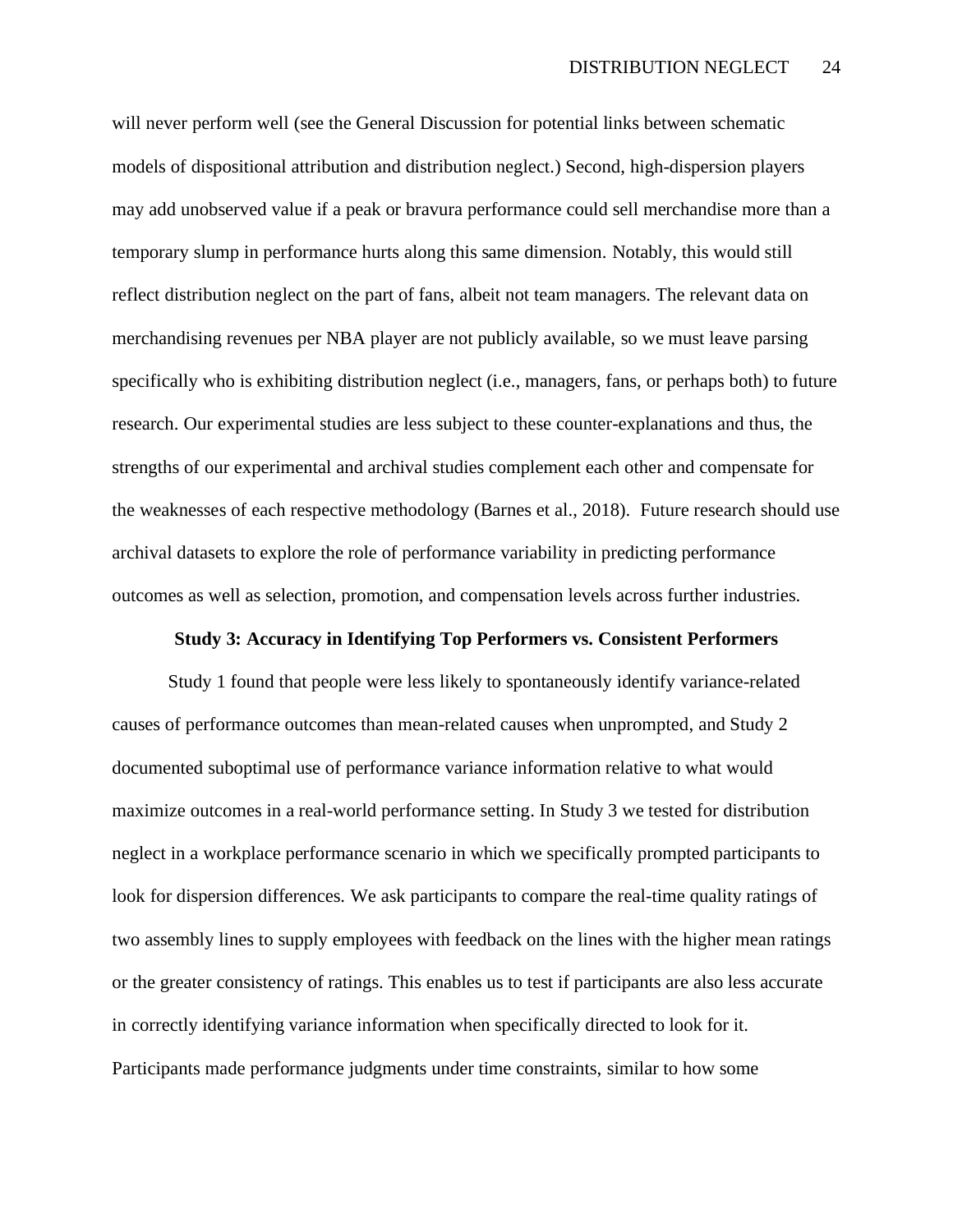manufacturing settings require quick and ongoing assessments of work output by supervisors (SIOP, 2014; Miller, 2019). As in Study 1, we assessed individual differences such as need for cognition as well as number of courses in statistics previously completed. A pilot version of this study is reported in Supplement 7.

#### **Methods**

**Participants.** We recruited 600 respondents via Prolific.co, requiring residence in the United States. Participants received \$1.15 for the 7-minute survey and were eligible for up to \$0.50 in bonus payments. One participant quit the survey early, leaving an initial pool of 599 participants. After cleaning the data for inattentive behaviors as outlined in the pre-registration (e.g., failing an attention check), the final sample size was  $N = 545$  (90.8% of those recruited). The median age of participants was 32 years, and 51% of the sample self-identified as female.

**Procedure and conditions.** Participants were told that they were in the role of a manufacturing supervisor in an electronics factory. Throughout the day, they quickly peek at the quality ratings on each assembly line to provide workers with real-time feedback on their performance. Participants were then shown ten sets of "quality ratings", which were paired data distributions randomly chosen from 200 possible pairs (see Supplement 5). Participants were to then choose within each set the distribution that either reflected the "higher overall average quality rating" if the participant was assigned to the mean condition or the "more consistent quality rating" if participant was assigned to the variance condition. Note that participants were asked to identify the more "consistent" output, not the more "reliable" output. The latter adjective has more positive connotations and could be taken to mean a generally good output, i.e., both high mean and low variance.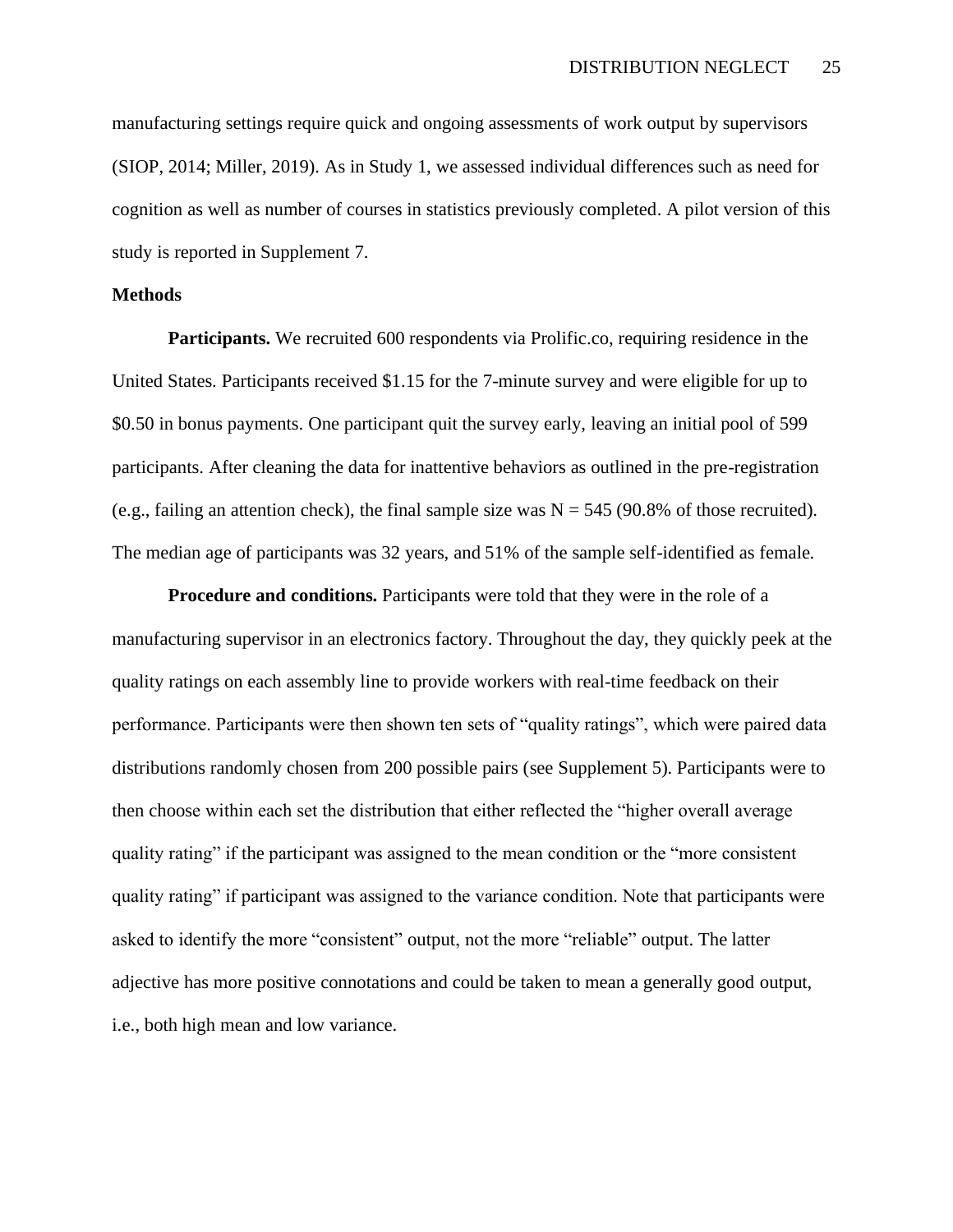Participants made judgements about ten pairs of assembly lines and were paid a \$0.05 bonus per correct judgement. For each judgment, participants could view the paired data for a total of 10 seconds. If the participant had not selected a decision by the end of that time period, the survey then automatically advanced and prompted participants for their choice. All participants completed one trial round so that they were familiar with the procedure.

This experimental paradigm drew heavily on past approaches from Reb and colleagues (Reb & Cropanzano, 2007; Reb & Greguras, 2010), which rely on relative judgments between targets. The reason for doing so is that otherwise participants will not have a sound basis from which to judge whether an absolute value is high or low. Making the comparisons relative simplifies the decision task for the participants, in that it removes that particular source of ambiguity. In other words, we sought to minimize participant confusion regarding what is a "high" number on an absolute scale.

#### **Measures**

*Decision accuracy.* For each judgement, participants were given a score of 1 if they chose the correct assembly line (the one with the higher mean performance in the mean condition or the lower standard deviation in the variance condition) and a score of 0 if they chose the incorrect assembly line.

*Decision simplicity***.** For each possible set of two performance distributions, we calculated how objectively simple the task of assessing mean performance versus consistent performance would be in order to generate a normative benchmark. To be clear, we sought to put mean and variance comparisons on equal footing mathematically. However, this does not mean that human participants would not still find variance harder to calculate than means, only that we have controlled for how difficult a purely rational artificial intelligence would find these tasks.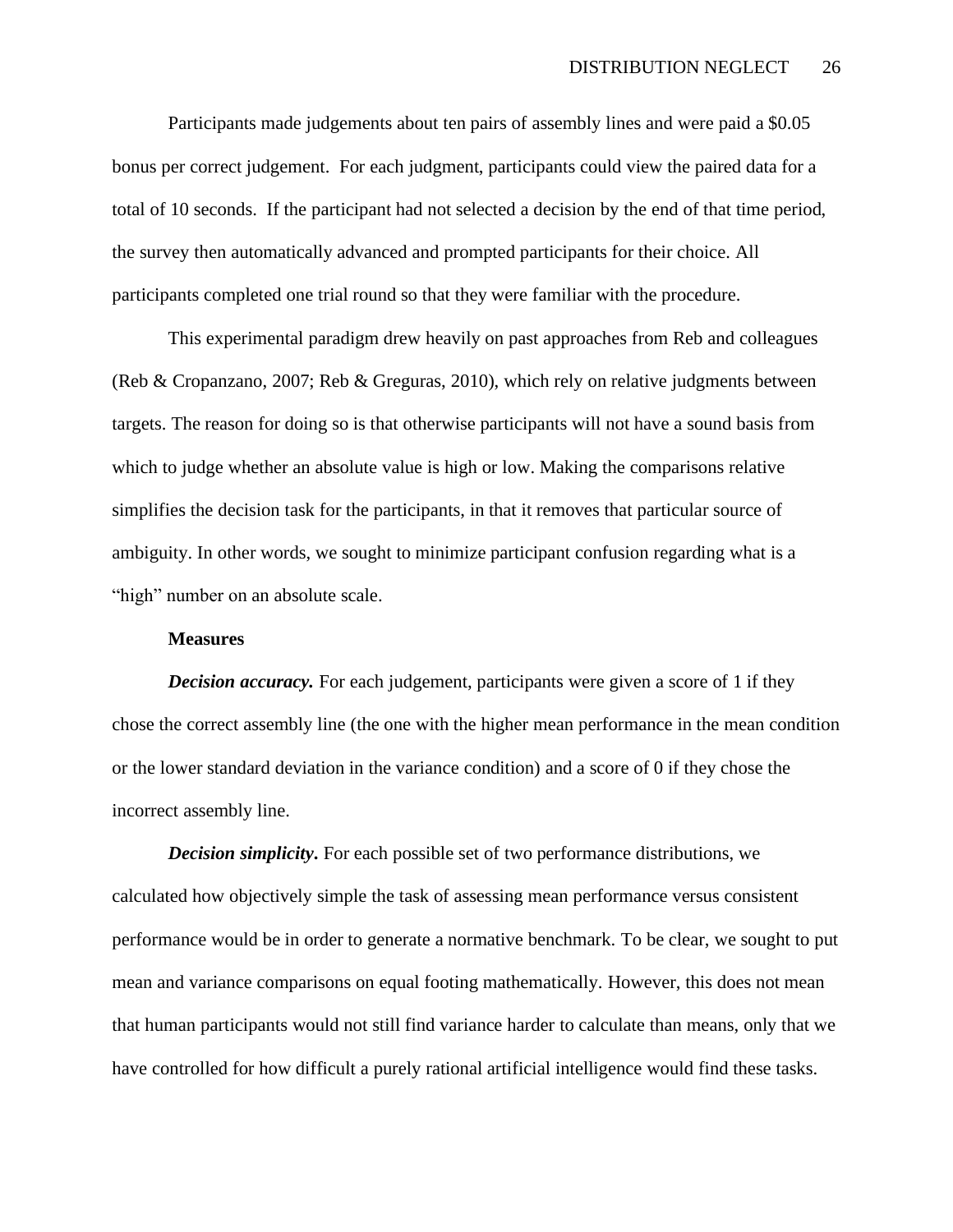To the extent human participants find variance more intuitively difficult to calculate than means, even when the two tasks would be equally difficult for an artificial intelligence, our theoretical Hypothesis 3 regarding distribution neglect is supported.

Because mean differences are normally distributed, while variance differences are Fdistributed, absolute difference in means are not directly equally difficult to judge as compared to absolute differences in variances. Calculating objective decision simplicity thus allows us to better directly compare the task of judging average performance versus consistent performance. To do this we ran two statistical functions per pair of distributions. The first ("pnorm" in R) tells us the probability that the difference in means between the higher distribution and the lower distribution is greater than or equal to a 0.1 difference in performance. The second (" $p f$ " in R) tells us the probability that the ratio of means is not equal to 1, which is to say, the likelihood that one distribution has significantly greater variance than the other. One can conceptualize these two tests as asking: "If a computer with infinite capacity of computation were to encounter the problem we set for participants, how different would it find these two distributions with respect to differentiating their means and differentiating their variances?" Again, this does not control for any psychological tendencies a participant might have in computing mean or variance, because the computer would have no such biases, but does control for the strict computational differences in calculating mean and variance because we can equalize the probability that one mean is greater than the other, to the probability that one variance is greater than the other. Because higher probabilities equate to easier choices, this allowed us to control for the computational difficulty of the two tasks. A decision simplicity score of 0.99 thus indicated a very easy choice, while a decision simplicity score of 0.51 would indicate a very difficult choice. Values of the distributions used for participants varied from 0.58 to 0.99.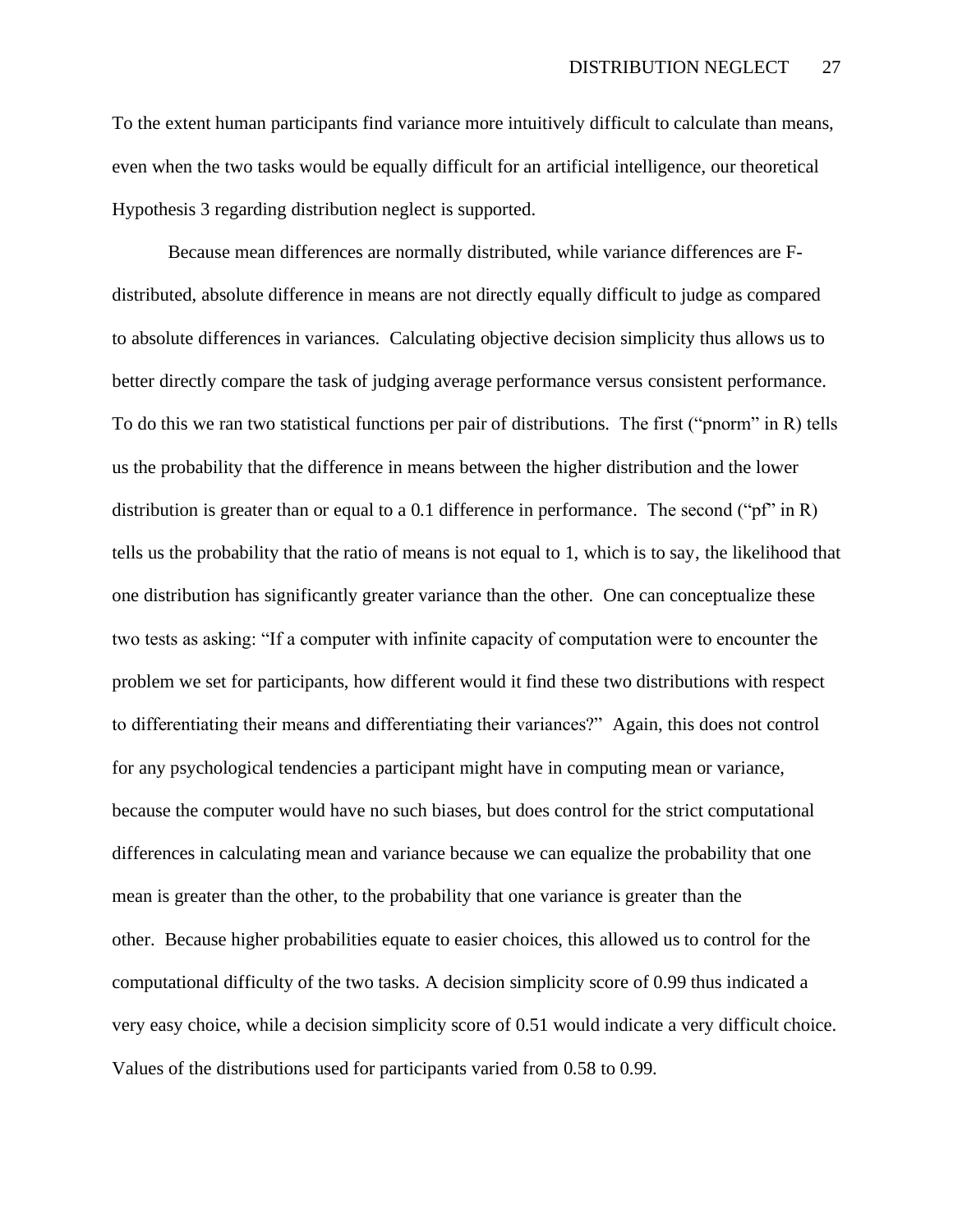*Statistical courses, need for cognition, mathematical and statistical proficiency.* Measured as in Study 1.

> ################################################ ### INSERT TABLE 8 ABOUT HERE ### ################################################

#### **Results**

**Primary analyses**. As predicted, participants in the variance condition had a lower accuracy rate (68.0%) than those in the mean condition (72.1%). Per the preregistered analysis plan, we used a logistic regression model to test the statistical significance of this difference. (Ordinary-least squares models were also evaluated, and they produced almost identical results, as described in Supplement 6.) Robust standard errors with clustering on the respondent were used to compensate for non-independence of the data. These results of this analysis are presented in Table 8. The coefficient for the variance condition (base case being the mean condition) is negative and significant at the *p* < .05 level with decision simplicity included as a control (Model 3:  $b = -0.30$ , SE = 0.07,  $p < .001$ ) or without it (Model 2:  $b = -0.20$ , SE = 0.07,  $p = .007$ ). Together, these findings support Hypothesis 3, which predicted that individuals are less accurate

at estimating variance than they are at estimating averages.

#### ################################################

## ### INSERT TABLE 9 ABOUT HERE ### ################################################

**Secondary analyses.** Also as listed in our preregistered analysis plan, we investigated potential individual differences in distribution neglect. Using the same logistical regression model used in Models 1-3, we tested separate models to evaluate the degree to which each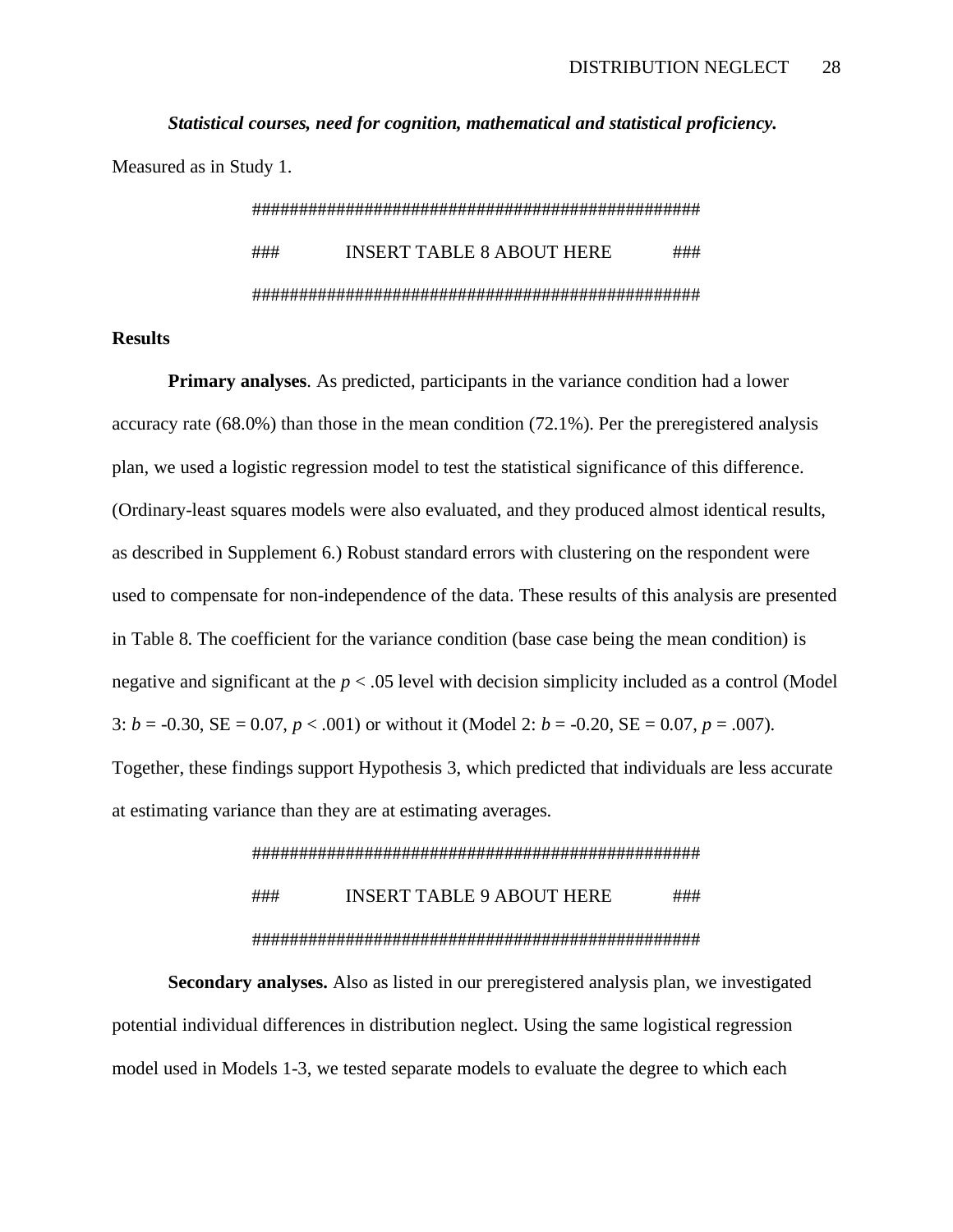individual difference of interest was associated with improved decision accuracy. Controlling for decision simplicity and condition, neither self-rated mathematical reasoning ( $b = -0.02$ , SE = 0.02,  $p = .395$ ) nor self-rated statistical reasoning ( $b = -0.03$ ,  $SE = 0.02$ ,  $p = .127$ ) were significantly related to decision accuracy and thus were not evaluated further. Having previously taken more courses in statistics was unexpectedly associated with *less* decision accuracy (*b* =  $-0.05$ ,  $SE = 0.02$ ,  $p = .015$ ), a pattern that did not emerge in any other study and is therefore not interpreted here. Need for cognition (see models in Table 9) displayed a marginally significant relationship with decision accuracy (Model 4:  $b = 0.10$ , SE = 0.05,  $p = .056$ ) and a statistically significant interaction effect such that higher levels of need for cognition weakens the negative relationship between condition and accuracy (Model 5:  $b = 0.21$ , SE = 0.10,  $p = .042$ ). Thus, higher NFC is associated with less of an accuracy loss between the mean and variance conditions. In other words, high-NFC individuals do better at reasoning about variance, but not means, relative to low-NFC individuals. See Supplement 6 for data visualizations of the relationship between NFC and judgmental accuracy in this study.

#### **Discussion**

Even though machine computational difficulty was equivalent across the variance and mean tasks, Study 3 finds that human participants fail to identify variance differences as accurately as mean differences in a workplace performance evaluation scenario. This result was found despite explicitly drawing attention to dispersion and incentivizing correct responses, suggesting that even motivated participants struggle to assess variance information. This further suggests that distribution neglect could undermine the ability of decision makers in organizations to rationally and fairly assess performance when consistency in performance is a relevant quality in evaluations.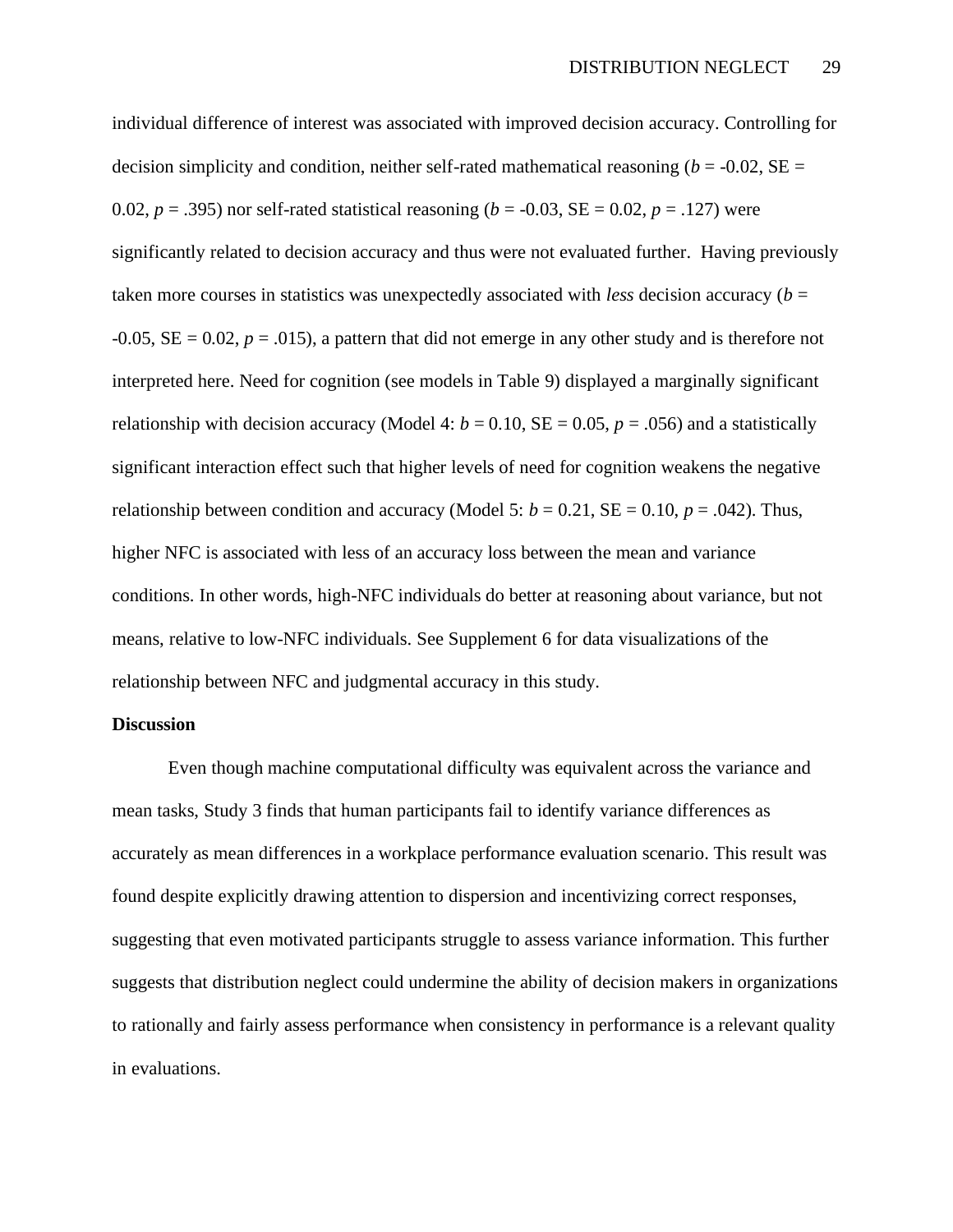#### **Study 4: Reducing Variance Neglect with Visual Representations**

In Studies 1-3, we observe distribution neglect in both controlled experiments and realworld settings. Study 1 found that presenting more complete information (i.e., the entire distribution and/or summary statistics) encouraged variance-based explanations for group differences in performance. Jung and Kahn (2014) report evidence that animated pictographs are more effective at communicating variance than the boxplots from Medicare websites in the United States. We therefore expected that people who view data as a histogram should be able to reason more intuitively about variance and consequently utilize such information more than when the same data is presented in table form.

#### **Methods**

In a paradigm similar to Study 3, participants acted as supervisors and determined which of two employees performed better.

**Participants**. We recruited two hundred and ninety-seven participants on Amazon's Mechanical Turk for a 10-minute study paying \$0.75. The sample was 51.2% female, and 0.69% self-categorized as other than female or male. Participants had a median age of 34 years. We screened out participants who had completed fewer than 100 HITs at less than a 95% acceptance rate, were on mobile devices (due to histograms and tables not displaying correctly), were not currently employed, were outside of the U.S. or using VPNs, or failed an attention check. After selection into the study, we split participants into primary and secondary samples (see below). After removing eight participants for not fully completing the exercise, the final sample sizes for the two samples were  $N = 195$  (primary sample) and  $N = 94$  (secondary sample).

**Procedure and Conditions**. After the screening and consent, participants received instructions for their task. Participants were first told that they would earn \$0.05 for each correct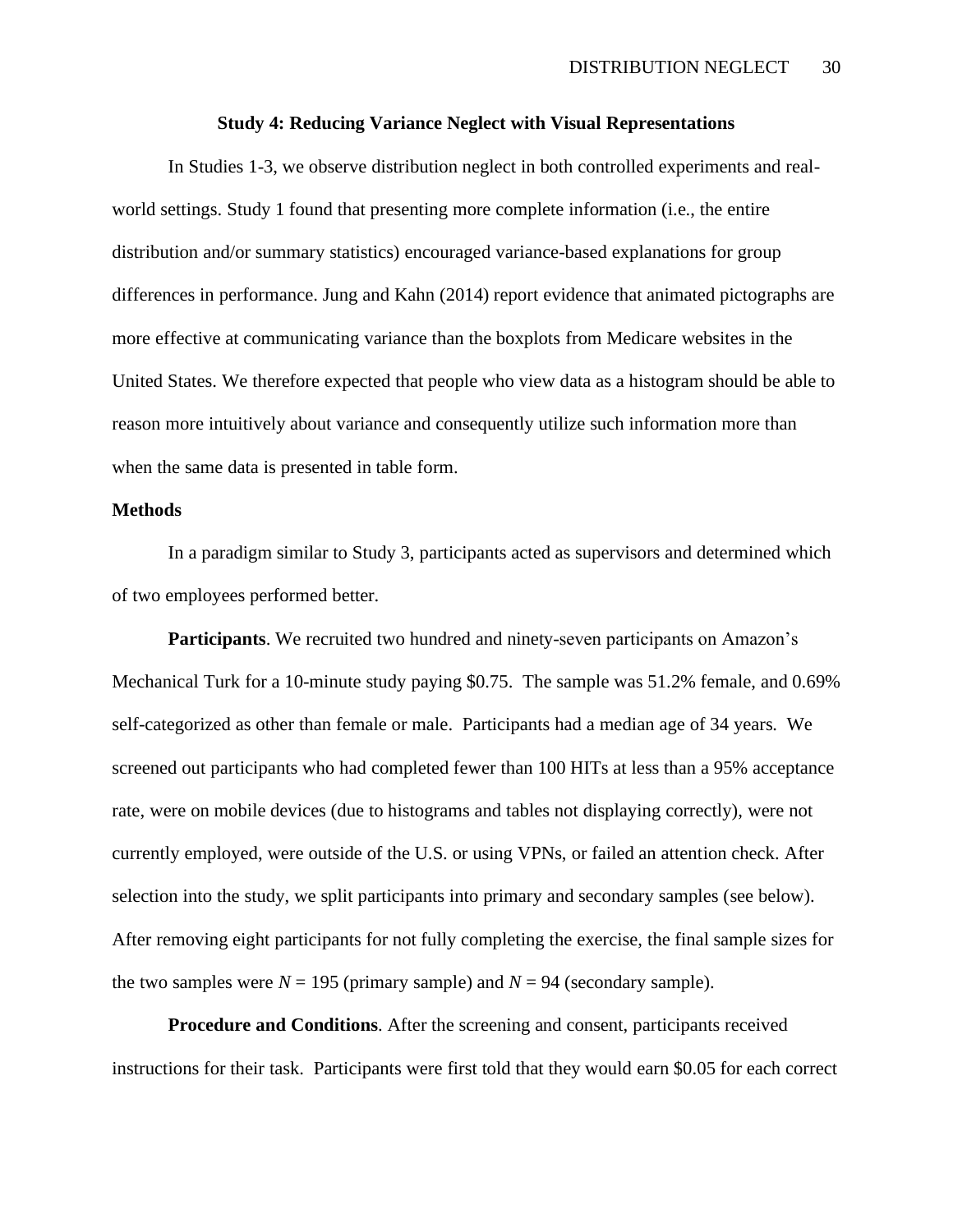answer on 35 (primary sample) or 70 questions (secondary sample) for a possible bonus of \$1.75 or \$3.50, respectively, in order to ensure participants were motivated for each decision. Next, using instructions adapted from Reb and Cropanzano (2007) participants learned they would be acting as a Regional Supervisor to 35 sales personnel and evaluating 35 pairs of employees. Employees' performance in this organization equally relied on high mean performance and high consistency: "For this company, you care just as much about HIGHER AVERAGE performances as you do about MORE CONSISTENT performances. This is because your business model equally depends on selling many products as well as having a consistent and predictable supply chain."

Participants were randomly assigned to view employee performance data in table form or as histograms (see Supplement 8). Additionally, participants were assigned to one of two performance evaluation groups. For the primary group, participants also rated the relative overall performance of the employees and were asked to equally consider both higher mean performance and higher consistency of performance. This allowed us to test for a reduction in distribution neglect when participants judged performance via histogram compared to table data format. In the secondary group, we used the same study design but measured subjective mean and consistency of the employee pairs rather than an overall performance evaluation, allowing us to rule out the possibility that any reduction in distribution neglect is caused by more accurately identifying variance information in the histogram conditions.

Employee data consisted of weekly performance scores in dollar amounts for the previous 26 weeks. These dollar amounts represented how much more or less the employee earned for the company relative to the average employee that week. Weekly performance scores ranged from \$4574 to -\$4158 ( $M = $0$ ;  $SD = 1819.24$ ). Participants were then shown example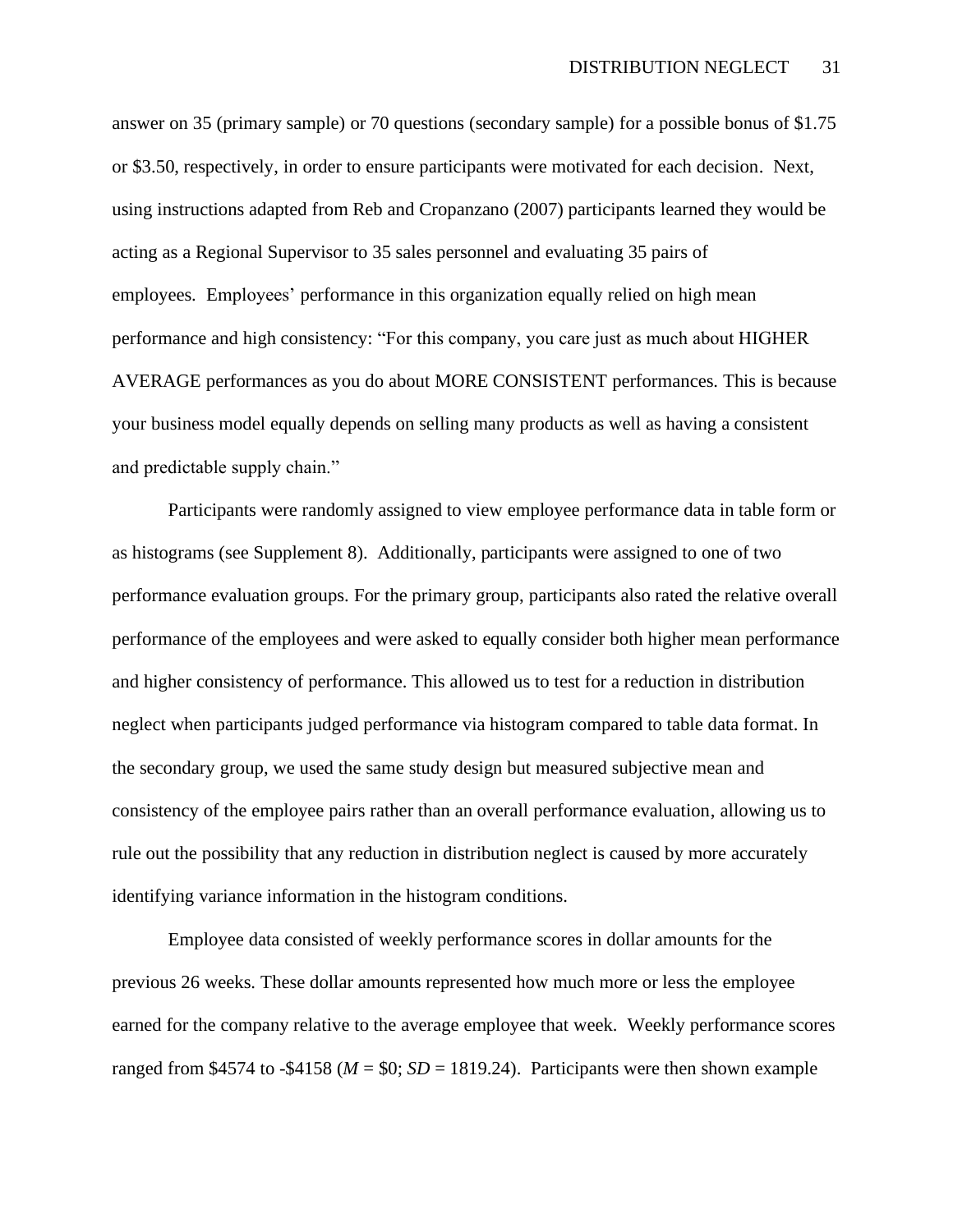data (in table or histogram format, depending on their condition) and asked to answer three comprehension checks about the data. We used 35 employee profiles from Reb and Cropanzano (2007), with each profile appearing in two of the 35 pairs. Participants then rated the 35 employee pairs in counterbalanced order. Unlike Study 3's assembly-line paradigm, where rapid performance evaluations mirror real life manufacturing situations, Study 4 admittedly lacks some verisimilitude. In particular, making evaluations of 70 employees in such short order does not map on to most real-life performance evaluation settings. Rather, we use this as an internally valid paradigm to capture distribution neglect while again controlling for task difficulty, with no claim to external validity (Mook, 1983).

#### **Measures.**

*Objective mean difference*. We z-scored each of the 35 employee profiles and then subtracted the second employee's mean z-score from the first employee's mean z-score, creating a positive score when the first employee's mean performance was greater than the second employee's mean performance.

*Objective consistency difference*. Like the objective mean difference, we computed the objective consistency difference by z-scoring the standard deviations across the 35 employees and subtracting the standard deviation z-score of the second employee from the z-score of the first employee. This value was then reverse-coded, resulting in a positive difference score when the first employee was more consistent than the second employee.

*Subjective performance rating difference*. For each employee pair in the primary performance group, participants were asked, "Equally weighting average performance and consistency, employee X performed than employee Y" with response options on a seven-point scale (1 = Much worse;  $7 =$  Much better).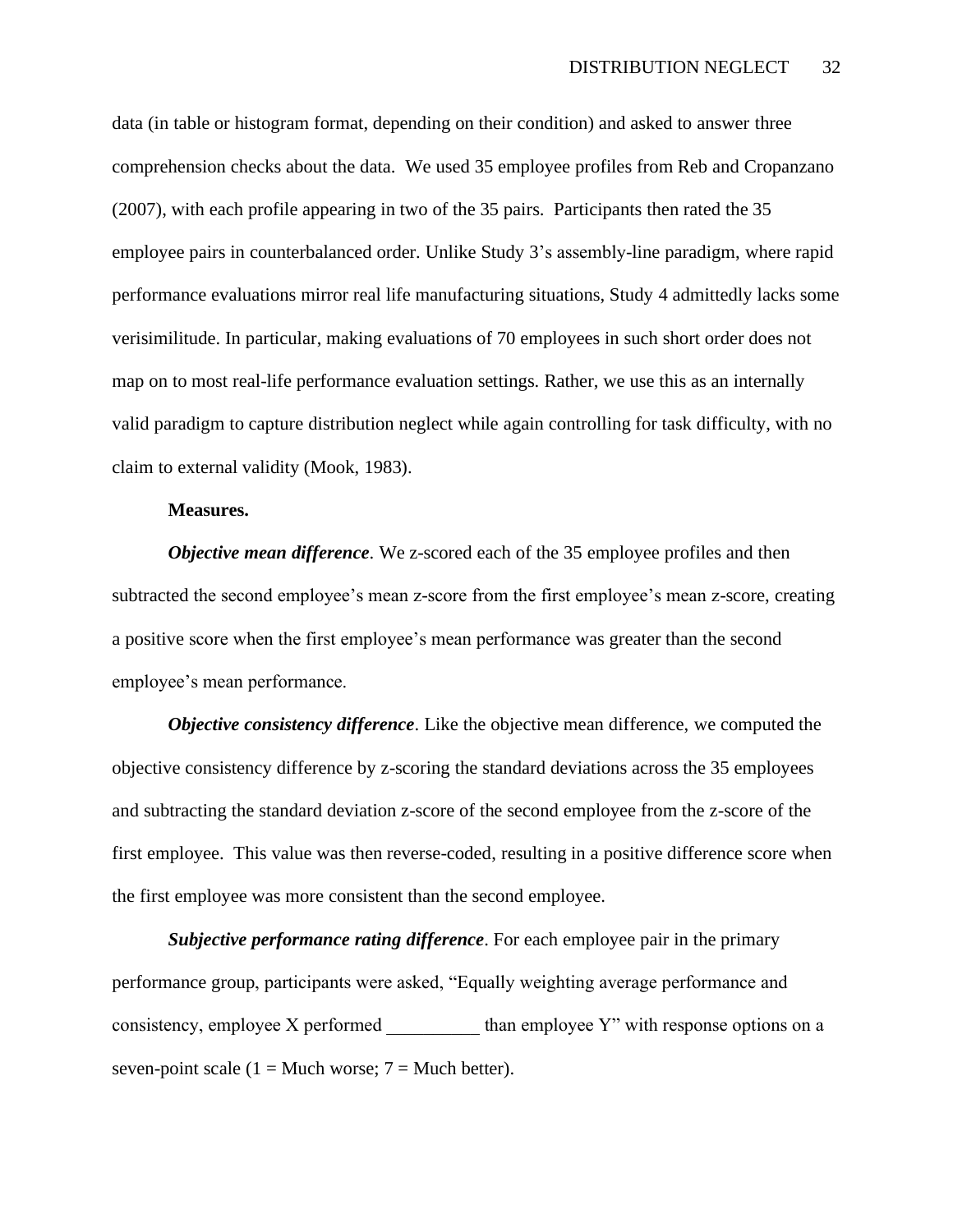*Subjective mean rating difference*. For each employee pair in the secondary performance group, participants in the mean and consistency rating conditions were asked, "Employee X's AVERAGE performance is than employee Y's AVERAGE performance" on a seven-point scale from 1 (much smaller) to 7 (much larger). This results in a measure that is greater when participants rate the first employee's performance as higher than the second.

*Subjective consistency rating difference*. For each employee pair in the secondary performance group, participants filled in the blank to this statement, "Employee X is

than Employee Y" using a 7-point scale from 1 (Much less consistent) to 7 (Much more consistent). This results in a measure that is greater when participants view the first employee's performance as more consistent than the second employee's performance.

> ################################################ ### INSERT TABLES 10 AND 11 ABOUT HERE ### ################################################

#### **Results and Discussion**

Descriptive statistics and zero-order correlations for the measures in the primary performance group for this study are shown in Table 10. To evaluate the primary prediction that displaying information in histograms reduced distribution neglect relative to displaying information in table form, we tested a set of crossed mixed-effects model using subjective performance rating difference as the dependent variable, objective mean difference and objective consistency difference as predictors, and participant and employee pair as fully-crossed grouping variables. This allowed a test of the relative relationships between the objective mean and consistency of the employee data and participants' subjective performance evaluations.

First, we evaluated these relationships in a set of two paired models, run separately in the table condition (Model 1) and then in the histogram condition (Model 2). The coefficients listed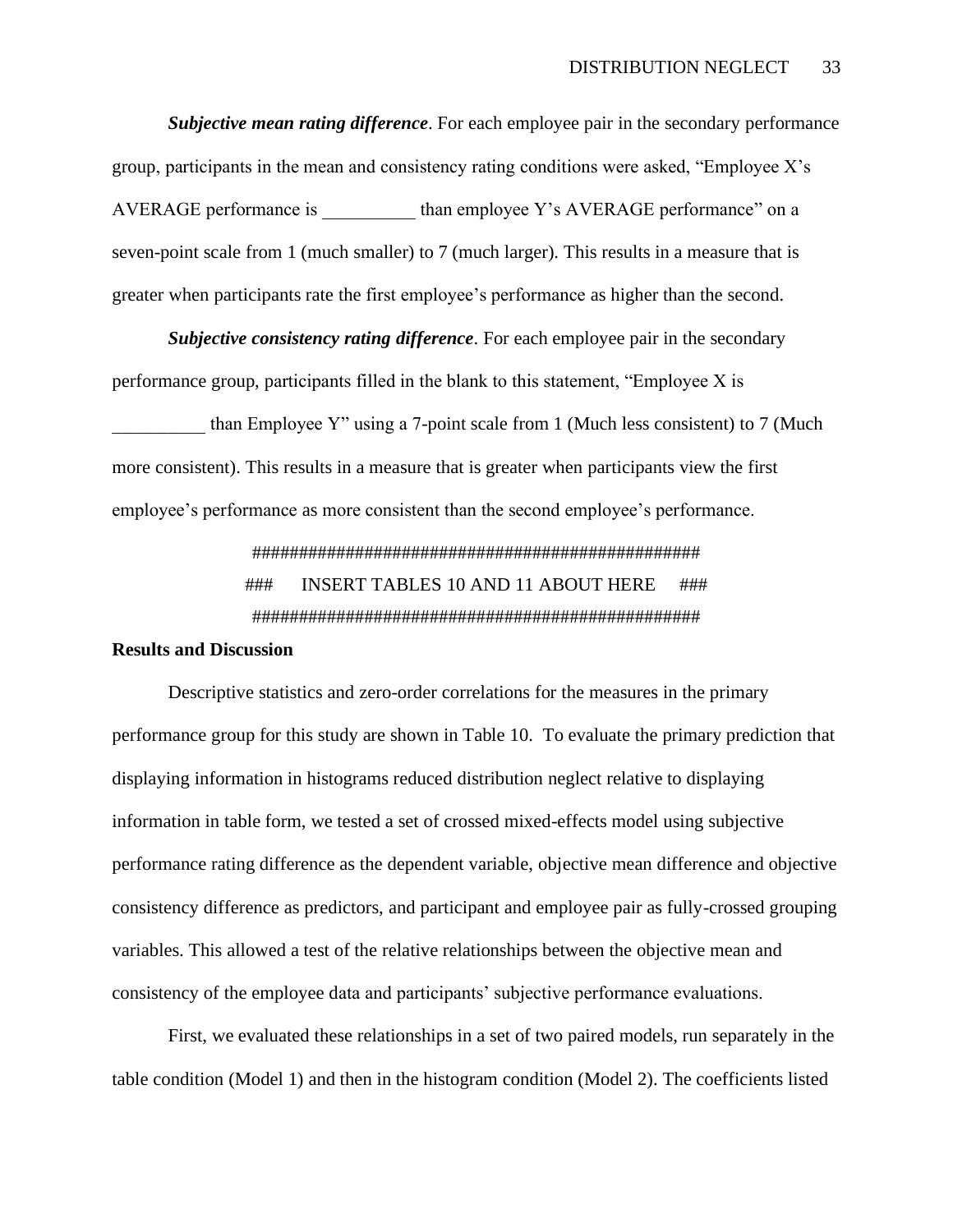in Table 11 show that objective consistency difference does not have a statistically significant effect on performance in the table condition ( $b = -0.05$ ,  $SE = 0.06$ ,  $p = .400$ ), but it does in the histogram condition ( $b = 0.10$ ,  $SE = 0.03$ ,  $p = .006$ ). We tested the statistical significance of this difference by adding a dummy variable for histogram data format along with interaction terms of that format variable with both objective mean differences and objective consistency differences (Model 3). Participants using a histogram relied significantly less on objective mean difference for performance rating ( $b = -0.29$ ,  $SE = 0.02$ ,  $p < 0.001$ ) and significantly more on objective consistency difference ( $b = 0.15$ ,  $SE = 0.02$ ,  $p < .001$ ; see Figure 1). In total, these results provide support for Hypothesis 4, which states that increasing completeness or salience of distributional information will increase its use in explaining performance.

Additional analysis evaluated the secondary performance group in which we measured participants' subjective evaluations of differences in employee performance averages and consistency. In line with the findings from Study 3, the correlation between objective mean difference and subjective mean difference  $(r = .74)$  is substantially larger than the correlation between objective consistency difference and subjective consistency difference (*r* = .30), suggesting that participants are more accurate at evaluating mean differences between the employee pairs relative to consistency differences between the same pairs. This difference is statistically significant ( $z = 24.912$ ,  $p < .001$ ), providing additional support for Hypothesis 3 which predicts that individuals will estimate distributions less accurately than averages (Lee  $\&$ Preacher 2013). Further, correlations between subjective and objective ratings for both measures were higher in the table condition (mean:  $r = .81$ ; consistency:  $r = .34$ ) than in the histogram condition (mean:  $r = .65$ ; consistency:  $r = .26$ ). Thus, increased accuracy does not appear to be an alternative explanation for the reduction of distribution neglect in the histogram condition.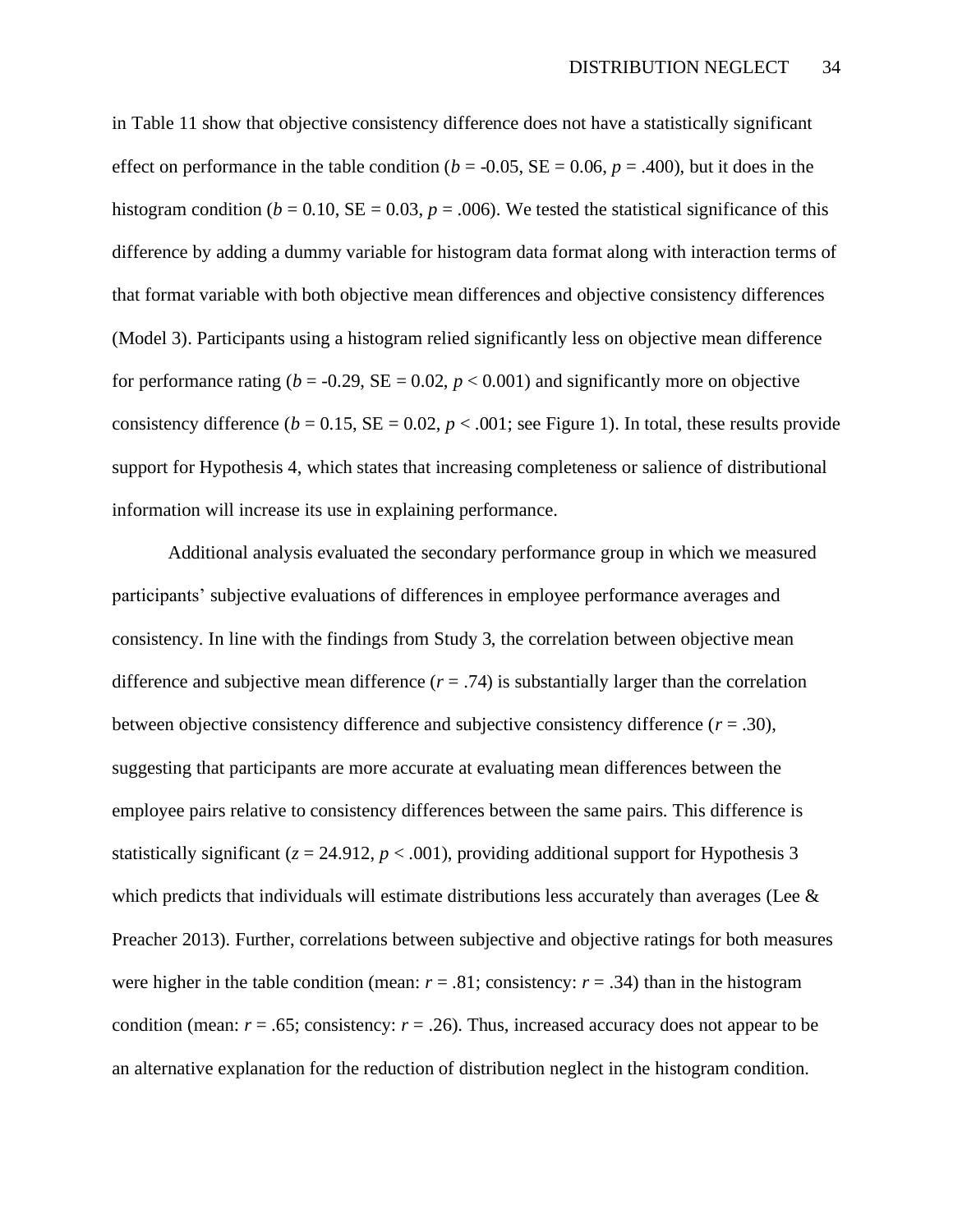#### **Study 5: Skew Neglect**

In addition to variance, based on our taxonomy, skewness is another distributional characteristic that, if ignored, can lead to incomplete reasoning about the population from which it is drawn. We examine this form of distribution neglect in an experiment which also includes conditions which vary the salience of skewness as one of several plausible explanatory mechanisms for the above-average effect (Alicke, Klotz, Breitenbecher, Yurak, & Vredenburg, 1995).

#### **Methods**

**Participants.** We recruited 1000 participants from Prolific.co, requiring residence in the United States and fluency in English. Participants received \$1.50 for the 10-minute survey. After cleaning the data for inattentive behaviors as outlined in the pre-registered analysis plan, the final sample size was  $N = 867 (86.7%)$ . The median age of participants was 32 years, and 46% of the sample self-identified as female.

**Procedure and conditions.** Participants responded to the following prompt in an openended text box: "A survey of university students in the United States finds that more than half of them (about 65%) believe they are better-than-average students in terms of their grades. What might explain this? Please list any and all reasons you can think of in the order in which they come to mind. Please include all the reasons that you think are valid or relevant." The 65% figure reflects the number of Americans who rate themselves as more intelligent than average in recent large-sample surveys (Heck, Simons, & Chabris, 2018).

Participants also viewed hypothetical histograms representing how grades might be distributed among university students in the United States (uniform, normal, skewed left, skewed right), and picked the distribution that matched how they believed grades to be distributed. The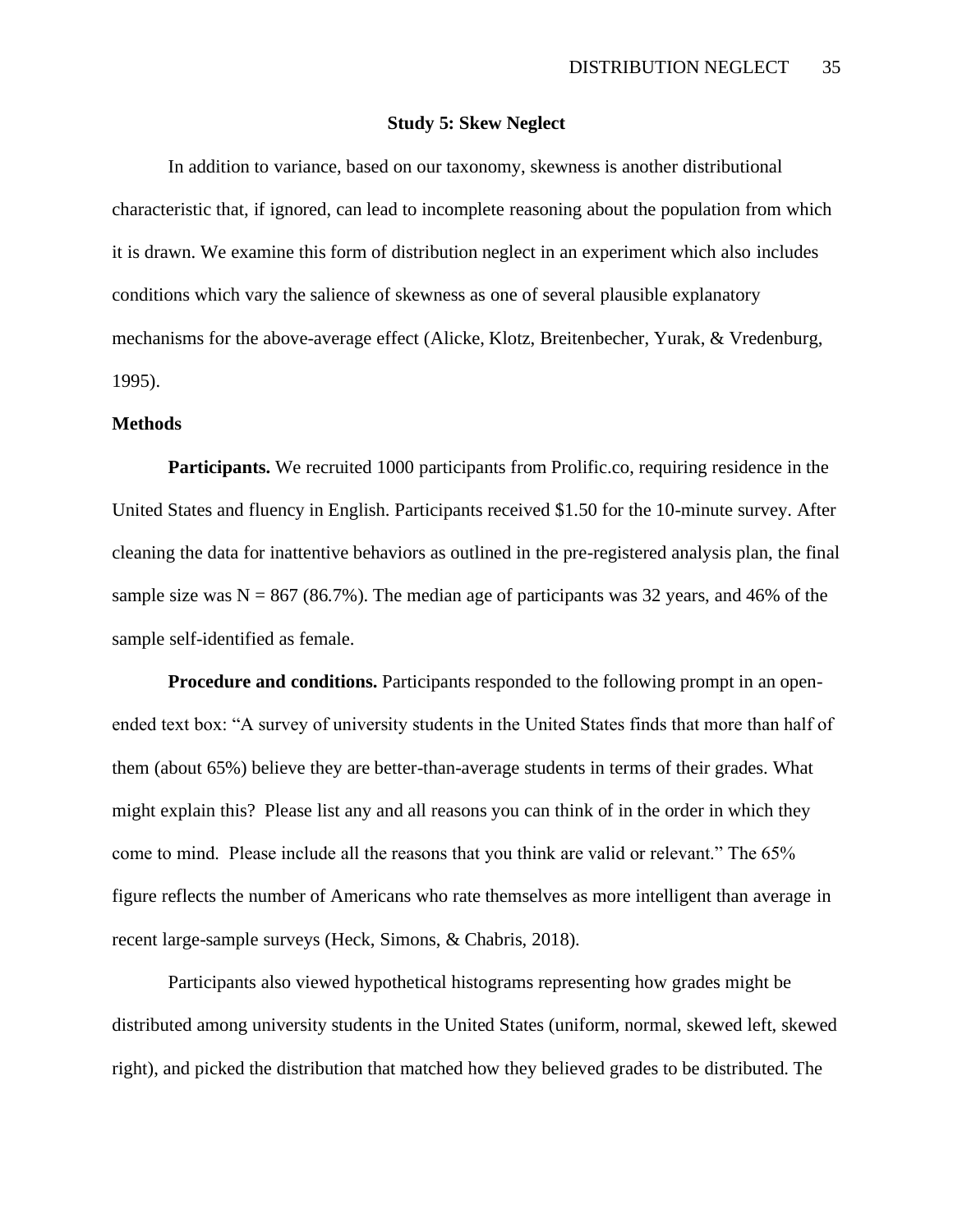order of these questions was determined via randomized experimental condition to vary the salience of skewed distributions. In the naïve condition participants answered the open-ended response first and then viewed the histograms on a subsequent screen. In the prompted condition, participants viewed the histograms first and then answered the open-ended response on a subsequent screen. We expected that this second condition would increase the salience of a skewed distribution, and thus reduce distribution neglect in subsequent open-ended explanations of the above average effect. The complete study materials are provided in Supplement 9.

#### **Measures.**

*Free-response explanation type.* Two research assistants, blind to conditions and hypotheses, coded all free responses into one of four categories: (1) egocentric bias, in which the writer assumes it is unlikely or impossible that 65% of students are actually better than average (implicitly assuming a symmetrical distribution of grades), (2) skew reasoning, in which the writer recognizes that because of skewed distributions 65% students can be better than average, (3) other, in which the writer used neither ego nor skew reasoning, and (4) multiple, in which the writer combined ego and skew reasoning in a given statement.

#### *Statistical courses, need for cognition, mathematical and statistical proficiency.*

Measured as in Studies 1 and 3.

#### **Results**

**Choice of histogram***.* To understand the baseline assumptions of participants regarding grade distributions, we first examined the descriptive statistics on histogram selection in the prompted condition (since histograms were presented first in that condition). Participants were presented with different histograms and ask to choose which one best characterized grade distributions at universities in the United States. We found that 47.1% of participants selected a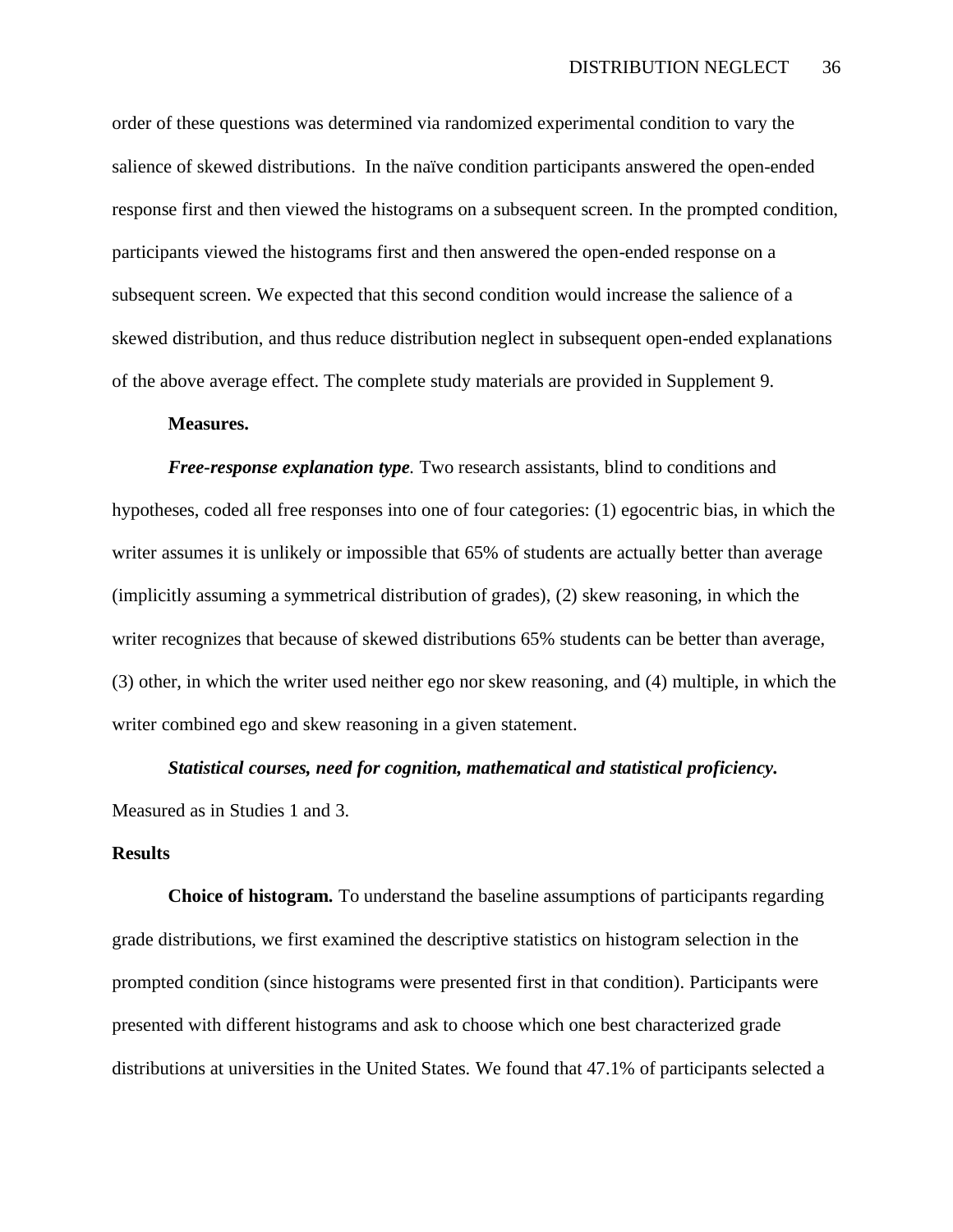normal distribution, 2.1% selected a uniform distribution, 2.8% selected a right-skewed distribution, and 48.0% correctly selected a left-skewed distribution. There was slightly more selection of left-skewed distributions (53.9%) and less selection of normal distributions (42.5%) in the naïve condition, but the reasons for this are unclear because of the sequencing of the stimuli. Since the histograms in this condition were presented *after* the open-end response, selections could reflect a combination of baseline awareness of grade distributions or the influence of the open-end response. Overall, there was only modest evidence of skew neglect when participants were prompted with visual depictions of distributions: roughly similar percentages of participants selected a normal curve and left-skewed distribution for U.S. grades. However, the results for spontaneous free-response explanations were very different.

################################################

## ### INSERT TABLES 12 AND 13 ABOUT HERE ### ################################################

**Free response.** Count and percentage data for the different categories of free-response reasoning are provided in Table 12. Per the preregistered analysis plan, we used an exact binomial test to evaluate the degree to which egocentric reasoning was used relative to skew reasoning. When evaluated across all conditions, participants used egocentric reasoning significantly more often than random chance  $(0.310, \text{CI}95\%/0.289, 0.332]$ ,  $p < .001$ ) and significantly more than skew reasoning when compared pairwise (0.768, CI95%[0.735,0.798], *p* < .001). We replicate these analyses within each condition with similar results (see Table 13 for count results). These results support Hypothesis 1, which states that distribution information (in this case, distribution skew) is used less often than mean information when attempting to explain performance-related outcomes.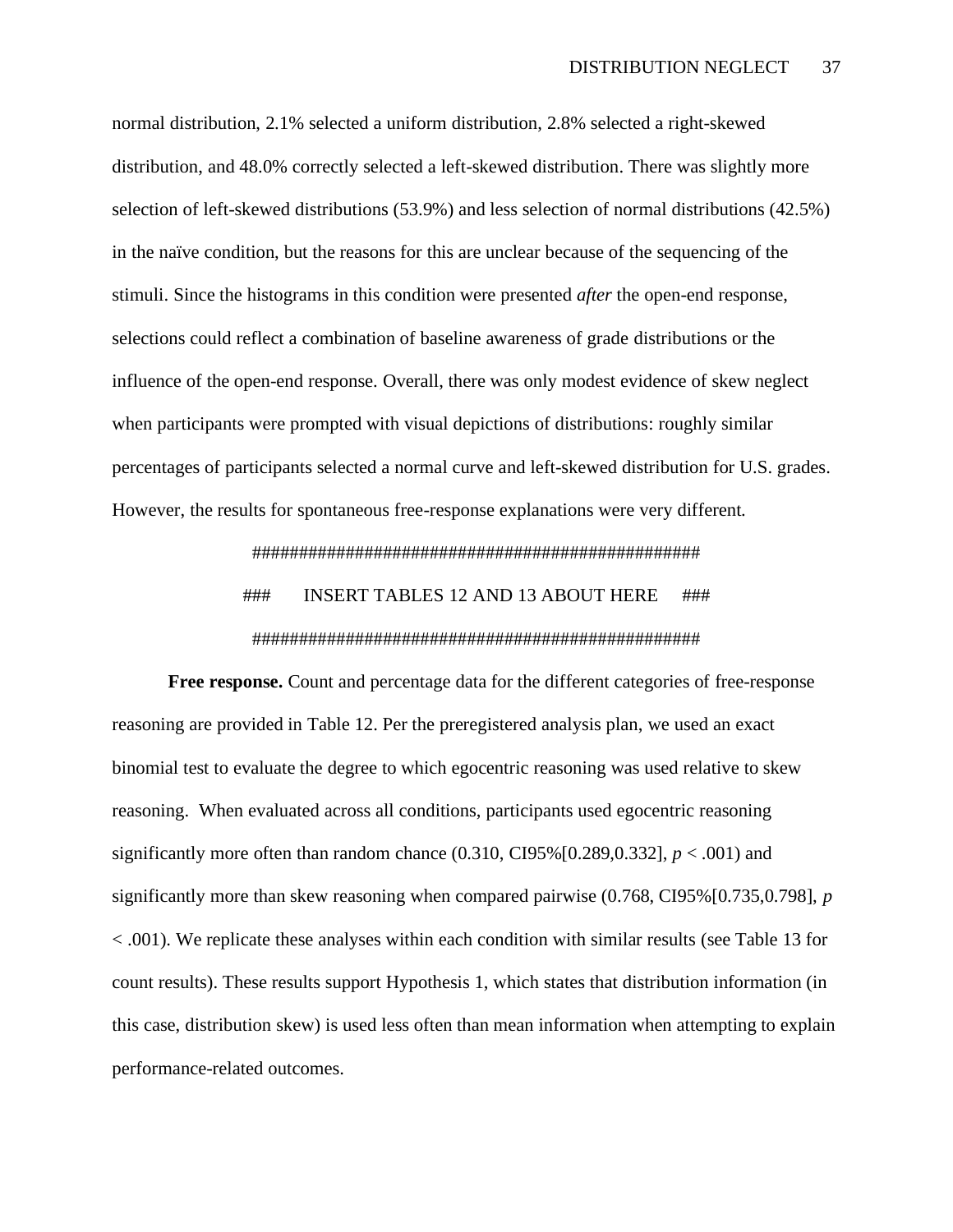#### ################################################

## ### INSERT TABLE 14 ABOUT HERE ### ################################################

To evaluate the effect of salience condition on distribution neglect, we pre-registered an OLS regression model with robust standard errors clustered by participant regressing the category of the first free-response reason provided ( $0 = not$  skew reasoning,  $1 =$  skew reasoning) on condition with the *Naïve* condition being the base case. (Note that this model, with its binary outcome, would traditionally be evaluated with a logistic regression. However, an OLS regression is suitable for these kinds of outcomes in experimental data, see Gomila, 2020). When modeled as a logistic regression, the pattern of results is almost identical, as reported in Supplement 10. This regression model evaluates whether increasing the salience of nonsymmetrical distributions for participants is associated with changes in skew reasoning and therefore distribution neglect. The results of this model are shown in Table 14. Relative to the base *Naïve* condition, skew reasoning was not statistically increased by providing pictures of possible distributions ( $b = 0.02$ ,  $SE = 0.02$ ,  $p = .296$ ). Thus, we failed to find support for Hypothesis 4, which expects that distribution neglect would be attenuated in the prompted condition.

**Secondary analyses.** As indicated in our pre-registration, we examined several individual difference moderators (similar to Studies 1 and 3) that may be associated with the spontaneous use of skew reasoning as well as distribution information more generally. Using OLS regression, we tested separate models to evaluate the degree to which each individual difference of interest was associated with the coded categorization of the first free-response reason provided by respondents. Need for cognition  $(b = 0.02, SE = 0.01, p = .168)$ , number of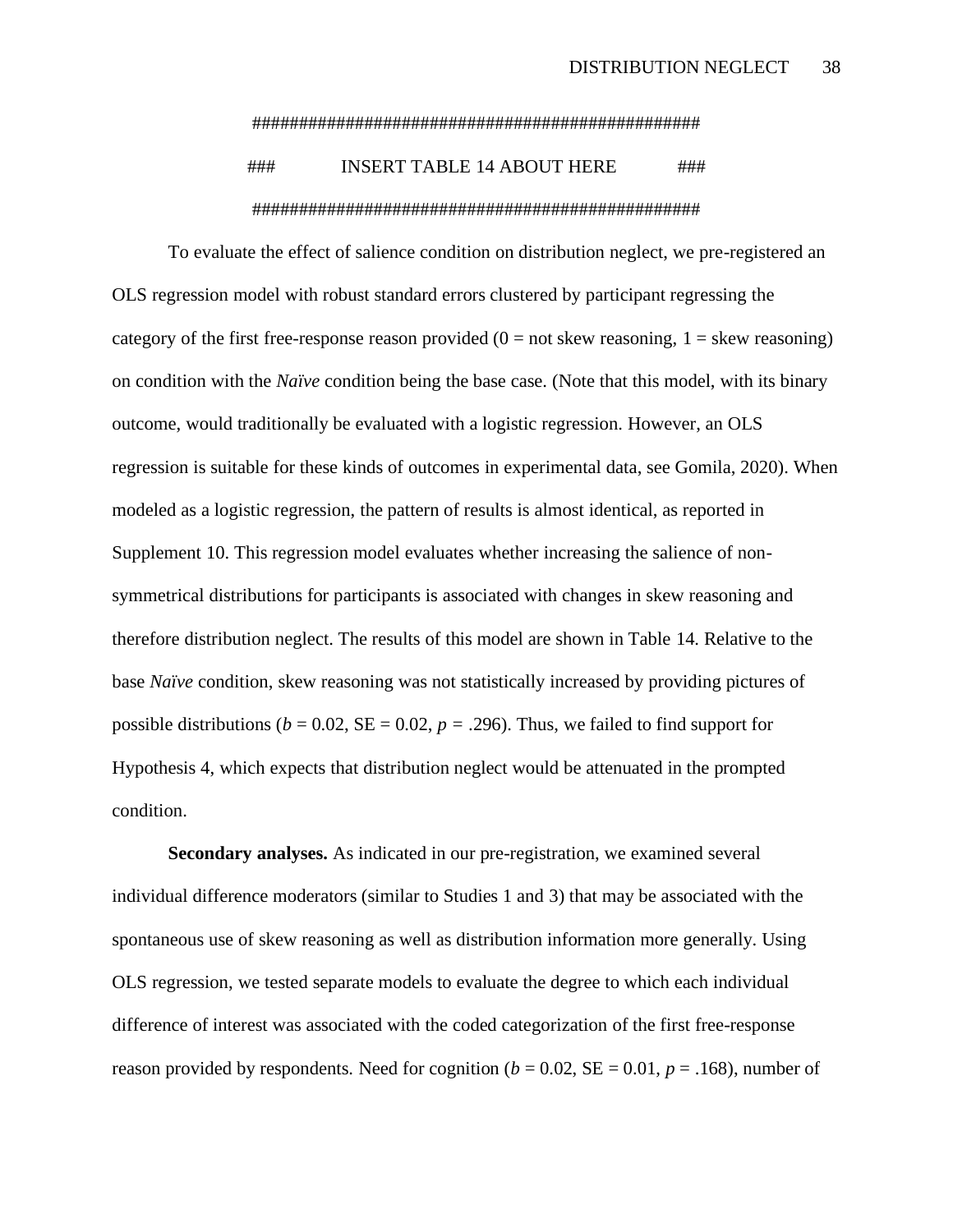statistical courses taken ( $b = 0.00$ , SE = 0.00,  $p = .675$ ), self-rated math reasoning ( $b = 0.01$ , SE  $= 0.00$ ,  $p = .244$ ), and self-rated statistical reasoning ( $b = 0.00$ ,  $SE = 0.00$ ,  $p = .929$ ) were not significantly associated with the use of skew reasoning. These patterns were the same when reanalyzed with a logistic regression, as described in Supplement 10. Since these main effects were all non-significant, we did not test if they were moderated by condition.

#### **Discussion**

In this study, we began to extend our taxonomy of distribution neglect to include neglect of skew or asymmetry. In contrast to our experiments involving simulated data (see Studies 1, 3, and 4), real grade data in the United States are objectively left skewed. Participants neglected to spontaneously consider a skewed distribution for the better-than-average effect even though performance is indeed left skewed, further supporting Hypothesis 2 that distributional information (skew) is underutilized. Interestingly, many participants were able to correctly recognize that grades in the U.S. are skewed when selecting among histograms representing different distributions, but only rarely self-generated skew-based explanations. This suggests that participants are not completely unable to engage in distribution-based reasoning, but that doing so may require extra individual effort or situational encouragement, a point we return to in the General Discussion.

Unlike with variance-based reasoning (Studies 1 and 4), we found no evidence that visual presentation prompted participants to think of skew-based explanations for the above-average effect. It is possible that skew-based reasoning is even less intuitive than variance-based reasoning. Indeed, psychological scientists formally trained in statistics have routinely explained the above-average effect in terms of egocentric bias, neglecting skew-based explanations (Einhorn, 1986; Krueger & Funder, 2004). Alternatively, perhaps our manipulation of salience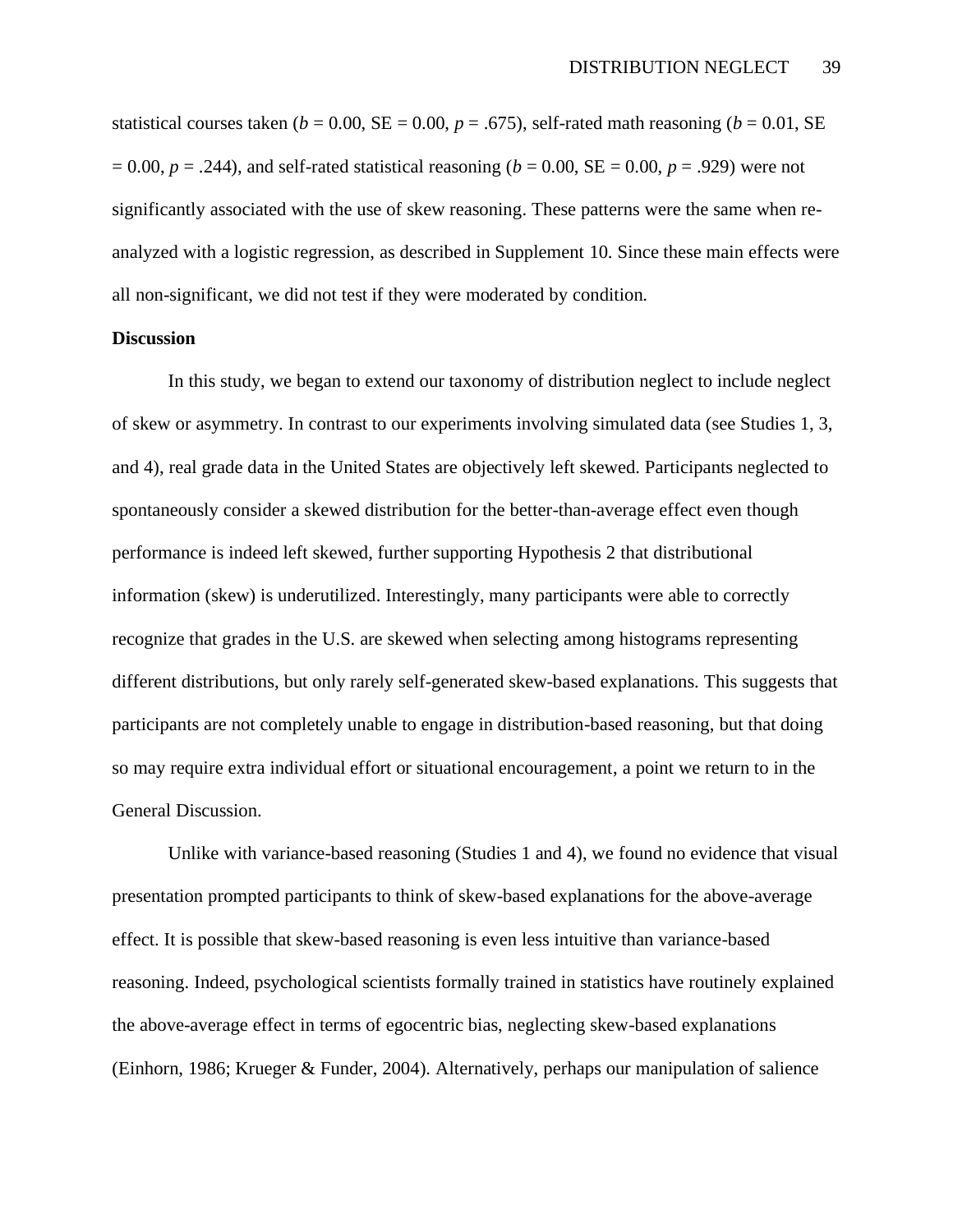via question order was insufficient to counter distribution neglect. Other interventions or manipulations could prove to be more effective.

#### **General Discussion**

The present studies provide converging evidence that although both means and distributions are important in judgment, people neglect to adequately consider variance and skew across diverse and consequential contexts. Study 1 found that individuals fail to spontaneously generate plausible variance-related causes of group differences in performance outcomes, and that this tendency was reduced but not eliminated by presenting the full distribution and summary statistics. Study 2 found that NBA managers undervalue consistent performers relative to their objective contribution to success, relying too heavily on average performance when deciding compensation without factoring in variability sufficiently, demonstrating distribution neglect in real-world performance settings. Study 3 found that people struggle to accurately assess variance differences in performance even when specifically asked to consider them, suggesting taking dispersion into account is a real problem for human decision makers. In Study 4, displaying performance scores in the form of a histogram helped reduce neglect of variance information, suggesting that presenting dispersion visually to make it simpler can help. Expanding our taxonomy of distribution neglect, participants in Study 5 failed to generate skew-related explanations for seemingly biased self-assessments of performance. At the same time, visual presentation of different distributions had no measurable effect on skew neglect, highlighting that this approach will not work in every case (Study 5).

Overall, these empirical investigations provide substantial, although not unanimous, support for our theoretical hypotheses and typology of distribution neglect. Hypothesis 1, that mean information would dominate variance and skew information, is supported by Studies 1, 2,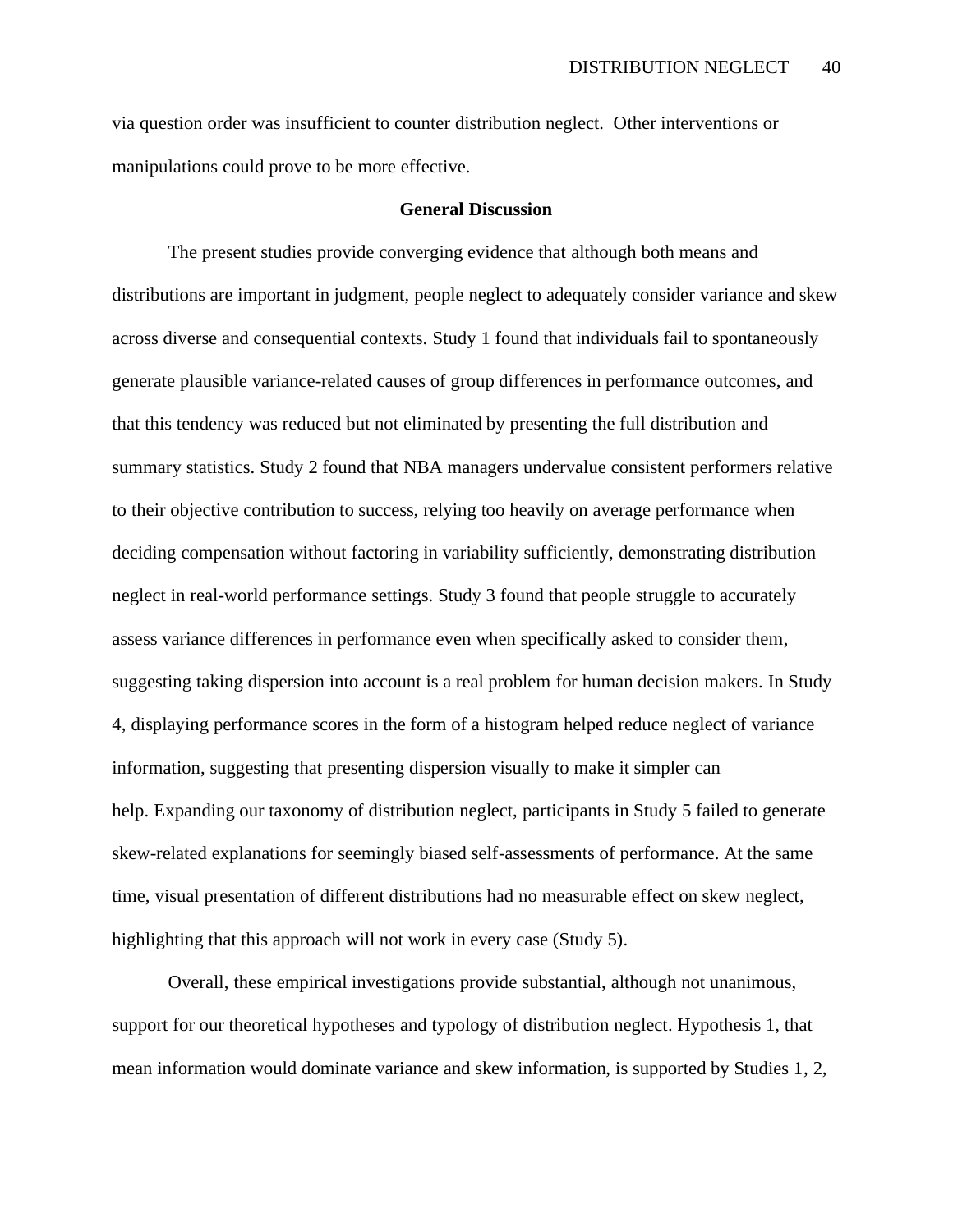and 5; Hypothesis 2, underutilization of variance and skew relative to what would optimize accuracy, is supported by Studies 2 and 5; Hypothesis 3, that people are better at estimating averages than distributions, is supported by Studies 3 and 4; and Hypothesis 4, that increasing the salience of distribution information will promote its use is supported by Studies 1 and 4 but not the results of Study 5. Any of the individual studies presented here is of only limited information value in isolation, yet they collectively provide initial evidence of a multi-faceted phenomenon of distribution neglect.

Notably, the NBA study (Study 2) provides by far our strongest evidence of neglect of distributions relative to a normative benchmark, with some further evidence provided by the skew neglect study (Study 5). Further studies relying on real-world data in ecologically valid settings are needed to demonstrate that people attend to and use distribution information less that what would maximize accuracy. At the same time, further controlled experiments are needed to sample stimuli sufficiently broadly to draw general conclusions (Judd, Westfall, & Kenny, 2012; Monin & Oppenheimer, 2014; Monin, Pizarro, & Beer, 2007; Wells & Windschitl, 1999; Westfall, Judd, & Kenny, 2015). Only replicable and generalizable experimental and field evidence will allow for the strong conclusion that distribution neglect is a robust and pervasive social-cognitive phenomenon. Building on the initial studies presented here, we discuss potential boundary conditions, organizational implications, and future research directions.

#### **Potential Interventions and Boundary Conditions**

There are a number of potential boundary conditions that could moderate distribution neglect. Below we review circumstances in which we theorize distribution-based reasoning might be more (or less) likely to emerge.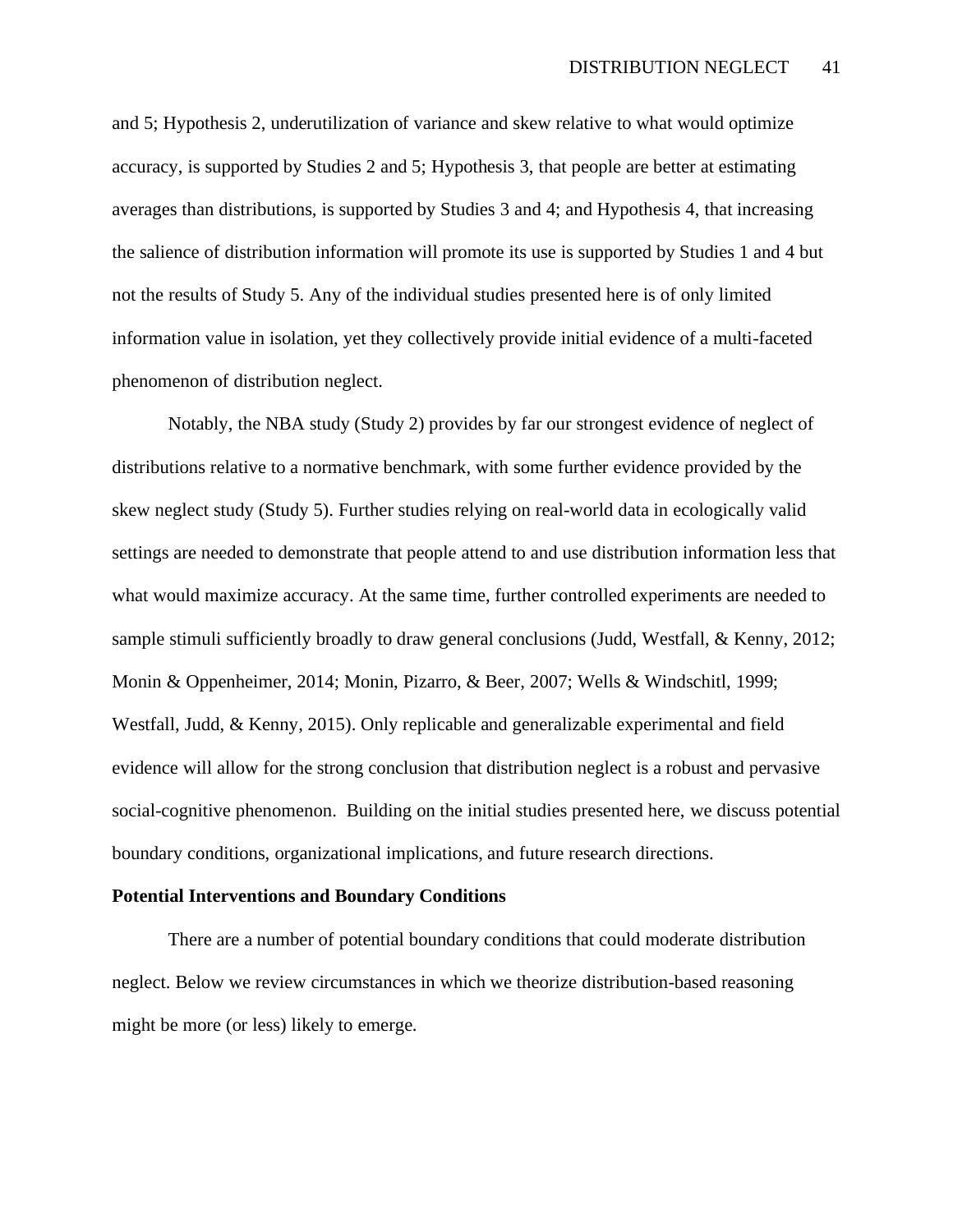*Salience.* Distribution neglect is neither omnipresent nor inevitable. Individuals do consider variance information in some circumstances (e.g., Kelley, 1967; Parks & Stone, 2010; Reeder & Brewer, 1979), such as when variance information is extremely salient. For example individuals consider variance more when explicitly told that an employee is consistent or not (Parks & Stone, 2010), when an entire distribution is shown at once (e.g., condition 5 of the present Study 1 and the histogram condition in Study 4), or when individuals naturalistically experience inconsistent performance in a single experimental session (Parks & Stone, 2010). Future research should further explore the role of salience in moderating distribution neglect, especially in light of the null effect of Study 5's intervention.

*Computational difficulty.* If distribution neglect is driven, at least in part, by the greater computational difficulty of calculating variance and skew, then this would be an important boundary condition and potential source of future interventions. Providing the full distribution of scores, summary statistics, and using histograms (Studies 1 & 4; although see Study 5) may prove effective interventions because they reduce this computational difficulty. Further consistent with this idea, the majority of the relevant experiments (Studies 1 and 3 but not Study 5) found evidence that participants high in need for cognition, who are chronically motivated to process information in depth, engage in more distribution-based reasoning. Future research should explore potential moderating factors such as cognitive load (Mitra, McNeal, & Bondell, 2017), speeded responses (Fuchs et al., 2008), rational-intuitive framing (Denes-Raj & Epstein, 1994), amount of sleep (Barnes, Jiang, & Lepak, 2016; Barnes, Lucianetti, Bhave, & Christian, 2015), and interactions between chronotype and time of day (Gunia, Barnes, & Sah, 2014).

*Expertise and statistical training.* Study 2 found that NBA managers underused distribution information, suggesting that domain experts can still be subject to distribution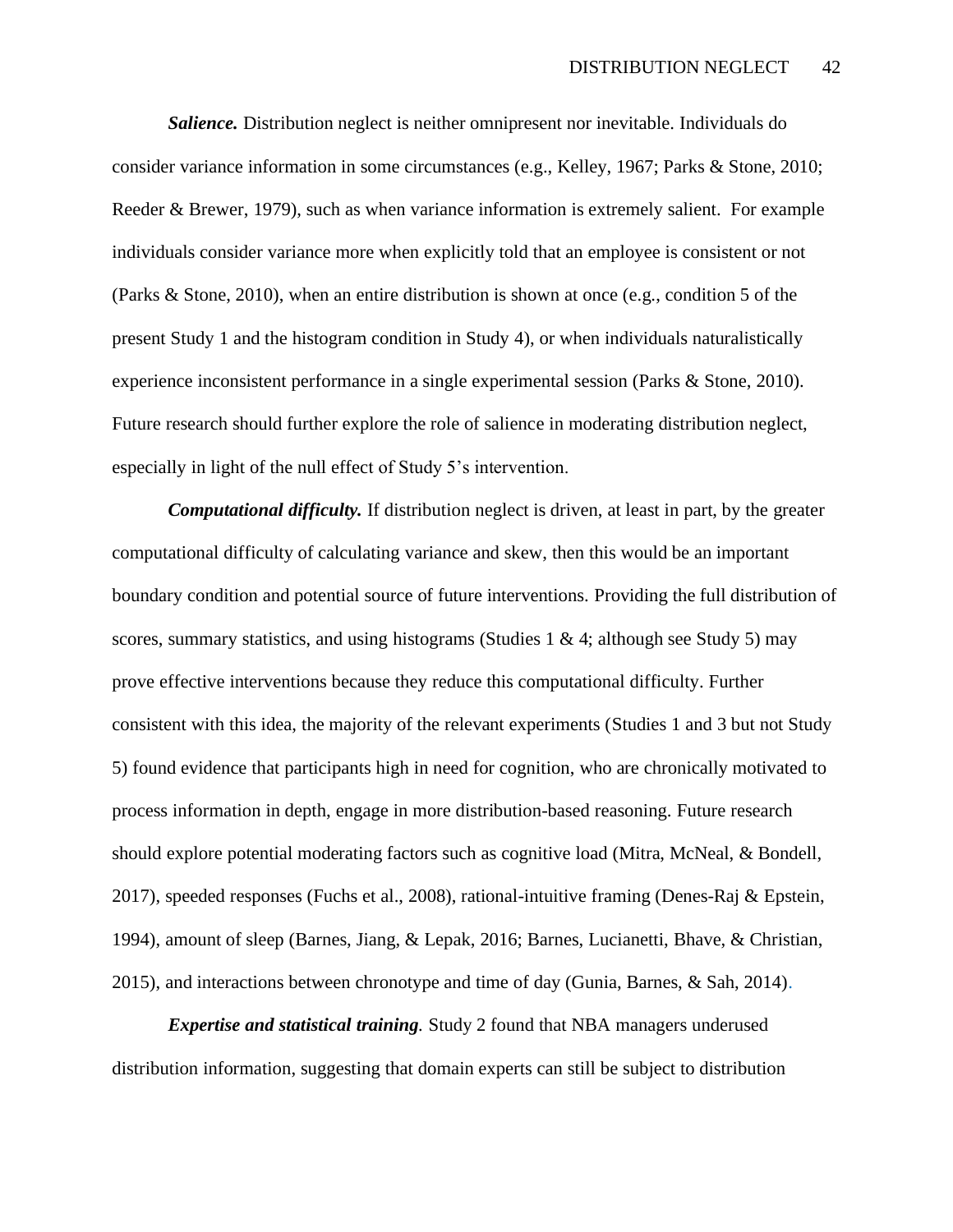neglect. Further, across Studies 1, 3, and 5 number of statistical courses taken and self-rated proficiency in statistics did not moderate the tendency to engage in variance-based or skewbased reasoning. That said, expertise may still moderate. Future research should track decisions makers longitudinally, as they gain more domain expertise, to see if there is any improvement over time in their use of information about distributions (Bassok, 1990; Lehman & Nisbett, 1990). Expertise can reduce the cognitive load necessary to complete computationally difficult tasks (Mitra, McNeal, & Bondell, 2017). Therefore, if experts do exhibit less distribution neglect than nonexperts, it could be because expert analyses of distributions are not as computationally challenging to them and thus expertise may interact with computational difficulty in predicting distribution neglect. Future studies exploring this idea could examine distribution neglect crossing sleep-deprivation and expertise to test for an interaction. Such manipulations may have a greater effect on how nonexperts reason about variance than on experts.

*Moral vs. non-moral domain*. Reeder and Brewer's (1979) schematic model of dispositional attribution distinguishes between different types of attribution structures. Hierarchically restrictive schema (e.g., performance skill) lead attributes to be interpreted as individual maxima. Performers can reach their potential but cannot perform any higher; therefore, performers with higher potential skill have a wider range of possible performance outcomes. As previously discussed with regards to the present Study 2, in a sporting context everyone can perform poorly, but only tremendous players can perform tremendously. Therefore, peak performances are attended to but weaker performances are discounted. However, in the moral domain, negative outliers are seen as highly diagnostic; therefore, people may pay particular attention to such distribution information in moral domains.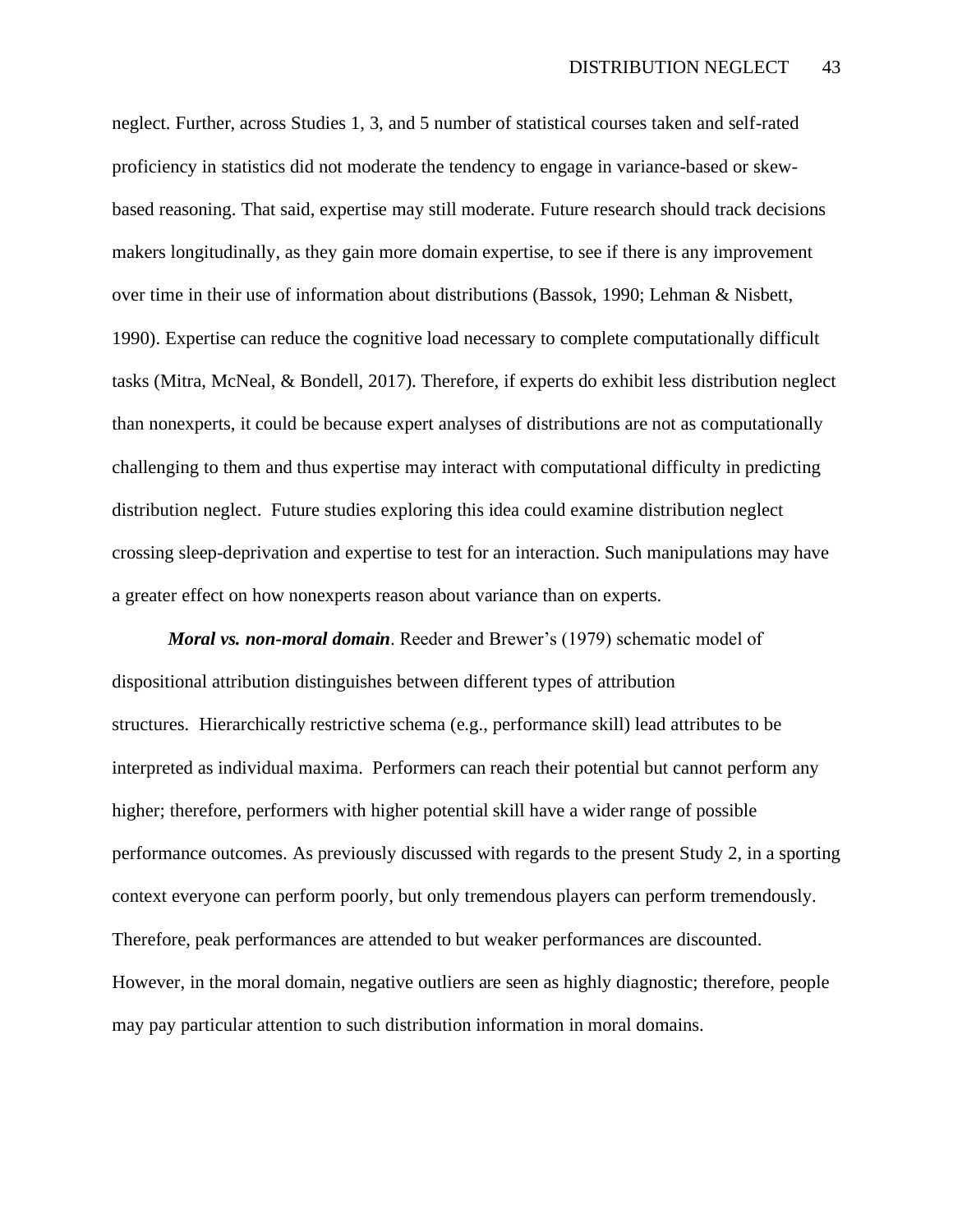*Independent vs. interdependent work.* Taking performance variability into account may be more important, and occur more often, in some work contexts than in others. As discussed in Study 2, if a team's work is highly interdependent, then the output of one employee's work is the input for another employee's work. Greater variability in the quality or quantity of work in such a team would be especially problematic for the team's overall efficiency. However, in many independent work tasks, average performance may be the overwhelming consideration when it comes to assessing performance quality. Thus, managers may pay more careful attention to distributions when they supervise interdependent teams. Organizational leaders should consider and empirically examine the importance of consistency for specific employee tasks in order to ensure performance variance information is being weighted in performance evaluations appropriately given its relative importance for the organization.

*Groups vs individuals.* In light of the monolithic perceptions people may have of groups compared to individuals (Abelson, Dasgupta, Park, & Banaji, 1998; Dasgupta, Banaji, & Abelson, 1999), people may perceive individuals as more likely than groups to exhibit variance in their performance. Future studies could compare lay theories of dispersion to real-world performance data from both sports teams and individual players to test this idea.

*Time perspective.* Making predictions about longer time spans, such as years rather than weeks, may prompt individuals to anticipate variability in performance outcomes due for instance to naïve theories of trajectories of change over time (DeNisi & Stevens, 1981; Ferris et al., 2018; Reb & Cropanzano, 2007). Conversely, performances that unfold gradually, such as player statistics over the course of the year, could render variability less noticeable in situ. For example, NBA managers may have underweighted variance information in our sample because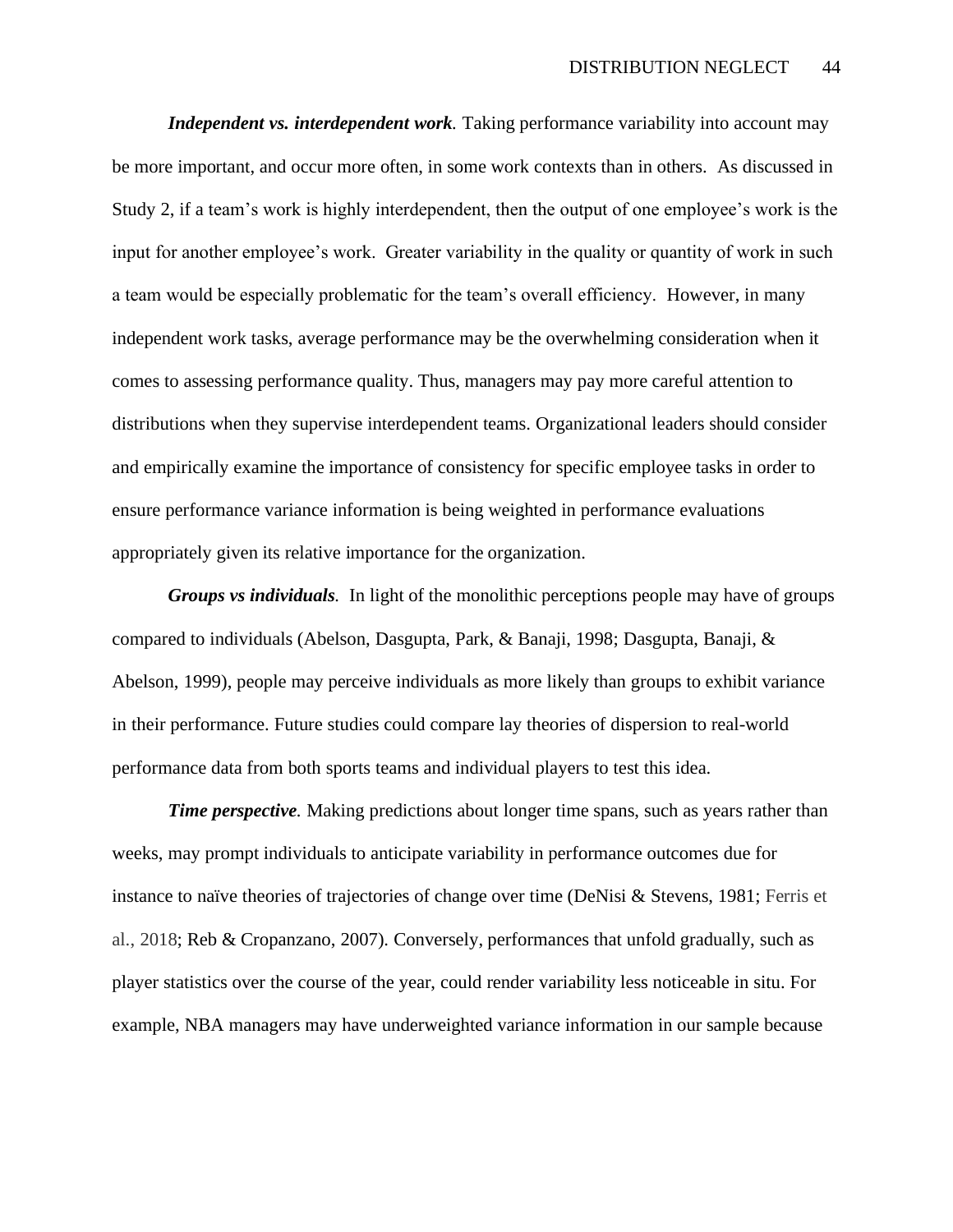they must observe performance and dispersion over time, rather than acquiring all the knowledge in one session.

*Algorithms*. Distribution neglect could potentially be reduced by relying in part on statistical algorithms, rather than solely human judgment, to make some decisions. This strategy is already being used by practitioners to overcome unrealistic optimism: Some construction firms routinely employ "optimism bias uplifts," for instance mechanically adding 30% to their planned completion times, to correct for systematic human planning biases (Flyvbjerg, 2008; Flyvbjerg, Glenting, & Rønnest, 2004). For distribution neglect, consistency of performers could be an example of a "Moneyball"-type inefficiency in the market that is corrected once it is discovered and accounted for with data analytics (Hakes & Sauer, 2006). While it can be difficult to get people to overcome the aversion to using algorithms when such algorithms make errors (Dietvorst, Simmons, & Massey, 2015), it is possible if human beings are able to make some adjustments to the algorithm (Dietvorst, Simmons, & Massey, 2016) and perhaps in other circumstances as well (Logg, Minson & Moore, 2019). Organizations of all types should consider applying data analytics to evaluating the performance of their members, and make sure to identify and include variance information in selection, promotion, and compensation decisions.

### **Toward a Comprehensive Model of Reasoning About Variability**

We proposed and tested a taxonomy of reasoning about variability, in which some characteristics of distributions are more intuitive than others. More research is needed to further develop this hypothesized taxonomy. We propose that people typically rely on simpler approaches, with means more intuitive than variance, and normal curves more intuitive than skewed distributions. Across Studies 1-4, we find converging evidence that mean-thinking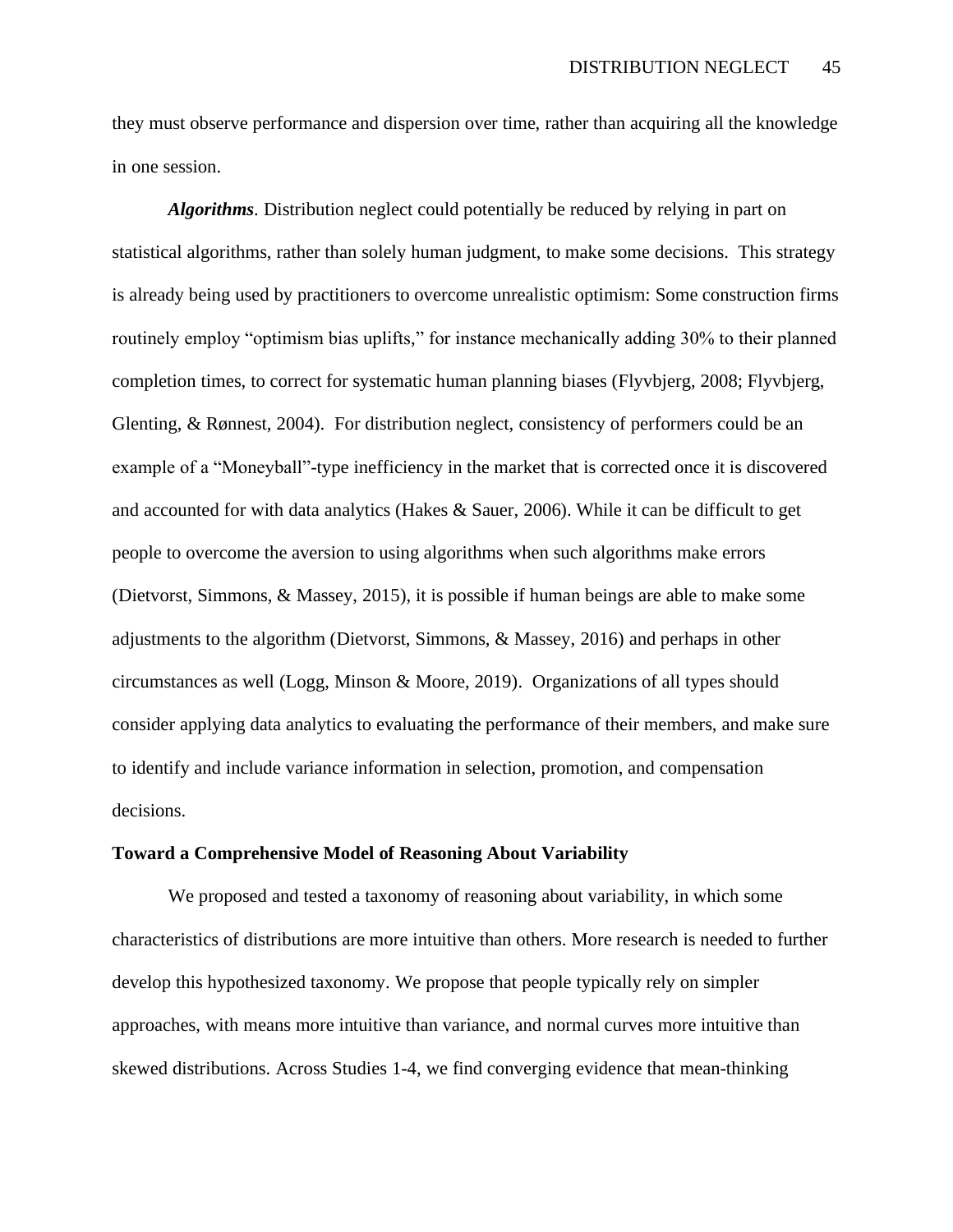indeed dominates variance-based reasoning. In a supplementary study reported in Online Supplement 12, we find no evidence for a hypothesized range bias such that range is considered prior to standard deviation. However, we do find evidence that people tend to neglect to consider skew in their spontaneous reasoning (Study 5). An implicit or explicit assumption of normality may be problematic for organizations that force a normal curve for performance evaluations, because real contributions follow the power law and are heavily skewed (Aguinis & O'Boyle Jr., 2014; Bersin, 2014). Artificially imposing a normal curve fails to sufficiently distinguish good performers from great performers and may lead to under-rewarding superstars for the disproportionate value they bring to the organization.

Future research should develop a more comprehensive framework for when and how people fail or succeed at factoring in distributional information. One possibility is that reasoning about means and different distributional forms is a multi-stage process. Indeed, one potential reason for the hypothesized primacy of mean-thinking is that the implications of distribution shape can be contingent on average scores. For example, whether low variance is a good thing or not (and therefore whether it should be valued and rewarded or not) is contingent on the person's average performance to some extent. If average performance is low, it might be rational to prefer more rather than less variance because it gives you a greater chance to reach a certain minimum performance threshold which many performance situations necessitate. In contrast, when average performance is quite high, variance is undesirable because there is a greater downside to that variance. Consistent with this idea, Jung and Kahn (2014) report that patients prefer hospitals with high variance in outcomes when survival rates are low rather than high. This suggests that observers may start by discerning average performance since this will help them know what to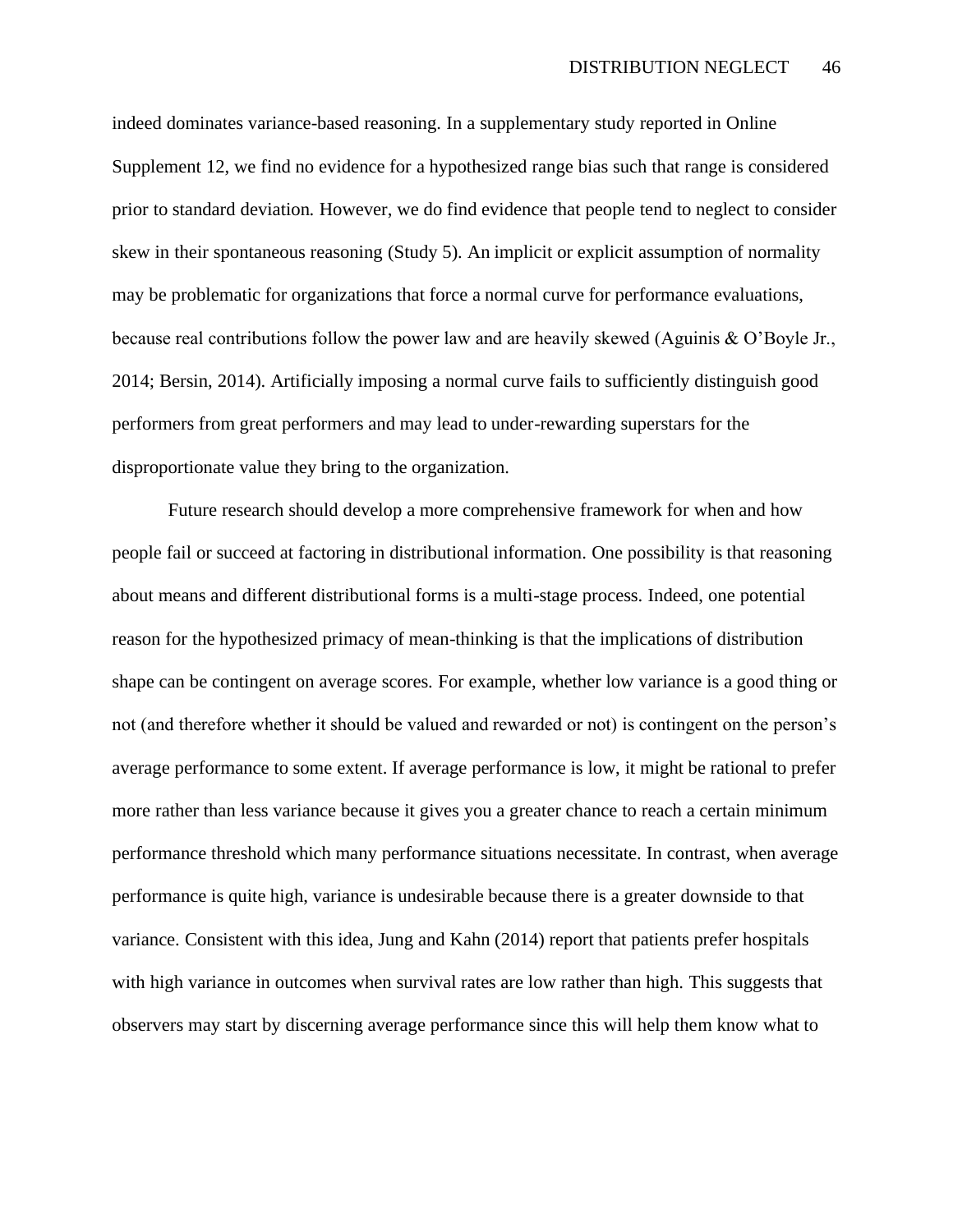make of variance in performance. They then may (or may not) progress to increasingly complex inferences regarding standard deviations, and normally distributed vs. skewed distributions.

A comprehensive model should also incorporate some of the contextual factors (e.g., information completeness and salience) and individual differences (e.g., need for cognition and expertise) that we have only begun to explore here. The initial evidence that need for cognition is a more robust moderator than statistical training suggests that motivation could be more important to distribution neglect than ability. Along similar lines, the results of Study 4 suggest that histograms increase the use, not comprehension, of information about variance in performance, and Study 5 finds that quite a few people accurately select skewed distributions from an array of histograms and yet fail to spontaneously generate skew-based explanations. Perhaps non-experts are capable of understanding and factoring in considerations such as variance and skew, but this requires greater cognitive effort and more encouragement than relying on averages. When individuals are not chronically or situationally driven to engage in such processing, they may tend to default towards mean thinking. Further, this psychological tendency is strong enough that even when ability and motivation are both high, as we see in the NBA study (Study 2), decision makers may still display some level of distribution neglect. Clearly people do use variance information some of the time, the question is how to encourage them to do this more often, while at the same time promoting understandings of more sophisticated forms of variance (e.g., skewed distributions).

#### **Conclusion**

The present research finds that individuals underutilize and misestimate distribution information (variance and skew) in a number of notable ways. Fair performance evaluations are important to employees being evaluated (Folger & Konovsky, 1989; Zhou & Martocchio, 2001)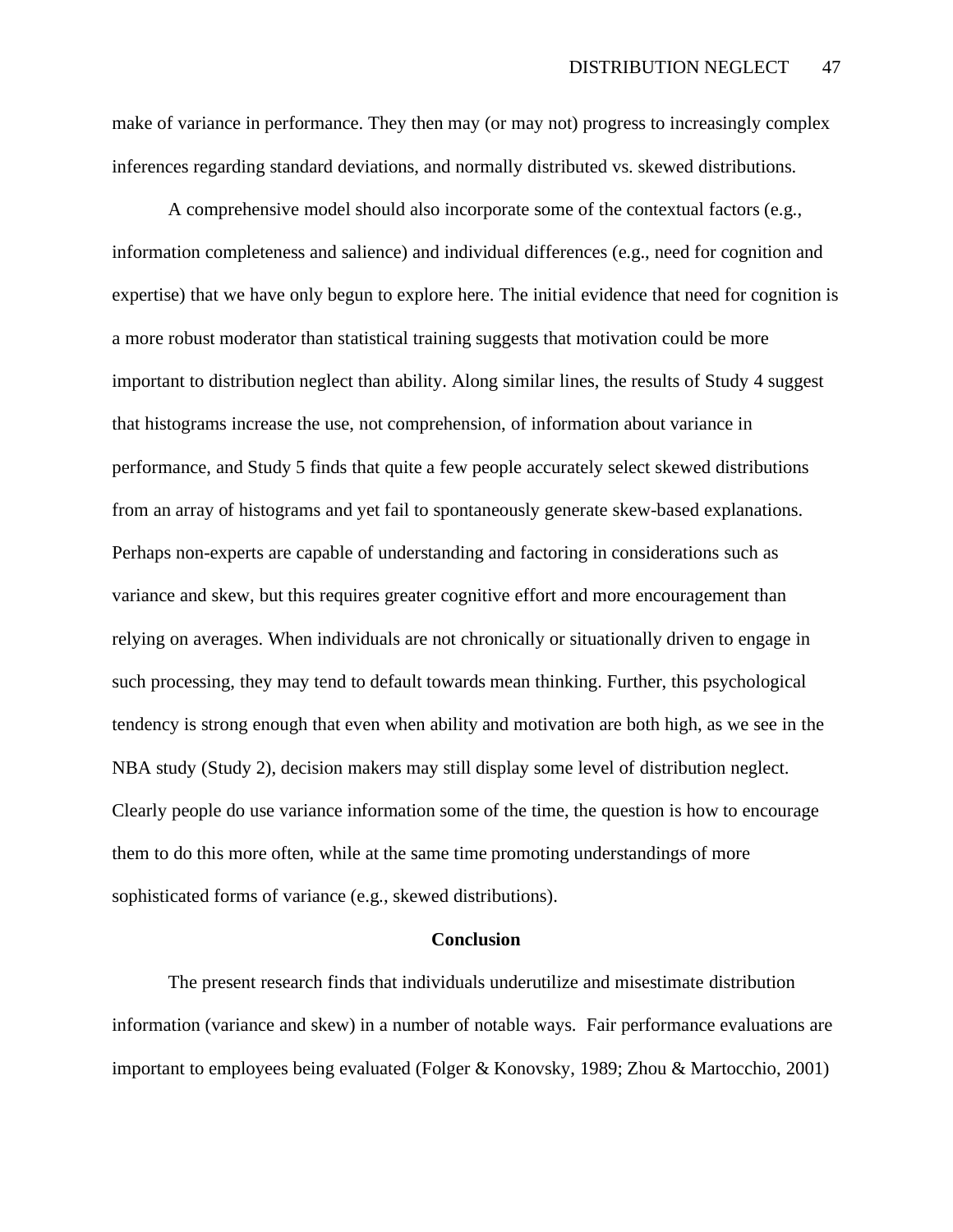and to the organization (Bettencourt & Brown, 1997; Fulford, 2005; Greenberg, 1990). Yet, our findings suggest that distribution information is underutilized when explaining patterns of performance and assessing an employee's value to the organization, unfairly undervaluing consistent performers relative to their contributions to group success. Therefore, organizations should train managers to accurately assess performance and adequately consider variability in performance. Addressing distribution neglect could also improve risk analyses processes (Beasley, Clune, & Hermanson, 2005), and help prevent harmful group stereotypes from developing (Hyde & Mertz, 2009). Acknowledging, and then proactively addressing, the subtle neglect of distributional information holds the potential to improve outcomes for both organizations and individual decision makers.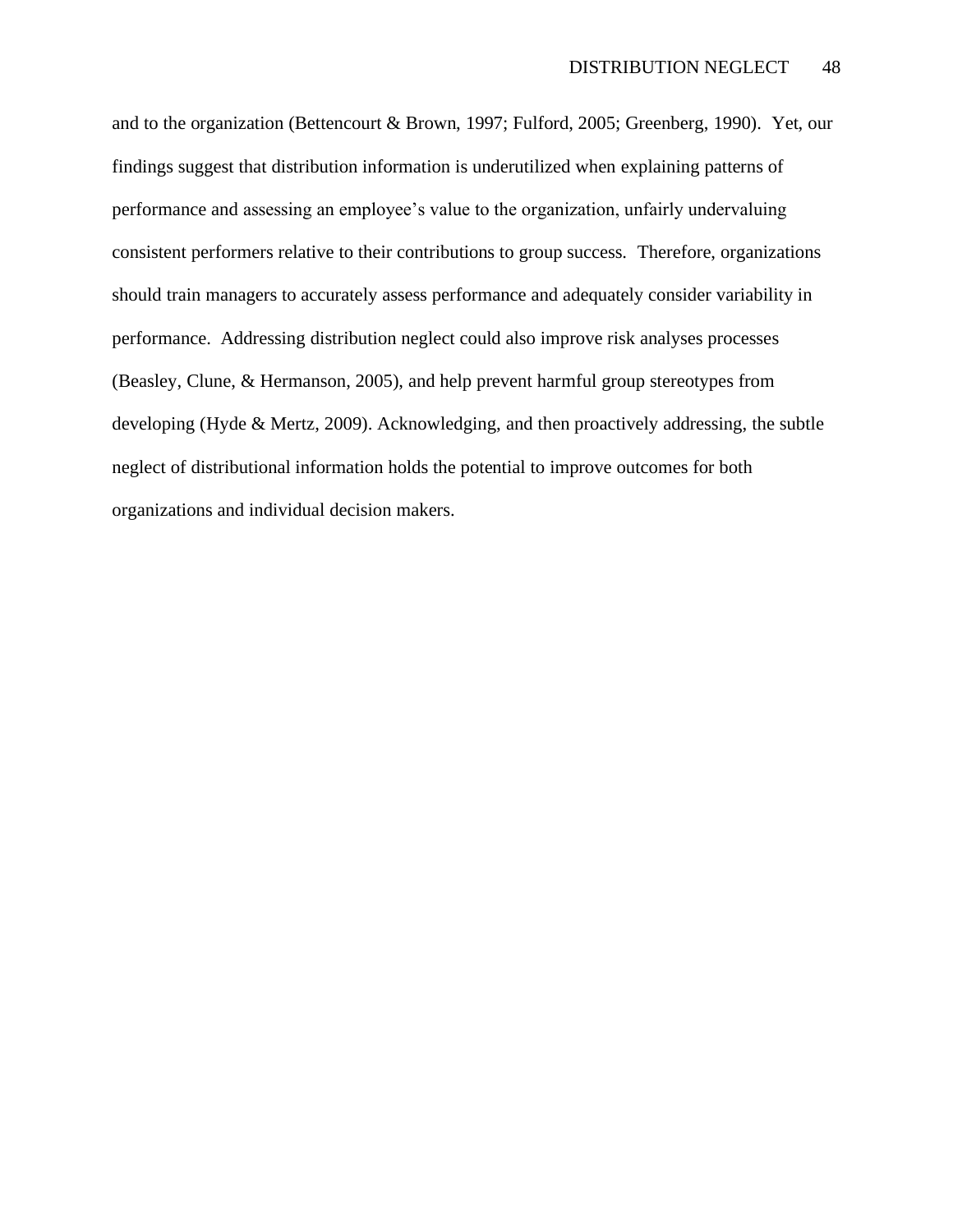#### **References**

- Abelson, R.P., Dasgupta, N., Park, J., & Banaji, M.R. (1998). Perceptions of the collective other. *Personality and Social Psychology Review, 2,* 243-250
- Aguinis, H., & O'Boyle Jr, E. (2014). Star performers in twenty‐first century organizations. *Personnel Psychology*, *67*(2), 313-350.
- Alicke, M. D., Klotz, M. L., Breitenbecher, D. L., Yurak, T. J., & Vredenburg, D. S. (1995). Personal contact, individuation, and the better-than-average effect. *Journal of Personality and Social Psychology, 68*, 804–825. doi: 10.1037/0022-3514.68.5.804
- Ayton, P., & Fischer, I. (2004). The hot hand fallacy and the gambler's fallacy: Two faces of subjective randomness? *Memory & Cognition*, *32*(8), 1369-1378.
- Barnes, C. M., Dang, C. T., Leavitt, K., Guarana, C. L., & Uhlmann, E. L. (2018). Archival data in micro-organizational research: A toolkit for moving to a broader set of topics. *Journal of Management*, *44*(4), 1453-1478.
- Barnes, C. M., Jiang, K., & Lepak, D. P. (2016). Sabotaging the benefits of our own human capital: Work unit characteristics and sleep. *Journal of Applied Psychology*, *101*(2), 209.
- Barnes, C. M., Lucianetti, L., Bhave, D. P., & Christian, M. S. (2015). "You wouldn't like me when I'm sleepy": Leaders' sleep, daily abusive supervision, and work unit engagement. *Academy of Management Journal*, *58*(5), 1419-1437.
- Barnes, C. M., & Morgeson, F. P. (2007). Typical performance, maximal performance, and performance variability: Expanding our understanding of how organizations value performance. *Human Performance*, *20*(3), 259-274.
- Barnes, C. M., Reb, J., & Ang, D. (2012). More than just the mean: Moving to a dynamic view of performance-based compensation. *Journal of Applied Psychology*, *97*(3), 711.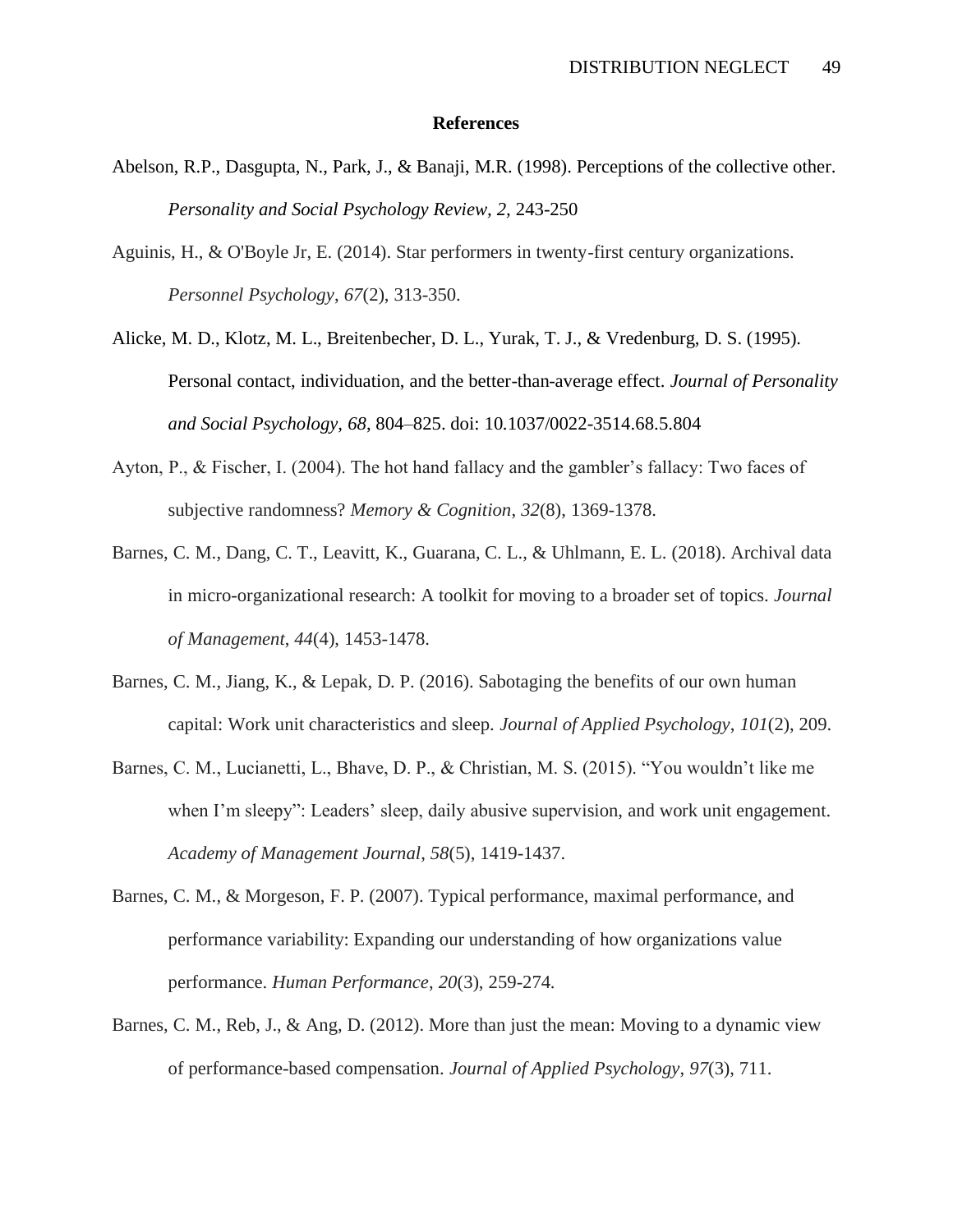- Bassok, M. (1990). Transfer of domain-specific problem-solving procedures. *Journal of Experimental Psychology: Learning, Memory, and Cognition*, *16*(3), 522-533.
- Beasley, M. S., Clune, R., & Hermanson, D. R. (2005). Enterprise risk management: An empirical analysis of factors associated with the extent of implementation. *Journal of Accounting and Public Policy*, *24*(6), 521-531.
- Bersin, J. (2014, February 19). The myth of the bell curve: Look for the hyper-performers. *Forbes*. Retrieved from https://www.forbes.com/sites/joshbersin/2014/02/19/the-myth-ofthe-bell-curve-look-for-the-hyper-performers/
- Bettencourt, L. A., & Brown, S. W. (1997). Contact employees: Relationships among workplace fairness, job satisfaction and prosocial service behaviors. *Journal of Retailing*, *73*(1), 39- 61.
- Cacioppo, J.T., & Petty, R.E. (1982). The need for cognition. *Journal of Personality and Social Psychology, 42*(1), 116–131. doi:10.1037/0022-3514.42.1.116
- Cacioppo, J. T., Petty, R. E., & Kao, C. F. (1984). The efficient assessment of need for cognition. *Journal of Personality Assessment, 48,* 306-307.
- Casella, G., & Berger, R. L. (2001). *Statistical inference*. Duxbury/Thomson Learning.
- Clotfelter, C. T., & Cook, P. J. (1993). The "gambler's fallacy" in lottery play. *Management Science*, *39*(12), 1521-1525.
- Croson, R., & Sundali, J. (2005). The gambler's fallacy and the hot hand: Empirical data from casinos. *Journal of Risk and Uncertainty*, *30*(3), 195-209.
- Dane, E., & Pratt, M. G. (2007). Exploring intuition and its role in managerial decision making. *Academy of Management Review*, *32*(1), 33-54.

Dasgupta, N., Banaji, M.R., & Abelson, R.P. (1999). Group entitativity and group perception: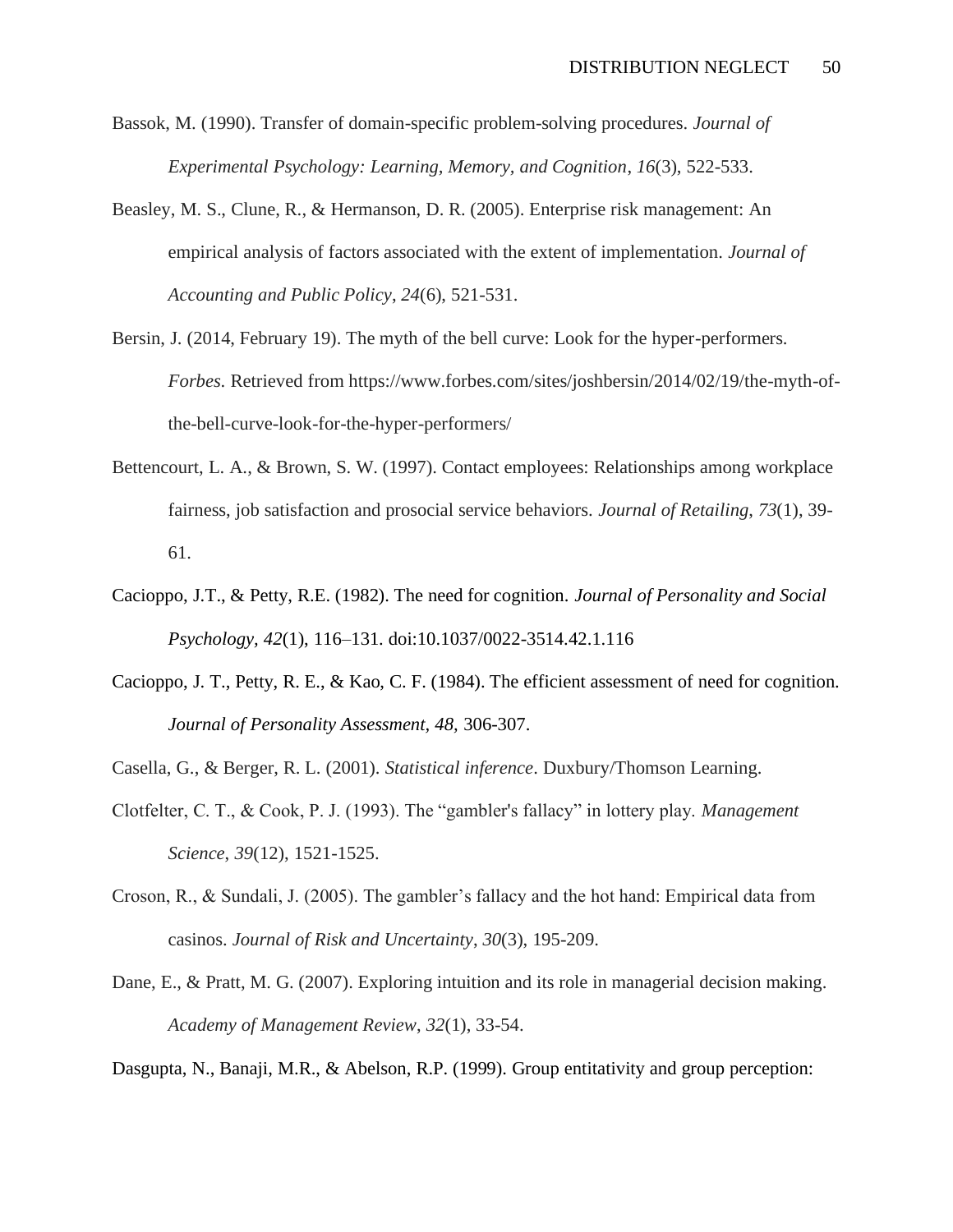Associations between physical features and psychological judgment. *Journal of Personality and Social Psychology, 77,* 991-1003.

- Denes-Raj, V., & Epstein, S. (1994). Conflict between intuitive and rational processing: When people behave against their better judgment. *Journal of Personality and Social Psychology*, *66*(5), 819.
- DeNisi, A., & Stevens, G. E. (1981). Profiles of performance, performance evaluations, and personnel decisions. *Academy of Management Journal, 24*, 592-602.
- Dietvorst, B. J., Simmons, J. P., & Massey, C. (2015). Algorithm aversion: People erroneously avoid algorithms after seeing them err. *Journal of Experimental Psychology: General*, *144*(1), 114-126.
- Dietvorst, B. J., Simmons, J. P., & Massey, C. (2016). Overcoming algorithm aversion: People will use imperfect algorithms if they can (even slightly) modify them. *Management Science*, *64*(3), 1155-1170.
- DuBois, C. L., Sackett, P. R., Zedeck, S., & Fogli, L. (1993). Further exploration of typical and maximum performance criteria: Definitional issues, prediction, and white-black differences. *Journal of Applied Psychology*, *78*(2), 205.
- Einhorn, H. J. (1986). Accepting error to make less error*. Journal of Personality Assessment, 50*, 387–395.
- Ferris, D. L., Reb, J., Lian, H., Sim, S., & Ang, D. (2018). What goes up must... Keep going up? Cultural differences in cognitive styles influence evaluations of dynamic performance. *Journal of Applied Psychology*, *103*(3), 347.
- Fisher, M., & Keil, F. C. (2018). The binary bias: A systematic distortion in the integration of information. *Psychological Science*, *29*(11), 1846-1858.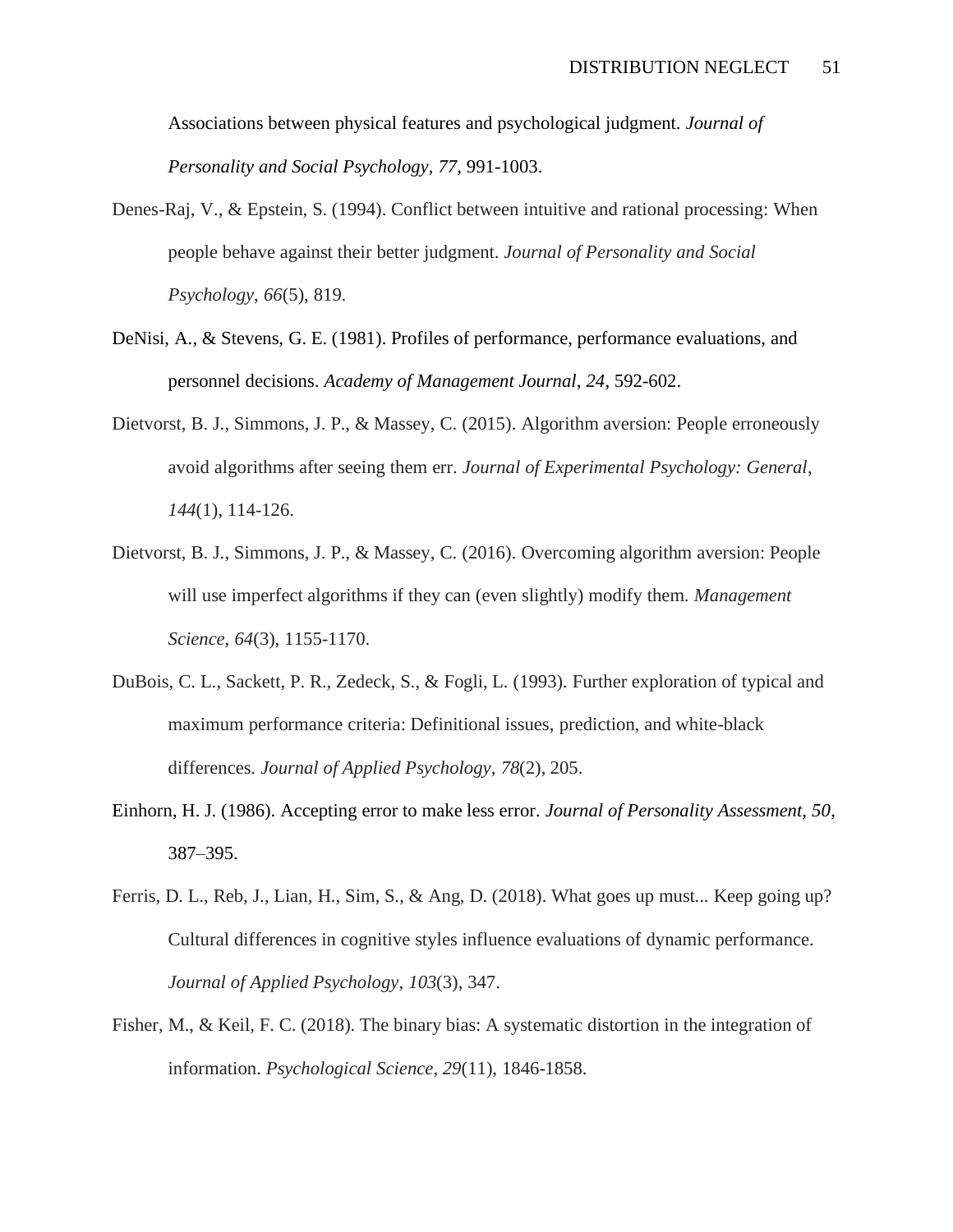- Fiske, S. T., & Taylor, S. E. (1991). *Social cognition*. Mcgraw-Hill Book Company.
- Flyvbjerg, B. (2008). Curbing optimism bias and strategic misrepresentation in planning: Reference class forecasting in practice. *European Planning Studies*, *16*(1), 3-21.
- Flyvbjerg, B., Glenting, C., & Rønnest, A. (2004). Procedures for dealing with optimism bias in transport planning. *London: The British Department for Transport, Guidance Document*.
- Folger, R., & Konovsky, M. A. (1989). Effects of procedural and distributive justice on reactions to pay raise decisions. *Academy of Management Journal*, *32*(1), 115-130.
- Fuchs, L. S., Fuchs, D., Stuebing, K., Fletcher, J. M., Hamlett, C. L., & Lambert, W. (2008). Problem solving and computational skill: Are they shared or distinct aspects of mathematical cognition? *Journal of Educational Psychology, 100*(1), 30-47.
- Fulford, M. D. (2005). That's not fair! The test of a model of organizational justice, job satisfaction, and organizational commitment among hotel employees. *Journal of Human Resources in Hospitality & Tourism*, *4*(1), 73-84.
- Gabaix, X. (2016). Power laws in economics: An introduction. *Journal of Economic Perspectives*, *30*(1), 185-206.

Gigerenzer, G. (2008). Why heuristics work. *Perspectives on Psychological Science*, *3*(1), 20-29.

- Gomila, R. (2020). Logistic or linear? Estimating causal effects of experimental treatments on binary outcomes using regression analysis. *Journal of Experimental Psychology: General*.<https://doi.org/10.1037/xge0000920>
- Greenberg, J. (1990). Employee theft as a reaction to underpayment inequity: The hidden cost of pay cuts. *Journal of Applied Psychology*, *75*(5), 561.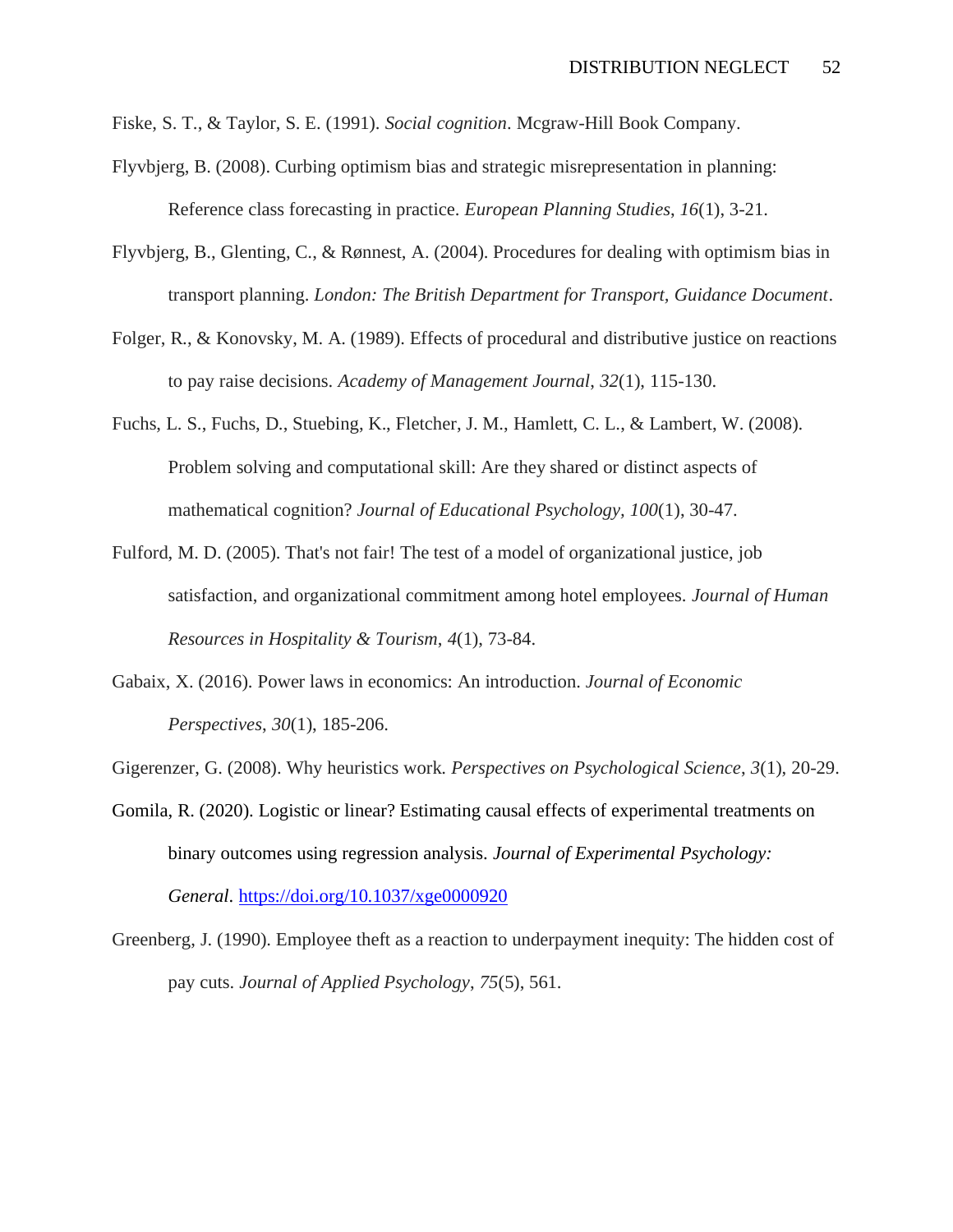- Greenhaus, J. H., & Parasuraman, S. (1993). Job performance attributions and career advancement prospects: An examination of gender and race effects. *Organizational Behavior and Human Decision Processes*, *55*(2), 273-297.
- Gunia, B. C., Barnes, C. M., & Sah, S. (2014). The morality of larks and owls: Unethical behavior depends on chronotype as well as time of day. *Psychological Science*, *25*(12), 2272-2274.
- Hakes, J. K., & Sauer, R. D. (2006). An economic evaluation of the Moneyball hypothesis. *Journal of Economic Perspectives*, *20*(3), 173-186.
- Halliday, T. M., Thomas, D. M., Siu, C. O., & Allison, D. B. (2018). Failing to account for regression to the mean results in unjustified conclusions. *Journal of Women & Aging*, *30*(1), 2-4.
- Heck, P.R., Simons, D.J., & Chabris, C.F. (2018) 65% of Americans believe they are above average in intelligence: Results of two nationally representative surveys. *PLoS ONE 13*(7), e0200103.<https://doi.org/10.1371/journal.pone.0200103>
- Hoekstra, R., Morey, R. D., Rouder, J. N., & Wagenmakers, E. J. (2014). Robust misinterpretation of confidence intervals. *Psychonomic Bulletin & Review*, *21*(5), 1157- 1164.
- Hogarth, R. M. (2014). Deciding analytically or trusting your intuition? The advantages and disadvantages of analytic and intuitive thought. In *The Routines of Decision Making* (pp. 97-112). Psychology Press.
- Hollinger, J. (2003). *Pro basketball prospectus*. Brassey's Inc.
- Hollinger, J. (2005). *Pro basketball forecast*. Potomac Books, Inc.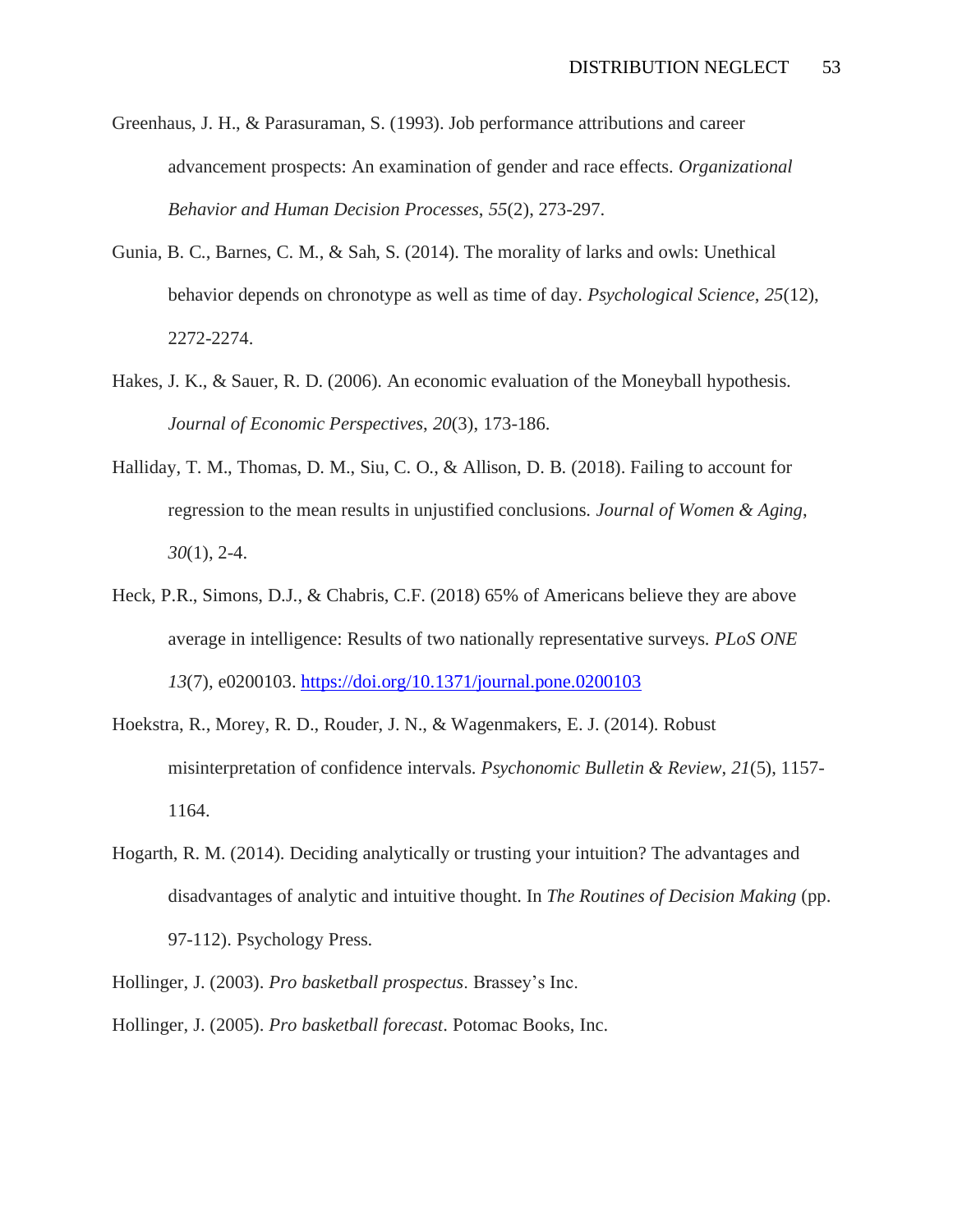- Holzbach, R. L. (1978). Rater bias in performance ratings: Superior, self-, and peer ratings. *Journal of Applied Psychology*, *63*(5), 579.
- Hyde, J., & Mertz, J. (2009). Gender, culture, and mathematics performance. *Proceedings of the National Academy of Sciences, 106*(22), 8801-8807.
- Judd, C. M., Westfall, J., & Kenny, D. A. (2012). Treating stimuli as a random factor in social psychology: A new and comprehensive solution to a pervasive but largely ignored problem. *Journal of Personality and Social Psychology, 103*, 54-69.
- Jung, J., & Kahn, B. (2014). Perceptions of hospital safety records: Mean or variance? *ACR North American Advances.*
- Kahneman, D. (2011). *Thinking, fast and slow*. Macmillan.
- Kahneman, D., & Tversky, A. (1979). Prospect theory: An analysis of decision under risk. *Econometrica*, *47*(2), 263-292.
- Kelley, H. H. (1967). Attribution theory in social psychology. In *Nebraska Symposium on Motivation*. University of Nebraska Press.
- Klimoski, R. J., & London, M. (1974). Role of the rater in performance appraisal. *Journal of Applied Psychology*, *59*(4), 445.
- Krueger, J. I., & Funder, D. C. (2004). Towards a balanced social psychology: Causes, consequences and cures for the problem-seeking approach to social behavior and cognition. *Behavioral and Brain Sciences, 27*(3), 313–327.
- Lecerf, T., Ghisletta, P., & Jouffray, C. (2004). Intraindividual variability and level of performance in four visuo-spatial working memory tasks. *Swiss Journal of Psychology*, *63*(4), 261-272.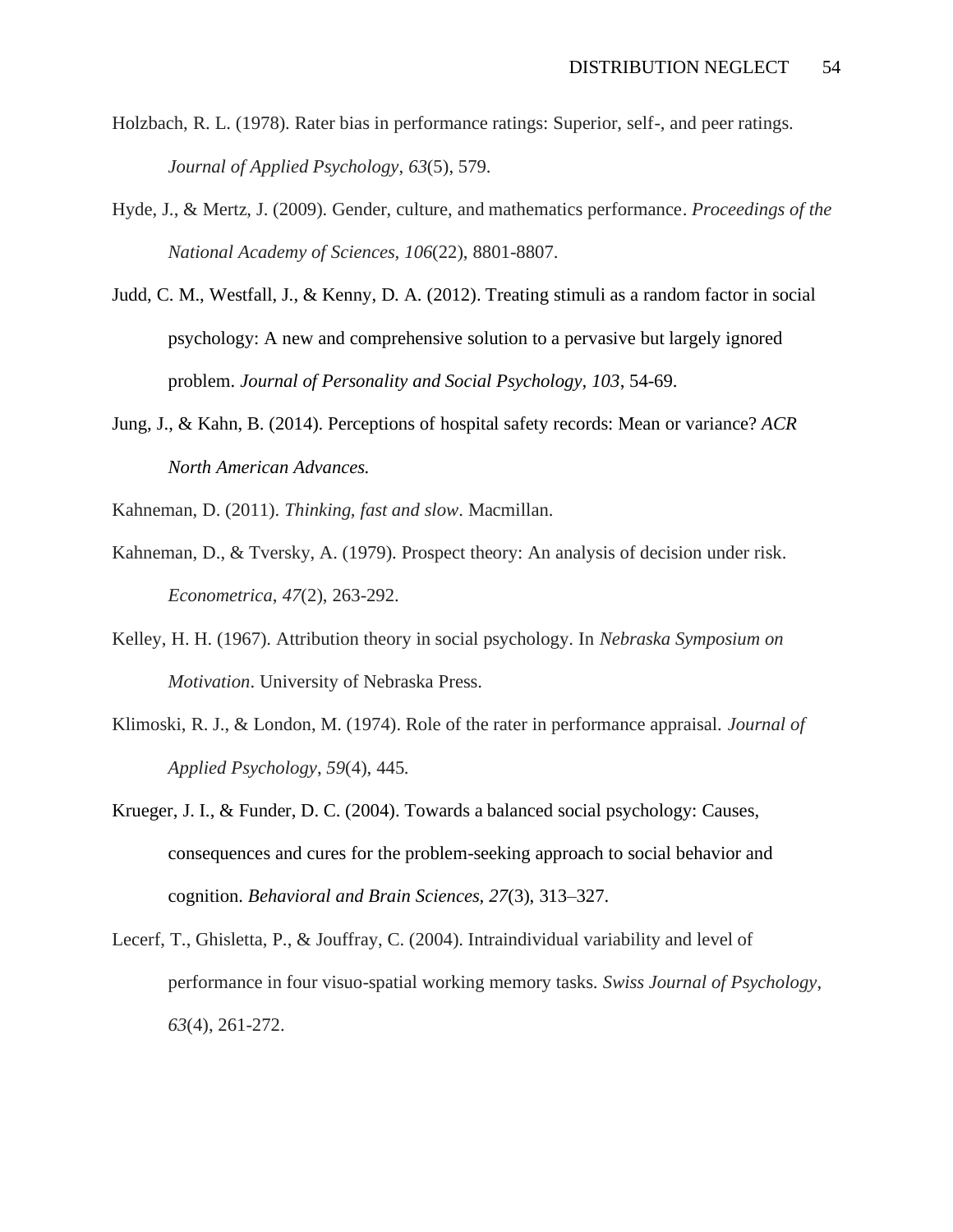- Lee, I. A., & Preacher, K. J. (2013). Calculation for the test of the difference between two dependent correlations with no variable in common [Computer software]. Available from [http://quantpsy.org.](http://quantpsy.org/)
- Lehman, D. R., & Nisbett, R. E. (1990). A longitudinal study of the effects of undergraduate training on reasoning. *Developmental Psychology*, *26*(6), 952-960.
- Logg, J. M., Minson, J.A., & Moore, D.A. (2019). Algorithm appreciation: People prefer algorithmic to human judgment. *Organizational Behavior and Human Decision Processes*, *151*, 90-103.
- Miller, S. (2019, August 16). Prediction: Redesign of performance management. Retrieved December 14, 2020, from https://www.shrm.org/resourcesandtools/hrtopics/compensation/pages/performance-management-redesigned.aspx
- Mitra, R., McNeal, K. S., & Bondell, H. D. (2017). Pupillary response to complex interdependent tasks: A cognitive-load theory perspective. *Behavior Research Methods*, *49*(5), 1905-1919.
- Monin, B., & Oppenheimer, D.M. (2014). The limits of direct replications and the virtues of stimulus sampling [Commentary on Klein et al., 2014]. *Social Psychology, 45*, 299-300.
- Monin, B., Pizarro, D., & Beer, J. (2007). Deciding vs. reacting: Conceptions of moral judgment and the reason-affect debate. *Review of General Psychology, 11*(2), 99-111.

Mook, D. (1983). In defense of external invalidity. *American Psychologist, 38*(4), 379-387.

Moore, D. A. (2007). Not so above average after all: When people believe they are worse than average and its implications for theories of bias in social comparison. *Organizational Behavior and Human Decision Processes*, *102*(1), 42-58.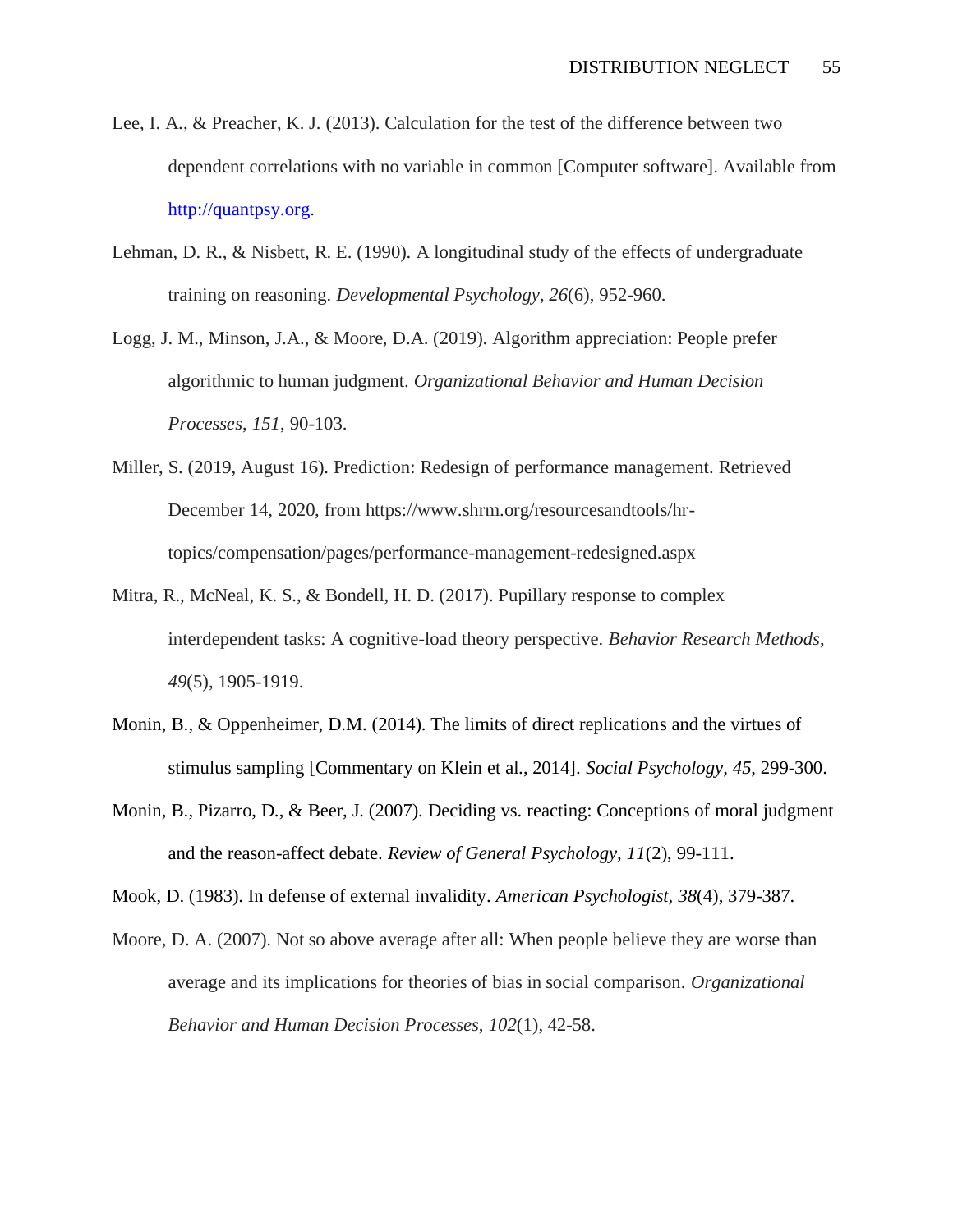- Moore, D. A., & Healy, P. J. (2008). The trouble with overconfidence. *Psychological Review*, *115*(2), 502-517.
- Mosteller, F., & Tukey, J. W. (1977). Data analysis and regression: A second course in statistics. *Addison-Wesley Series in Behavioral Science: Quantitative Methods*. Reading, MA.
- Paola, M. D., & Scoppa, V. (2012). The effects of managerial turnover: Evidence from coach dismissals in Italian soccer teams. *Journal of Sports Economics*, *13*(2), 152-168.
- Parks, C. D., & Stone, A. B. (2010). The desire to expel unselfish members from the group. *Journal of Personality and Social Psychology*, *99*(2), 303-310.
- Parzen, E. (1962). On estimation of a probability density function and mode. *The Annals of Mathematical Statistics*, *33*(3), 1065-1076.
- Paternoster, R., Brame, R., Mazerolle, P., & Piquero, A. (1998). Using the correct statistical test for the equality of regression coefficients. *Criminology, 36*(4), 859-866.
- Peterson, C. R., & Beach, L. R. (1967). Man as an intuitive statistician. *Psychological Bulletin*, *68*(1), 29-46.
- Prien, E. P., & Liske, R. E. (1962). Assessments of higher-level personnel: III. Rating criteria: A comparative analysis of supervisor ratings and incumbent self-ratings of job performance. *Personnel Psychology, 15*(2), 187–194.
- Quattrone, G. A., & Jones, E. E. (1980). The perception of variability within in-groups and outgroups: Implications for the law of small numbers. *Journal of Personality and Social Psychology*, *38*(1), 141-152.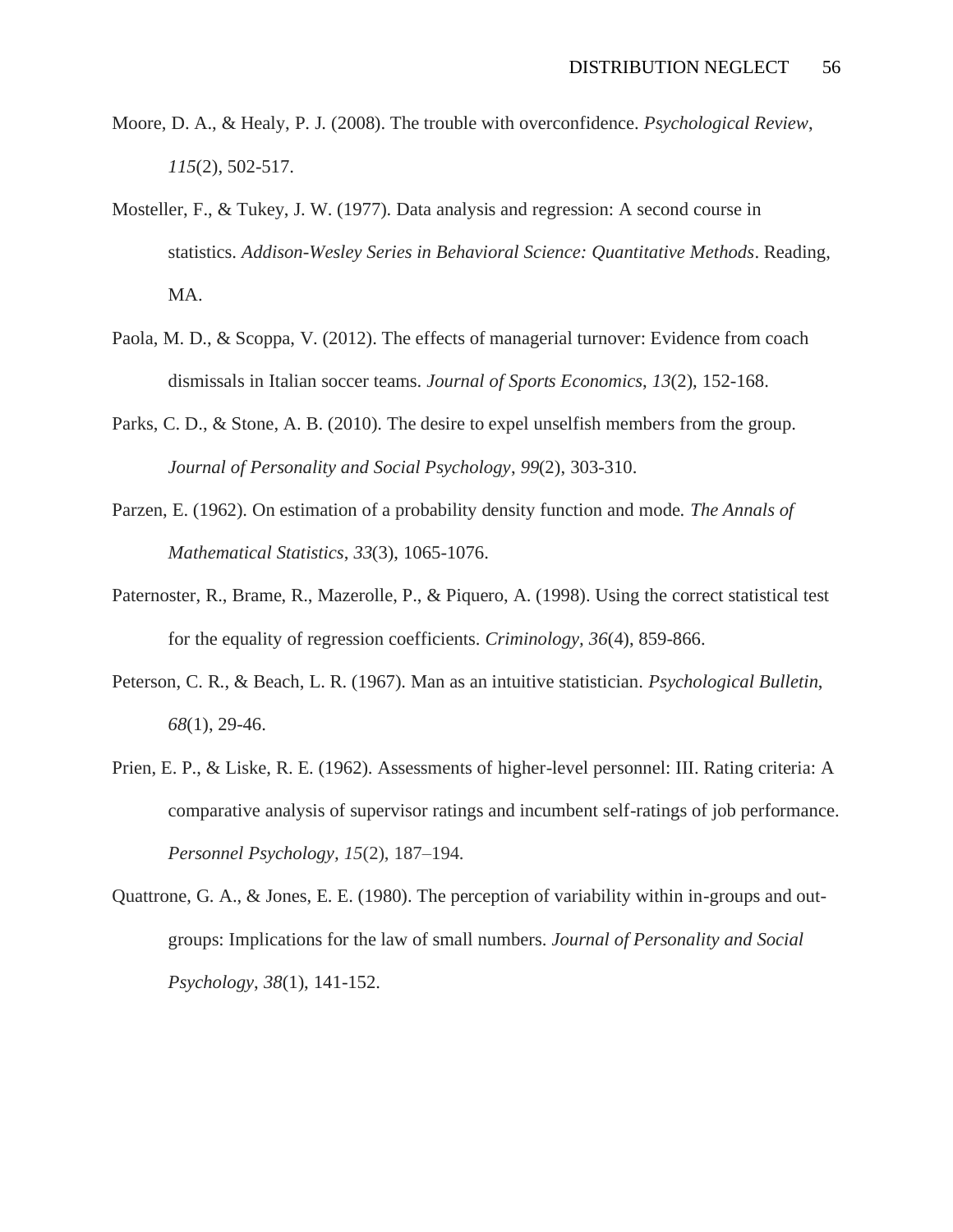- Reb, J., & Cropanzano, R. (2007). Evaluating dynamic performance: The influence of salient gestalt characteristics on performance ratings. *Journal of Applied Psychology, 92*(2), 490- 499.
- Reb, J., & Greguras, G. J. (2010). Understanding performance ratings: Dynamic performance, attributions, and rating purpose. *Journal of Applied Psychology, 95*(1), 213-220.
- Reeder, G. D., & Brewer, M. B. (1979). A schematic model of dispositional attribution in interpersonal perception. *Psychological Review*, *86*(1), 61-79.
- Resnick, L. B. (1987). The 1987 presidential address learning in school and out. *Educational Researcher*, *16*(9), 13-54.
- Sackett, P. R., Zedeck, S., & Fogli, L. (1988). Relations between measures of typical and maximum job performance. *Journal of Applied Psychology*, *73*(3), 482-486.
- Scribner, S. (1984). Studying working intelligence. *Everyday Cognition: Its Development in Social Context*, 9-40.
- SIOP. (2014). HRM Impact Award Winner. Retrieved December 14, 2020, from https://www.siop.org/Foundation/Awards/HRM-Impact-Award/Cargill
- Sportrac.com. (2021). NBA Player Contracts. Retrieved February 20, 2021, from <https://www.spotrac.com/nba/contracts/sort-value/all-time/limit-2000/>
- Sturman, M. C. (2007). The past, present, and future of dynamic performance research. In *Research in Personnel and Human Resources Management* (pp. 49-110). Emerald Group Publishing Limited.
- Sunstein, C. R. (2002). Probability neglect: Emotions, worst cases, and law. *Yale Law Journal*, *112*, 61.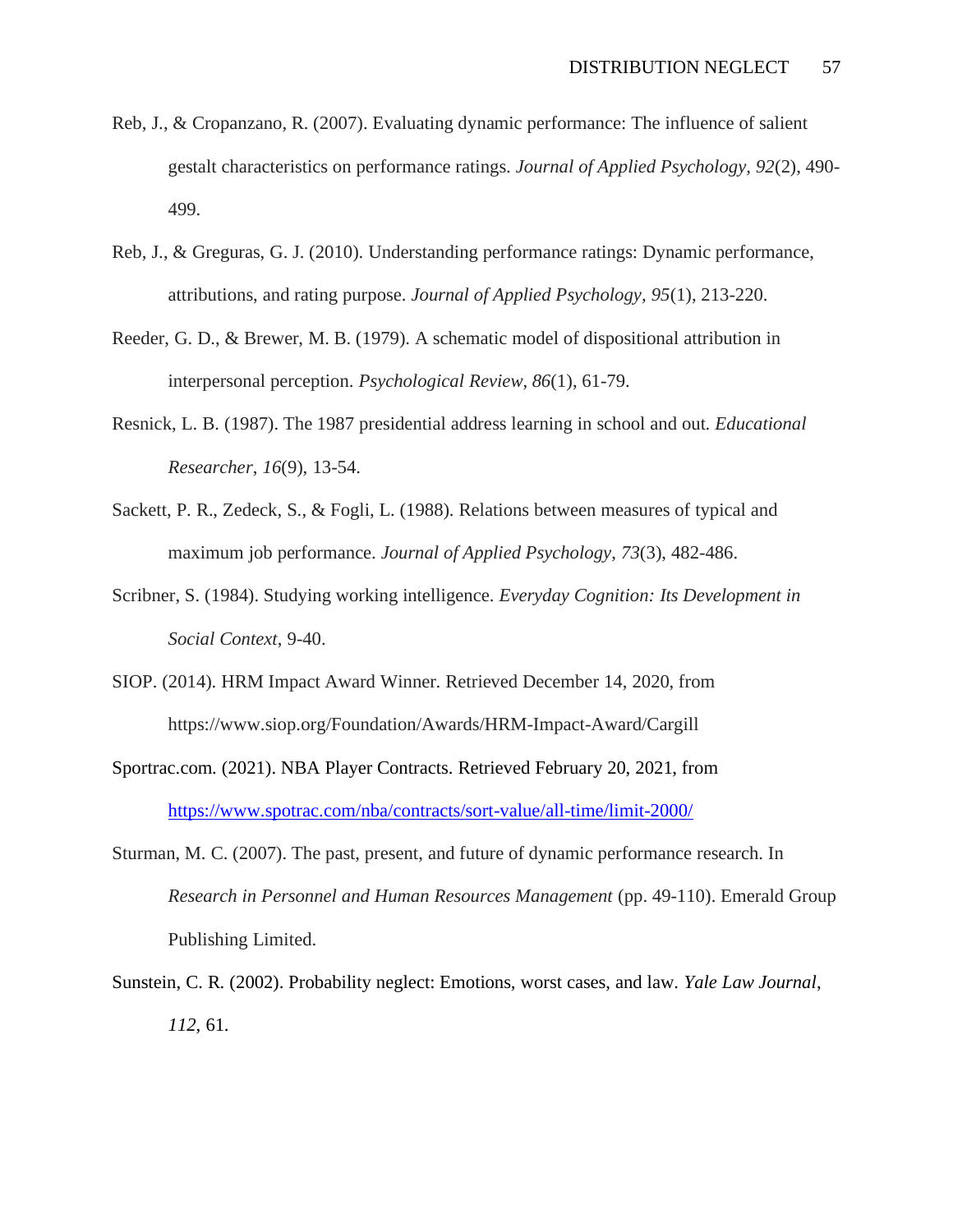- Swaab, R.I., Schaerer, M., Anicich, E., Ronay, R., & Galinsky, A.D. (2014). The too-muchtalent effect: Team interdependence determines when more talent is too much or not enough. *Psychological Science, 25*, 1581-1591.
- Taylor S. E., & Brown J. D. (1988). Illusion and well-being: a social-psychological perspective on mental health. *Psychological Bulletin, 103*, 193–210.
- Thorpe, S., Fize, D., & Marlot, C. (1996). Speed of processing in the human visual system. *Nature*, *381*(6582), 520-522.
- Tversky, A., & Kahneman, D. (1974). Judgment under uncertainty: Heuristics and biases. *Science*, *185*(4157), 1124-1131.
- Wells, G. L., & Windschitl, P. D. (1999). Stimulus sampling in social psychological experimentation. *Personality and Social Psychology Bulletin, 25*, 1115-1125.
- Westfall, J., Judd, C. M., & Kenny, D. A. (2015). Replicating studies in which samples of participants respond to samples of stimuli. *Perspectives on Psychological Science, 10*(3), 390-399.
- Wheatley, G. H. (1991). Enhancing mathematics learning through imagery. *The Arithmetic Teacher*, *39*(1), 34-36.
- Zhou, J., & Martocchio, J. J. (2001). Chinese and American managers' compensation award decisions: A comparative policy-capturing study. *Personnel Psychology*, *54*(1), 115-145.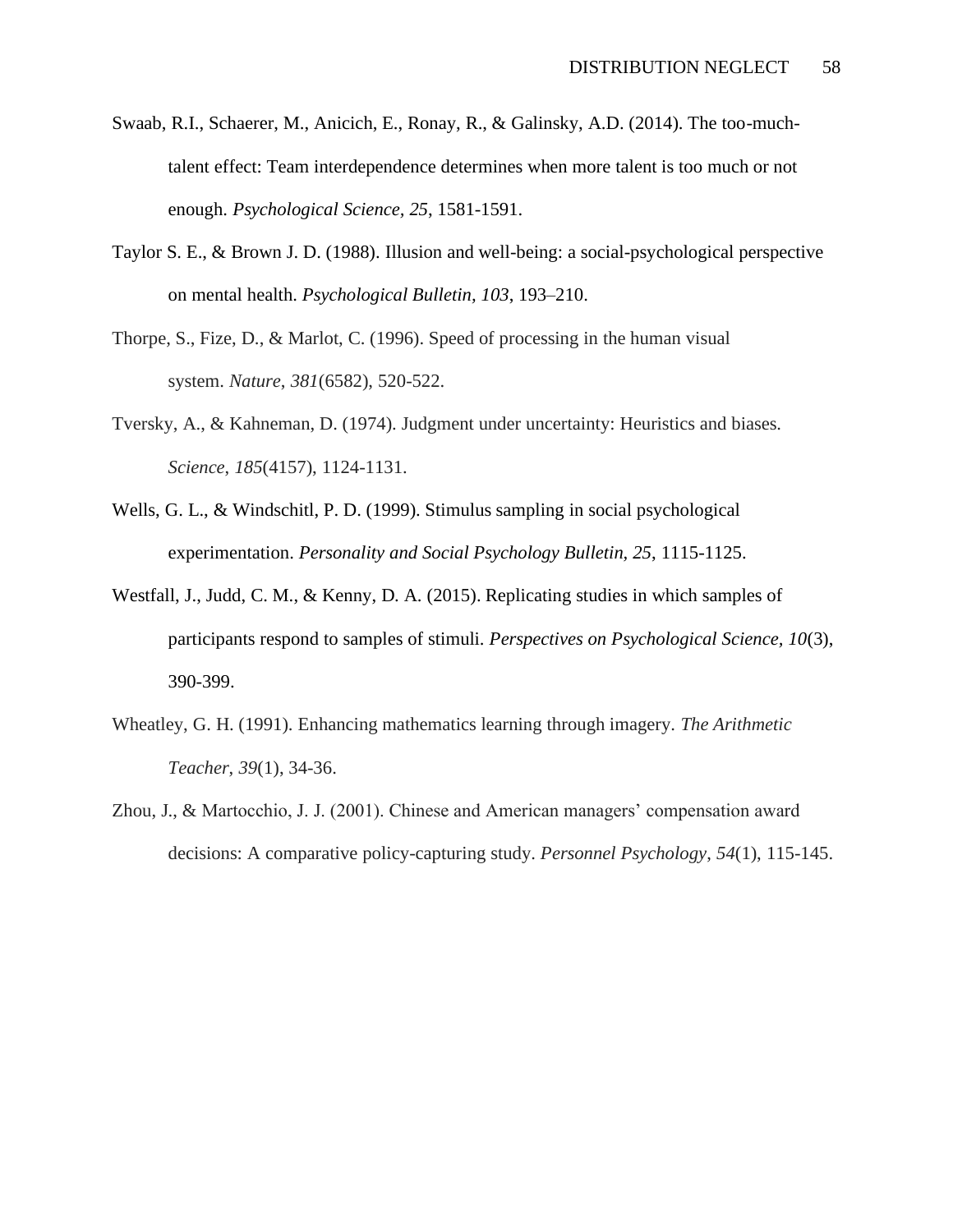## **Tables**

|                     | <b>Mean</b> | Variance | <b>Population</b> | Vague | <b>Off-Topic</b> | <b>Multiple</b> |
|---------------------|-------------|----------|-------------------|-------|------------------|-----------------|
| Total count         | 1050        | 63       | 69                |       |                  | 363             |
| % of total          | 64.4%       | 3.9%     | 4.2%              | 0.3%  | 5.0%             | 22.3%           |
| First mentions      | 300         | 34       | 50                |       | 55               | 113             |
| % of first mentions | 54.2%       | 6.1%     | 9.0%              | 0.2%  | 9.9%             | 20.4%           |

*Table 1.* Descriptive Statistics of Reasoning Response Codes

 $N = 1631$  responses from 553 respondents (total count);  $N = 553$  (first mentions)

## *Table 2.* Reasoning Response Codes by Condition

| <b>Condition</b>         | <b>Mean</b> | Variance | <b>Population</b> | Vague Off-Topic | <b>Multiple</b> |
|--------------------------|-------------|----------|-------------------|-----------------|-----------------|
| Top 10 places            | 278         |          | 14                | 14              | 52              |
| Top 10 $&$ bottom 10     | 147         | 18       | 45                | 14              | 62              |
| <b>Full distribution</b> | 231         |          |                   | 19              | 75              |
| Summary stats (mean, SD) | 204         | 21       |                   |                 | 108             |
| Summary stats (SD, mean) | 190         |          |                   | 24              | 66              |

 $N = 1631$  responses from 553 respondents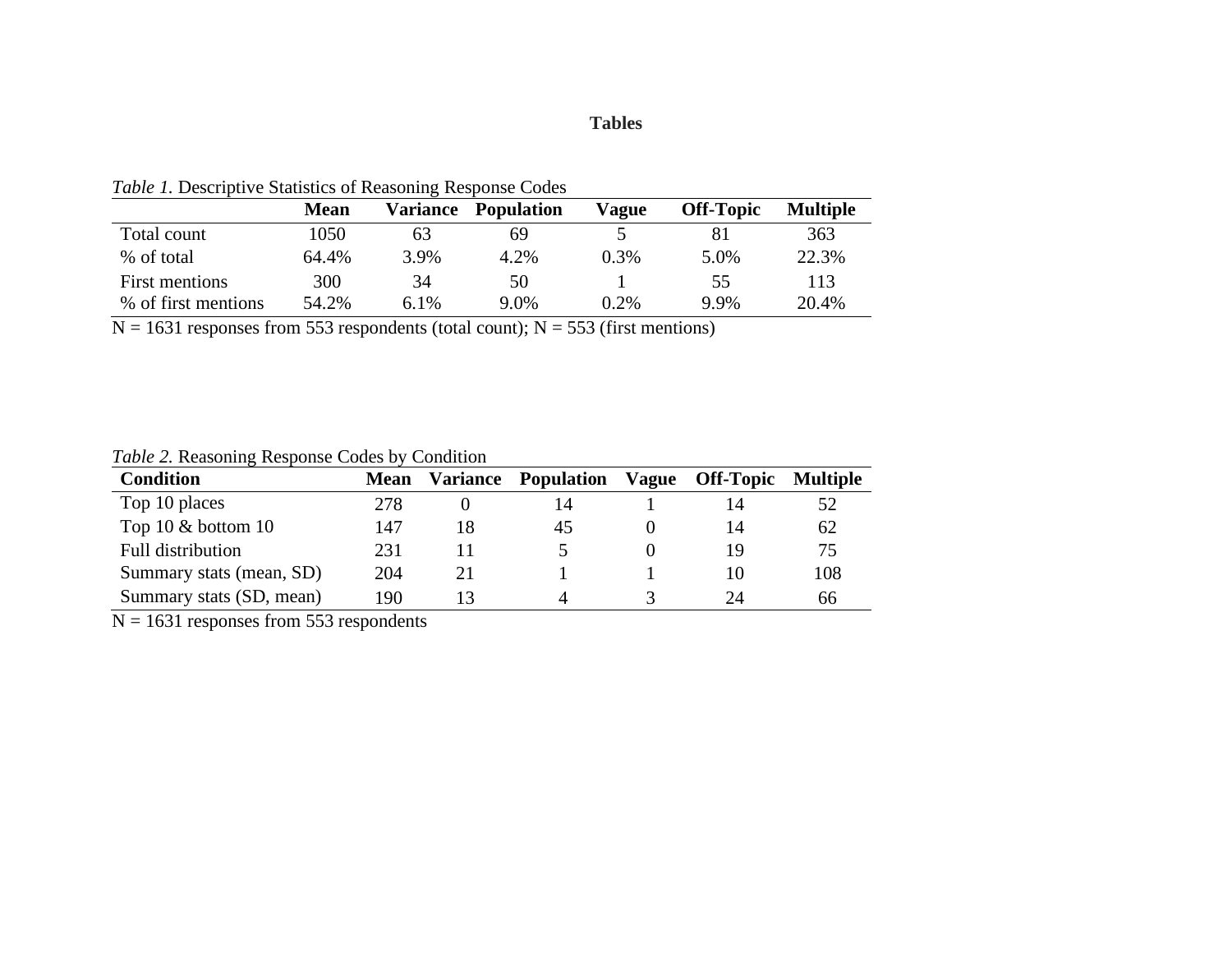| $1.0010 \times 1.0011 \times 1.000110 \times 10^{-1}$ |      | $\ldots$ contained receive in $\mathbb{R}$ expects. |         |
|-------------------------------------------------------|------|-----------------------------------------------------|---------|
| <b>Condition</b>                                      |      | SE                                                  |         |
| Intercept                                             | 0.00 | 0.00                                                | 1.000   |
| Top 10 $&$ bottom 10                                  | 0.06 | 0.02                                                | < 0.001 |
| Full distribution                                     | 0.03 | 0.01                                                | .001    |
| Summary stats (mean, SD)                              | 0.06 | 0.02                                                | < 0.001 |
| Summary stats (SD, mean)                              | 0.04 | 0.01                                                | .002    |

*Table 3.* Regression Results (DV = Variance Reasoning Used)

 $N = 1631$  responses from 553 respondents

Standard errors are robust, clustered by respondent

All condition coefficients are relative to the *Top 10 places* condition

*Table 4.* Means, Standard Deviations, and Correlations Between Individual Level Variables

| Variable             | $\boldsymbol{M}$ | <i>SD</i>         | 2       |         | 4       |        | <sub>6</sub> |        | 8      | 9      |
|----------------------|------------------|-------------------|---------|---------|---------|--------|--------------|--------|--------|--------|
| 1. Free agent        | 0.38             | 0.49              |         |         |         |        |              |        |        |        |
| 2. Forward           | 0.38             | $0.49 - 0.00$     |         |         |         |        |              |        |        |        |
| 3. Center            | 0.33             | $0.47 - 0.02$     | $-.55*$ |         |         |        |              |        |        |        |
| 4. Age               | 24.50            | $.18*$<br>1.74    | .02     | $-.05$  |         |        |              |        |        |        |
| 5. NBA tenure        | 174.59           | $86.22 - 0.21*$   | .03     | $-.07$  | $.22*$  |        |              |        |        |        |
| 6. Prior salary      | 2099390          | 1889828 -.04      | $-.03$  | .02     | $.11*$  | $.56*$ |              |        |        |        |
| 7. Performance trend | 0.03             | $0.21 - 0.03$     | $-.06$  | .02     | .01     | .00    | $.08*$       |        |        |        |
| 8. Performance SD    | 5.29             | $1.68 - 41*$      | .00.    | $-.13*$ | $-.06$  | $.57*$ | $.30*$       | .05    |        |        |
| 9. Performance mean  | 6.98             | $4.48 - 46*$      | $-.02$  | $-.05$  | $-.11*$ | $.55*$ | $.37*$       | .01    | $.85*$ |        |
| 10. Current salary   | 4167894          | $4212657 - 0.26*$ | .00.    | $-.01$  | $-.02$  | $.48*$ | $.37*$       | $-.00$ | $.48*$ | $.53*$ |

 $\frac{k_p}{s}$  < 0.05; *N* = 727 players

*Note.* Free Agent, Forward, and Center are dummy variables.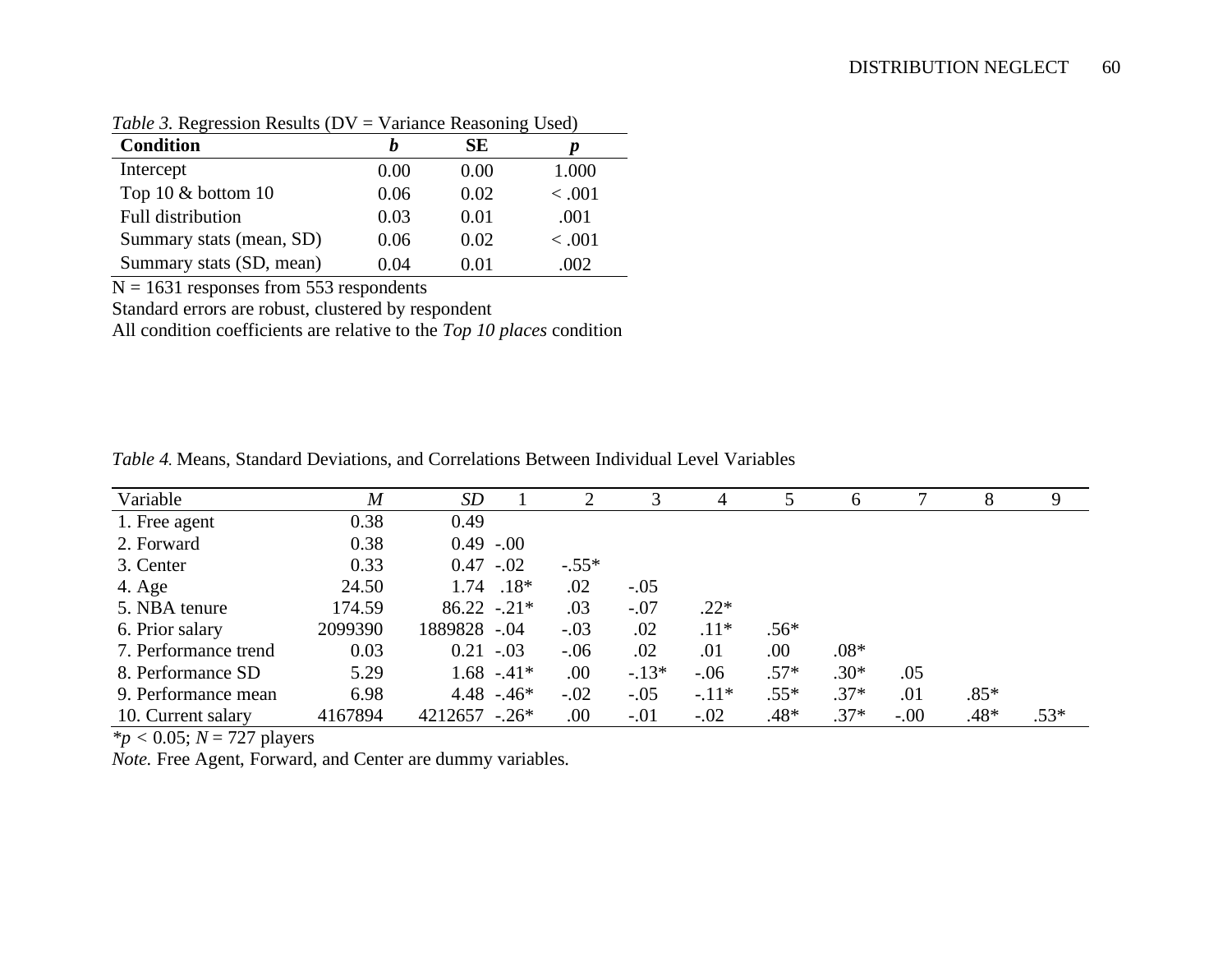| Variable                                                                                                                                                                                                                                                                                                        | М     | SÐ    |        |     |
|-----------------------------------------------------------------------------------------------------------------------------------------------------------------------------------------------------------------------------------------------------------------------------------------------------------------|-------|-------|--------|-----|
| 1. Players' performance SD                                                                                                                                                                                                                                                                                      | 5.82  | 0.31  |        |     |
| 2. Players' performance mean                                                                                                                                                                                                                                                                                    | 8.95  | በ 97  | $.32*$ |     |
| 3. Team performance (wins)                                                                                                                                                                                                                                                                                      | 39.70 | 12.93 | $-11*$ | 62* |
| $\sim$ $\sqrt{2}$ $\sqrt{2}$ $\sqrt{2}$ $\sqrt{2}$ $\sqrt{2}$ $\sqrt{2}$ $\sqrt{2}$ $\sqrt{2}$ $\sqrt{2}$ $\sqrt{2}$ $\sqrt{2}$ $\sqrt{2}$ $\sqrt{2}$ $\sqrt{2}$ $\sqrt{2}$ $\sqrt{2}$ $\sqrt{2}$ $\sqrt{2}$ $\sqrt{2}$ $\sqrt{2}$ $\sqrt{2}$ $\sqrt{2}$ $\sqrt{2}$ $\sqrt{2}$ $\sqrt{2}$ $\sqrt{2}$ $\sqrt{2}$ |       |       |        |     |

*Table 5.* Means, Standard Deviations, and Correlations of Team Level Variables

*\*p* < 0.05; *N* = 741 teams

*Table 6*. Regression Results for Team Performance (Wins) Predicted by Aggregated Players' Performance

| Predictor                 |                  | SE |                           | SЕ   |                |                        | SЕ   |                |
|---------------------------|------------------|----|---------------------------|------|----------------|------------------------|------|----------------|
| (Intercept)               | $41.00***$       |    | $2.34$ 17.54 $-43.46***$  |      | $3.99 - 10.88$ | $30.61***$             | 6.90 | -4.44          |
| Players' performance mean |                  |    | $9.09***$                 | 0.39 | 23.55          | $10.13***$             | 0.36 | 28.22          |
| Players' performance SD   |                  |    |                           |      |                | $-14.12***$            |      | $1.12 - 12.60$ |
|                           |                  |    |                           |      |                |                        |      |                |
|                           | $R^2 = 0.084***$ |    | $R^2 = .484***$           |      |                | $R^2 = .578***$        |      |                |
|                           |                  |    | $\Delta R^2 = .400^{***}$ |      |                | $\Delta R^2 = .094***$ |      |                |

*\*p* < 0.05; *\*\*p* < 0.01, *\*\*\*p* < 0.001; *N* = 741 teams

*Note.* Fixed effects for season were also included in the analysis (but not in this table) to control for annual variance in wins.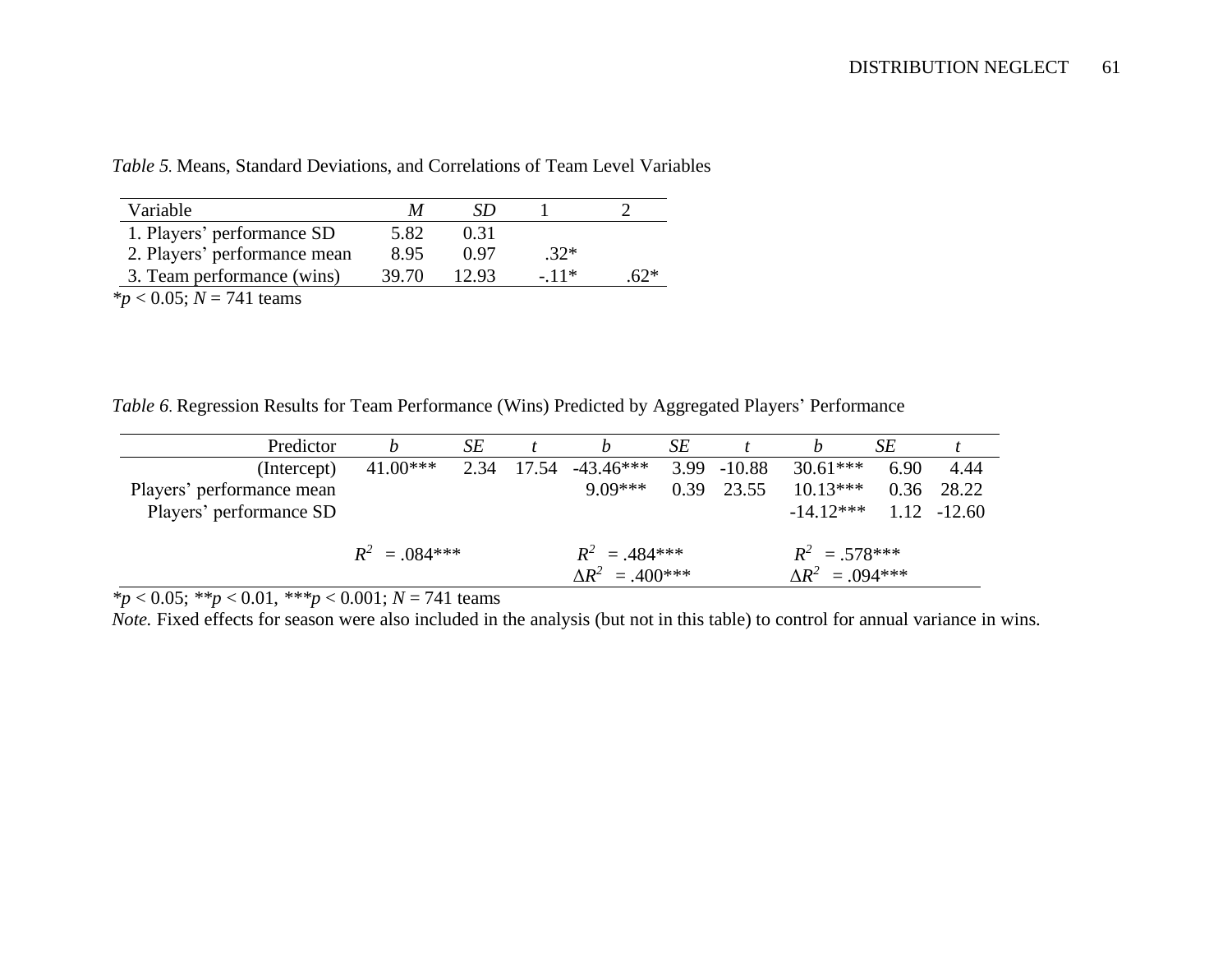|                   | <b>Model 1</b>   |         |         |                        | <b>Model 2</b> |         |                     | <b>Model 3</b> |         |
|-------------------|------------------|---------|---------|------------------------|----------------|---------|---------------------|----------------|---------|
| Predictor         | h                | SE      |         | h                      | SE             |         | h                   | SE             |         |
| (Intercept)       | 4341169.81*      | 2155486 | 2.01    | $-288645.20$           | 2109599        | $-0.14$ | -381391.95          | 2148529        | $-0.18$ |
| Free agent        | $-1531088.14***$ | 280686  | $-5.45$ | -522237.97             | 289417         | $-1.80$ | -520794.91          | 289681         | $-1.80$ |
| Forward           | 63202.13         | 315524  | 0.20    | 215778.34              | 299722         | 0.72    | 222008.39           | 301125         | 0.74    |
| Center            | 199872.47        | 325890  | 0.61    | 409506.44              | 309959         | 1.32    | 423618.39           | 316075         | 1.34    |
| Age               | $-164797.43*$    | 78746   | $-2.09$ | $-9257.95$             | 76706          | $-0.12$ | $-8952.49$          | 76769          | $-0.12$ |
| NBA tenure        | 17560.34***      | 1953    | 8.99    | 9641.06***             | 2056           | 4.69    | 9499.74***          | 2145           | 4.43    |
| Prior salary      | $0.21*$          | 0.09    | 2.47    | 0.10                   | 0.08           | 1.23    | 0.11                | 0.08           | 1.26    |
| Performance trend | $-181542.82$     | 609935  | $-0.30$ | $-22351.81$            | 578713         | $-0.04$ | $-36816.13$         | 582452         | $-0.06$ |
| Performance mean  |                  |         |         | 331290.01***           | 37304          | 8.88    | 321456.31***        | 56470          | 5.69    |
| Performance SD    |                  |         |         |                        |                |         | 34386.73            | 148165         | 0.23    |
|                   | $R^2 = 0.377***$ |         |         | $R^2 = .441***$        |                |         | $R^2 = .441***$     |                |         |
|                   |                  |         |         | $\Delta R^2 = .063***$ |                |         | $\Delta R^2 = .000$ |                |         |

*Table 7.* Regression Results for Player Salary Predicted by Player Performance

*\*p <* 0.05; *\*\*p <* 0.01, *\*\*\*p* < 0.001; *N* = 727 players

*Note.* Free Agent, Forward, and Center are dummy variables. Fixed effects for season were also included in the analysis (but not in this table) to control for annual variance in salary.

|                            | <b>Model 1</b> |    |                                |         | <b>Model 2</b> |                                                                    |         | <b>Model 3</b> |                                |  |
|----------------------------|----------------|----|--------------------------------|---------|----------------|--------------------------------------------------------------------|---------|----------------|--------------------------------|--|
| <b>Condition</b>           |                | SЕ |                                |         | SЕ             |                                                                    |         | <b>SE</b>      |                                |  |
| Intercept                  |                |    | $-1.07$ $0.23$ < 0.01          |         |                | $0.95 \quad 0.05 \quad < .001 \quad -1.13 \quad 0.23 \quad < .001$ |         |                |                                |  |
| Decision simplicity        |                |    | $2.45 \quad 0.30 \quad < .001$ |         |                |                                                                    |         |                | $2.73 \quad 0.30 \quad < .001$ |  |
| <b>Condition: Variance</b> |                |    |                                | $-0.20$ | 0.07           | .007                                                               | $-0.30$ | 0.07           | < .001                         |  |

*Table 8*. Logistic Regression Results (DV = Decision Accuracy)

 $N = 5450$  responses from 545 respondents

Mean is the base case for the condition variable

Robust standard errors used clustered by respondent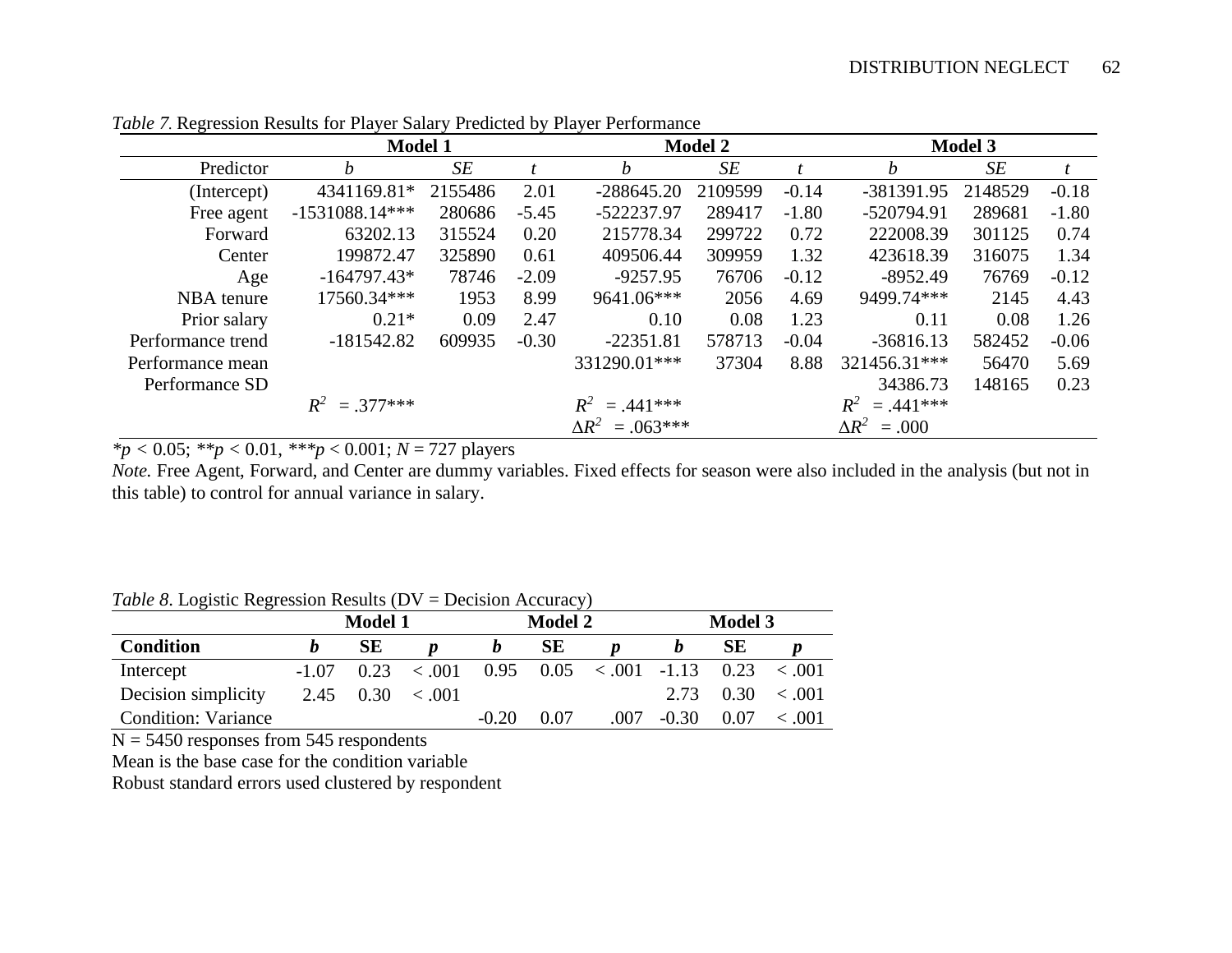|                            |         | <b>Model 4</b> |         | <b>Model 5</b> |      |        |  |
|----------------------------|---------|----------------|---------|----------------|------|--------|--|
| <b>Condition</b>           | h       | SЕ             | Ŋ       |                | SЕ   |        |  |
| Intercept                  | $-1.52$ | 0.29           | < 0.001 | $-1.14$        | 0.34 | ~<~001 |  |
| Decision simplicity        | 2.77    | 0.30           | < 0.001 | 2.78           | 0.29 | < .001 |  |
| <b>Condition: Variance</b> | $-0.30$ | 0.07           | < 0.001 | $-1.02$        | 0.36 | .005   |  |
| Need for cognition         | 0.10    | 0.05           | .056    | $-0.01$        | 0.07 | .890   |  |
| <b>NFC X Condition</b>     |         |                |         | 0.21           |      | .042   |  |

*Table 9.* Moderated Logistic Regression Results (DV = Decision Accuracy)

N = 5440 responses from 544 respondents (incomplete data from one respondent)

Mean is the base case for the condition variable

Robust standard errors used clustered by respondent

*Table 10.* Descriptive statistics for Study 4, primary sample

| Variable                                    | M        | SD   |        |          |        |
|---------------------------------------------|----------|------|--------|----------|--------|
| 1. Objective mean difference                | $0.00\,$ | 1.45 |        |          |        |
| 2. Objective consistency difference         | 0.00     | 1.45 | $-12*$ |          |        |
| 3. Data Format (Histogram $= 2$ )           | 1.52     | 0.50 | .00    | .00      |        |
| 4. Subjective performance rating difference | 3.96     | 2.01 | .78*   | $-0.08*$ | $.03*$ |

 $*p$  < 0.05 (at the response level); N = 6825 responses from 195 respondents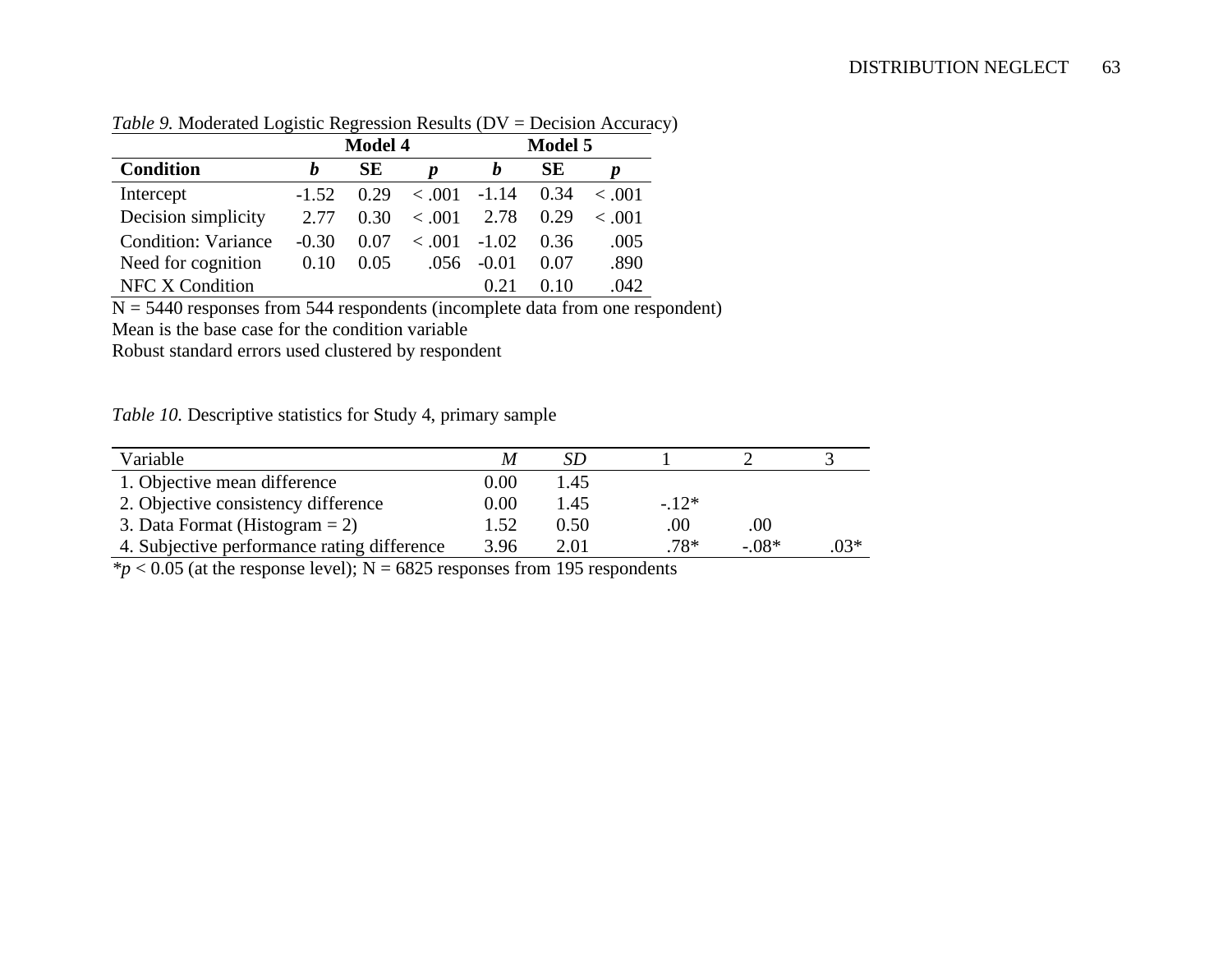|                                  | <b>Model 1</b> |           |               |      | <b>Model 2</b> |                  | <b>Model 3</b> |           |         |
|----------------------------------|----------------|-----------|---------------|------|----------------|------------------|----------------|-----------|---------|
|                                  |                | (Table)   |               |      | (Histogram)    |                  | (All)          |           |         |
| <b>Condition</b>                 | b              | <b>SE</b> | p             | b    | <b>SE</b>      | $\boldsymbol{p}$ | b              | <b>SE</b> | p       |
| Intercept                        | 3.89           | 0.09      | $-.001$       | 4.02 | 0.05           | < .001           | 3.89           | 0.07      | < .001  |
| Objective mean difference        | 1.24           | 0.06      | .001<br>$\lt$ | 0.95 | 0.03           | < .001           | 1.24           | 0.04      | < 0.001 |
| Objective consistency difference | $-0.05$        | 0.06      | 0.400         | 0.10 | 0.03           | .006             | $-0.05$        | 0.04      | .247    |
| Format: Histogram                |                |           |               |      |                |                  | 0.12           | 0.04      | .001    |
| Obj. mean diff. X Format         |                |           |               |      |                |                  | $-0.29$        | 0.02      | < .001  |
| Obj. consistency diff. X Format  |                |           |               |      |                |                  | 0.15           | 0.02      | < 0.001 |

*Table 11.* Mixed-Effects Regression Results (DV = Subjective performance rating difference)

N = 6825 responses from 195 respondents

*Table 12.* Descriptive Statistics of Response Codes

|                     | Ego   | <b>Skew</b> | <b>Other</b> | <b>Multiple</b> |
|---------------------|-------|-------------|--------------|-----------------|
| Total count         | 549   | 166         | 1050         | <sub>0</sub>    |
| % of total          | 31.0% | $9.4\%$     | 59.3%        | 0.3%            |
| First mentions      | 348   | 89          | 426          |                 |
| % of first mentions | 40.1% | 10.3%       | 49.1%        | $0.5\%$         |

 $N = 1771$  responses from 867 respondents (total count); 867 respondents (first mentions)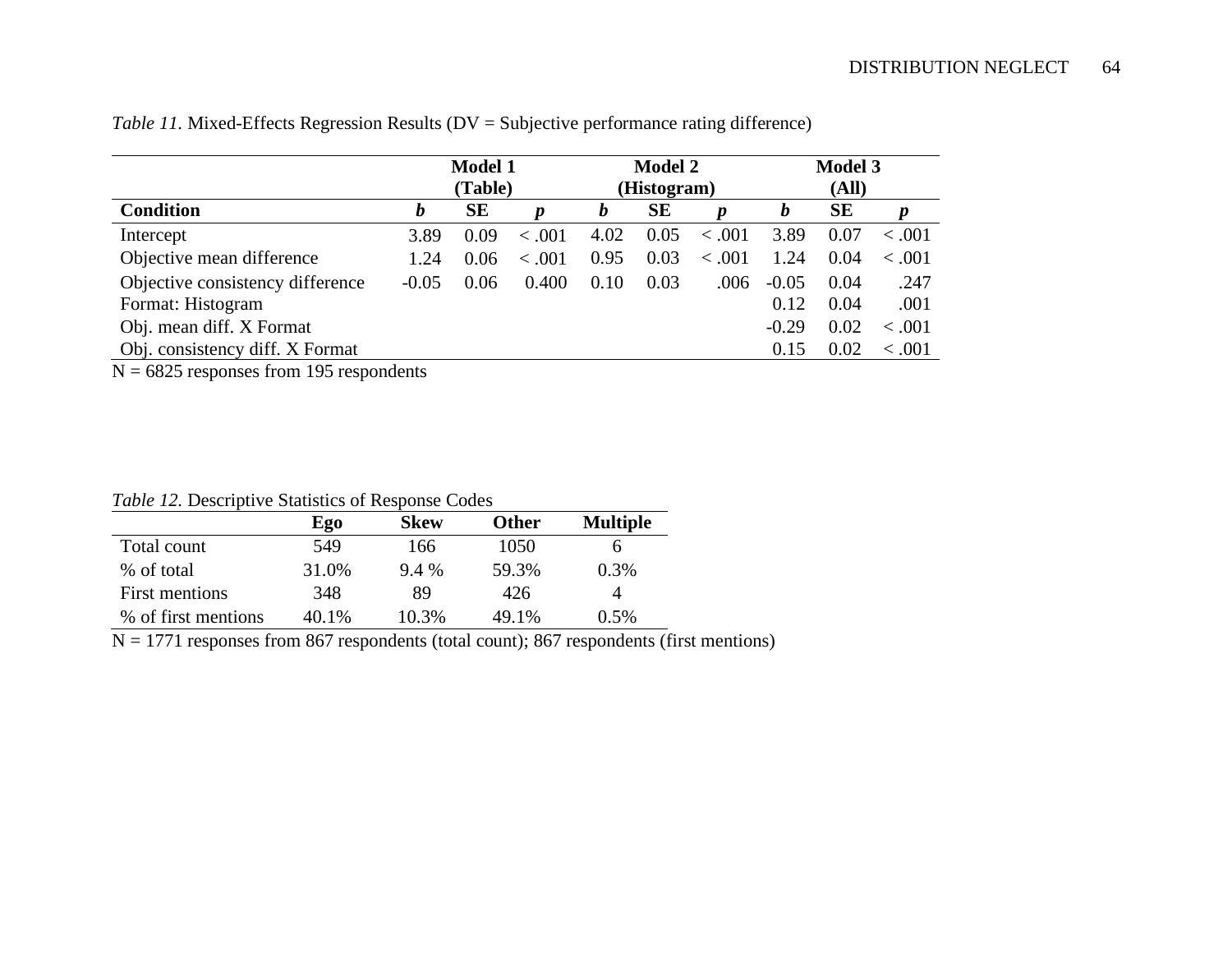| <b>Condition</b> | Ego | <b>Skew</b> | <b>Other</b> | <b>Multiple</b> |
|------------------|-----|-------------|--------------|-----------------|
| Naïve            | 291 | 80          | 553          |                 |
| Prompted         | 258 | 86          | 497          |                 |

## *Table 13.* Reasoning Response Codes by Condition

 $N = 1771$  responses from 867 respondents

#### *Table 14.* Regression Results (DV = Skew Reasoning Used)

| Twele 1.1, Inequestion Incomes (D $\tau$ = SKCW Incusoming Osca) |      |      |         |
|------------------------------------------------------------------|------|------|---------|
| <b>Condition</b>                                                 |      | SE.  |         |
| Intercept                                                        | 0.09 | O O1 | < 0.001 |
| Prompted condition                                               | 0 O2 | 0.02 | 296     |

 $N = 1771$  responses from 867 respondents

Robust standard errors used clustered by respondent

Condition coefficients are relative to the *Naive* condition